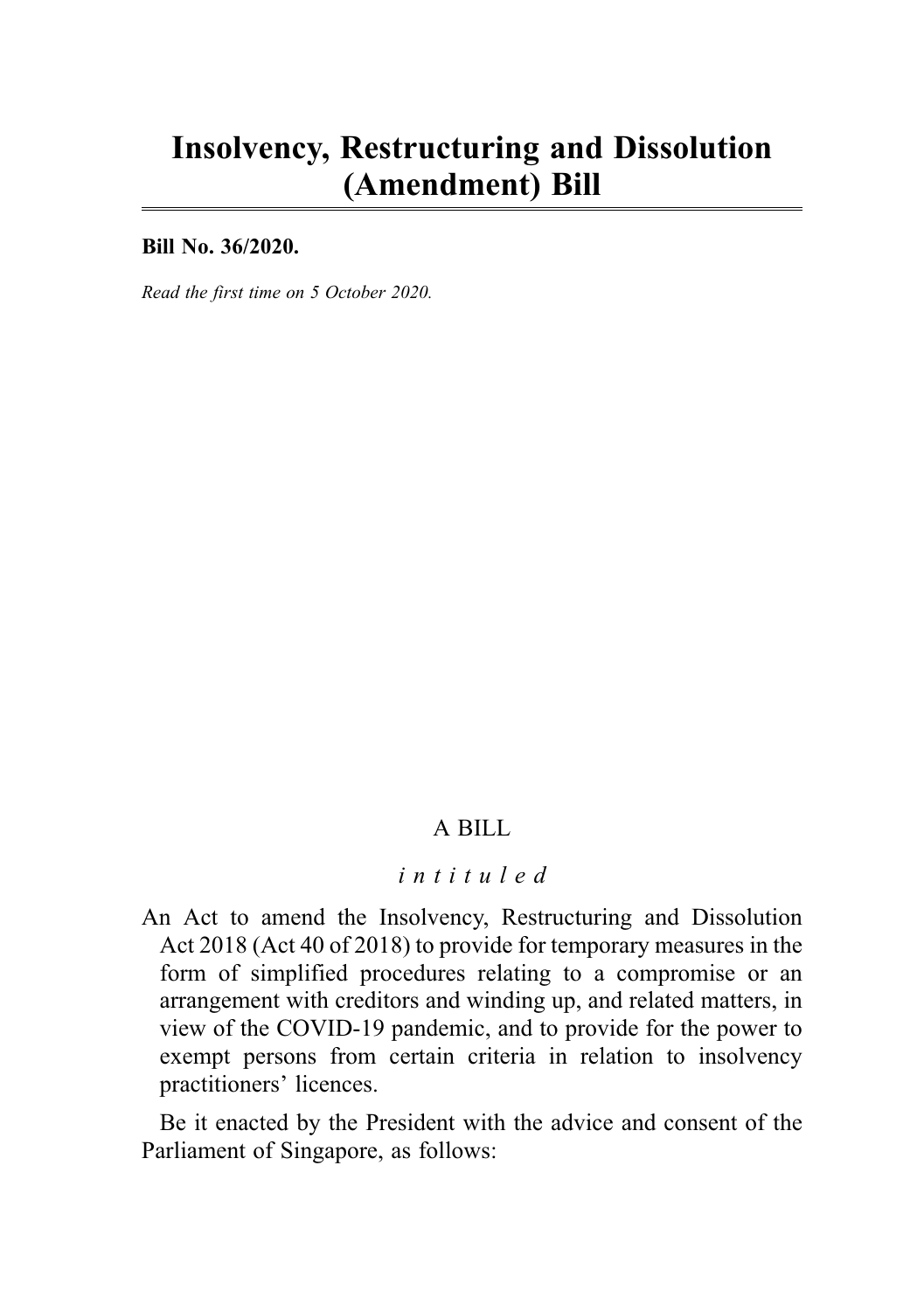#### Short title and commencement

1. This Act is the Insolvency, Restructuring and Dissolution (Amendment) Act 2020 and comes into operation on a date that the Minister appoints by notification in the Gazette.

#### <sup>5</sup> Amendment of section 35

2. Section 35(3) of the Insolvency, Restructuring and Dissolution Act 2018 (called in this Act the principal Act) is amended —

- (a) by inserting, immediately after the words "section 71", ", 72E, 72F, 72G, 72M, 72Q"; and
- <sup>10</sup> (b) by deleting the words "or 241" and substituting the words ", 241, 250D, 250F, 250G, 250O or 250P, or under section 197 or 199 (as modified by section 250L)".

#### Amendment of section 50

3. Section 50 of the principal Act is amended —

- <sup>15</sup> (a) by inserting, immediately after the words "a qualified person" in subsection (1), the words "or is for the time being exempted under subsection (1A)"; and
	- (b) by inserting, immediately after subsection (1), the following subsection:

<sup>20</sup> "(1A) The Minister may exempt, for such period as the Minister may specify, any individual from the requirement of being a qualified person in order to be granted, or to hold or continue to hold, an insolvency practitioner's licence.".

#### <sup>25</sup> New Part 5A

4. The principal Act is amended by inserting, immediately after section 72, the following Part: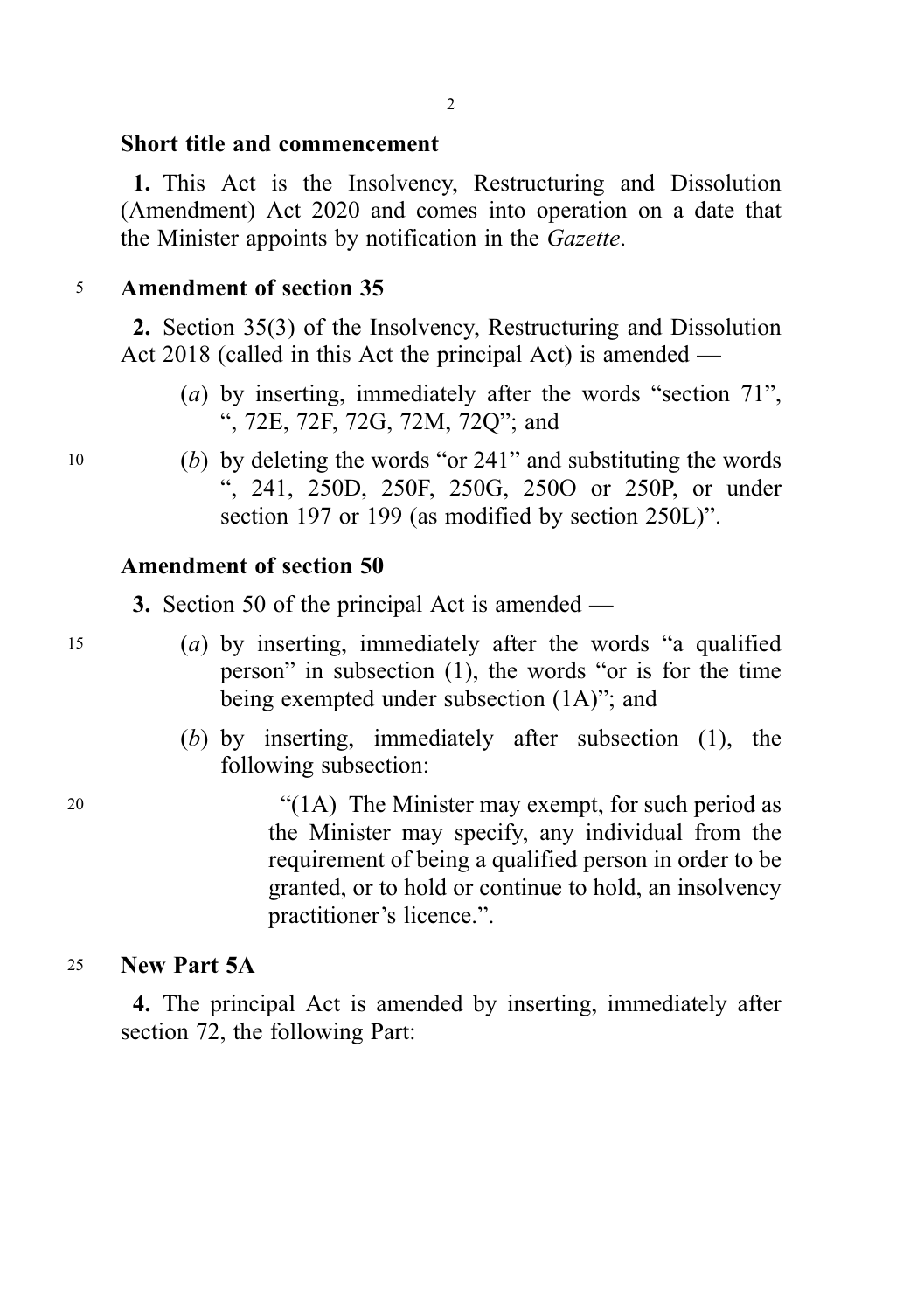#### "PART 5A

3

#### SIMPLIFIED RESTRUCTURING OF DEBTS

Division  $1$  — Preliminary

#### Interpretation of this Part

**72A.** In this Part, unless the context otherwise requires  $\frac{3}{5}$ 

- "chattels leasing agreement", "hire-purchase agreement" and "retention of title agreement" have the meanings given by section 88(1);
- "company" means any corporation liable to be wound up under this Act, but excludes such company or class of 10 companies as the Minister may by order in the Gazette prescribe;
- "company (in simplified debt restructuring)" means a company that is accepted by the Official Receiver into the simplified debt restructuring programme under <sup>15</sup> section 72G, and that has not been discharged from the simplified debt restructuring programme under section 72O;
- "designated website" means the Internet website prescribed by regulations made under section 72V for the purpose 20 of publishing notices to creditors and other persons under this Part;
- "prescribed period" means the period prescribed under section 72B(2) and as extended or shortened under section  $72B(3)$ ; 25
- "Restructuring Advisor", in relation to a company (in simplified debt restructuring), means a person appointed under section 72D(2) to be the Restructuring Advisor of the company;
- "simplified debt restructuring programme" means the <sup>30</sup> programme established in section 72C;
- "specified period", in relation to a company (in simplified debt restructuring), means the period starting on the day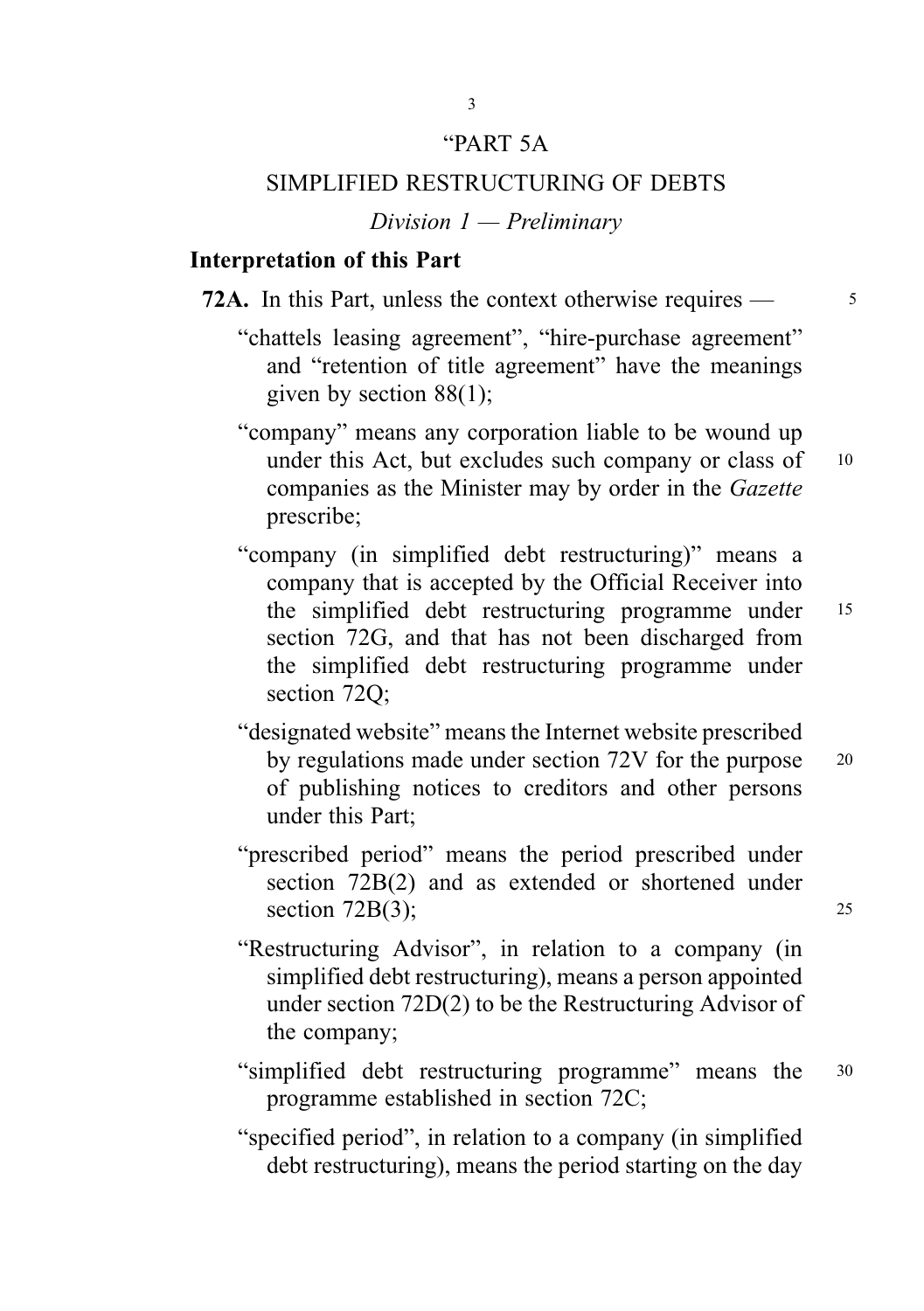that the notice of acceptance in respect of the company is published under section  $72J(b)$  and ending on the day that the company is discharged from the simplified debt restructuring programme under section 72Q.

#### <sup>5</sup> Period of application of Part and prescribed period

72B.—(1) This Part continues in force for a period of 3 years beginning on the date of its commencement.

(2) For the purposes of this Part, the Minister may, by order in the Gazette, prescribe a period not exceeding 6 months.

<sup>10</sup> (3) The Minister may, by order in the Gazette, extend or shorten the prescribed period for or by a period determined by the Minister, and the period may be extended or shortened more than once.

Division  $2$  — Simplified debt restructuring programme

## <sup>15</sup> Establishment of simplified debt restructuring programme

72C. There is established a programme, known as the simplified debt restructuring programme, for the purpose of providing a simplified process for the restructuring of debts to <sup>20</sup> any eligible company that seeks to enter into a compromise or an arrangement between the company and its creditors or any class of those creditors.

## Appointment of qualified persons and Restructuring Advisors

<sup>25</sup> 72D.—(1) The Official Receiver may appoint any qualified person to advise the Official Receiver on whether to grant an application by a company to be accepted into the simplified debt restructuring programme.

(2) The Official Receiver may appoint one or more qualified <sup>30</sup> persons to act as the Restructuring Advisor or Restructuring Advisors of a company (in simplified debt restructuring) on any terms and for any duration as the Official Receiver may specify.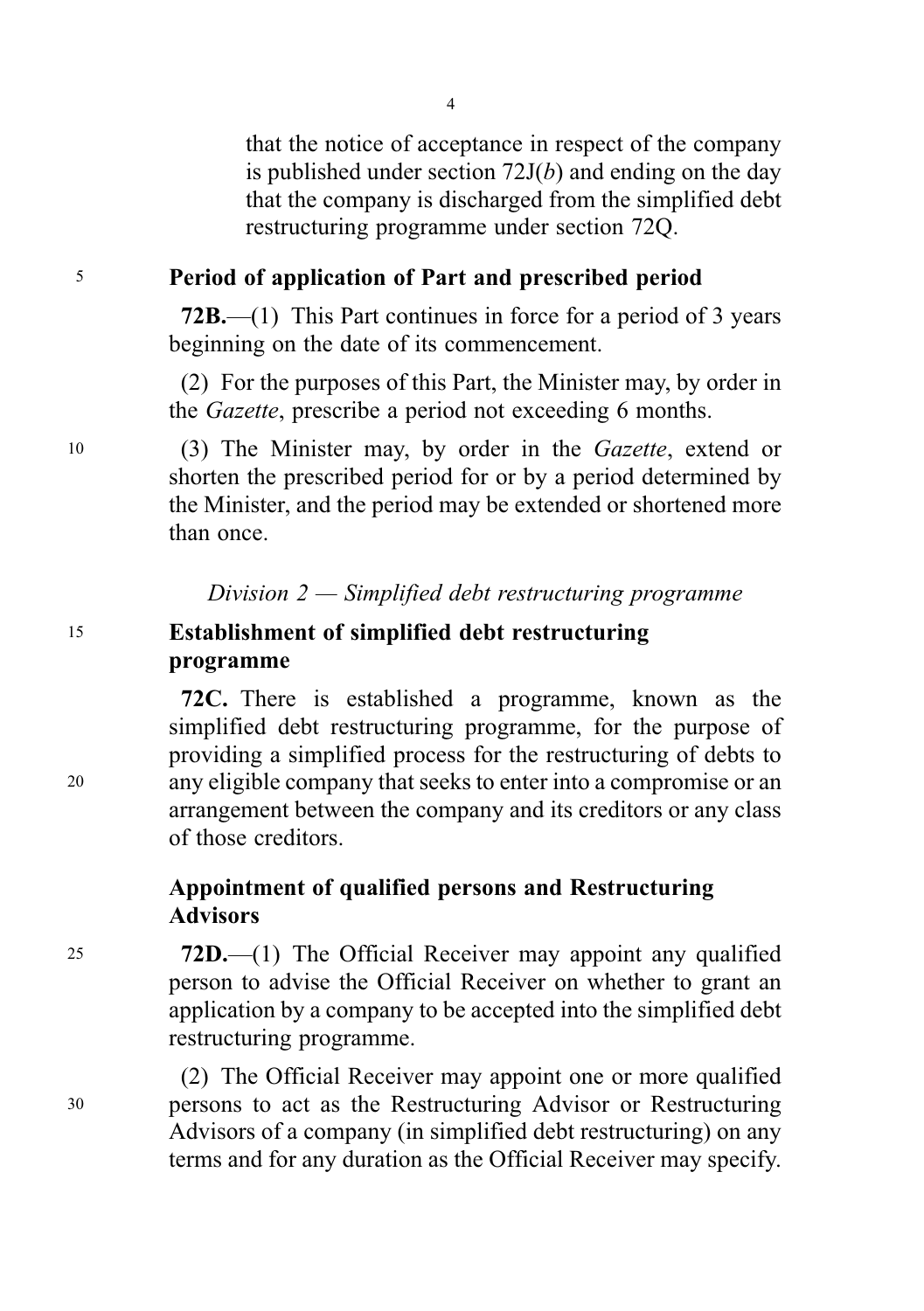(3) A qualified person may not be appointed as a Restructuring Advisor of a company unless he or she consents to be so appointed.

(4) When more than one Restructuring Advisor is appointed to act in relation to a company (in simplified debt restructuring),  $\frac{5}{3}$ any power given to the Restructuring Advisor under this Part may be exercised —

- (a) by any one or more of them as is determined by the Official Receiver at the time of their appointment; or
- (b) in default of such determination by any number not <sup>10</sup> less than 2.

(5) The Official Receiver is to take cognizance of the conduct of a Restructuring Advisor in the performance of the Restructuring Advisor's duties under this Part, and if —

- (a) the Restructuring Advisor does not faithfully perform  $15$ his or her duties or duly observe all the requirements imposed on him or her or by any written law or otherwise with respect to the performance of the Restructuring Advisor's duties under this Part; or
- (b) any complaint is made to the Official Receiver by any 20 creditor or contributory in relation to the conduct of the Restructuring Advisor in the performance of the Restructuring Advisor's duties under this Part,

the Official Receiver is to inquire into the matter, and take such action on the matter as the Official Receiver thinks expedient. <sup>25</sup>

(6) No liability shall lie against any qualified person with respect to anything done or omitted to be done in good faith and with reasonable care in the discharge or purported discharge of his or her functions and duties under subsection (1) or as a Restructuring Advisor under section 72L. 30

(7) In this section, "qualified person" means any person who  $-$ 

(*a*) is a public accountant: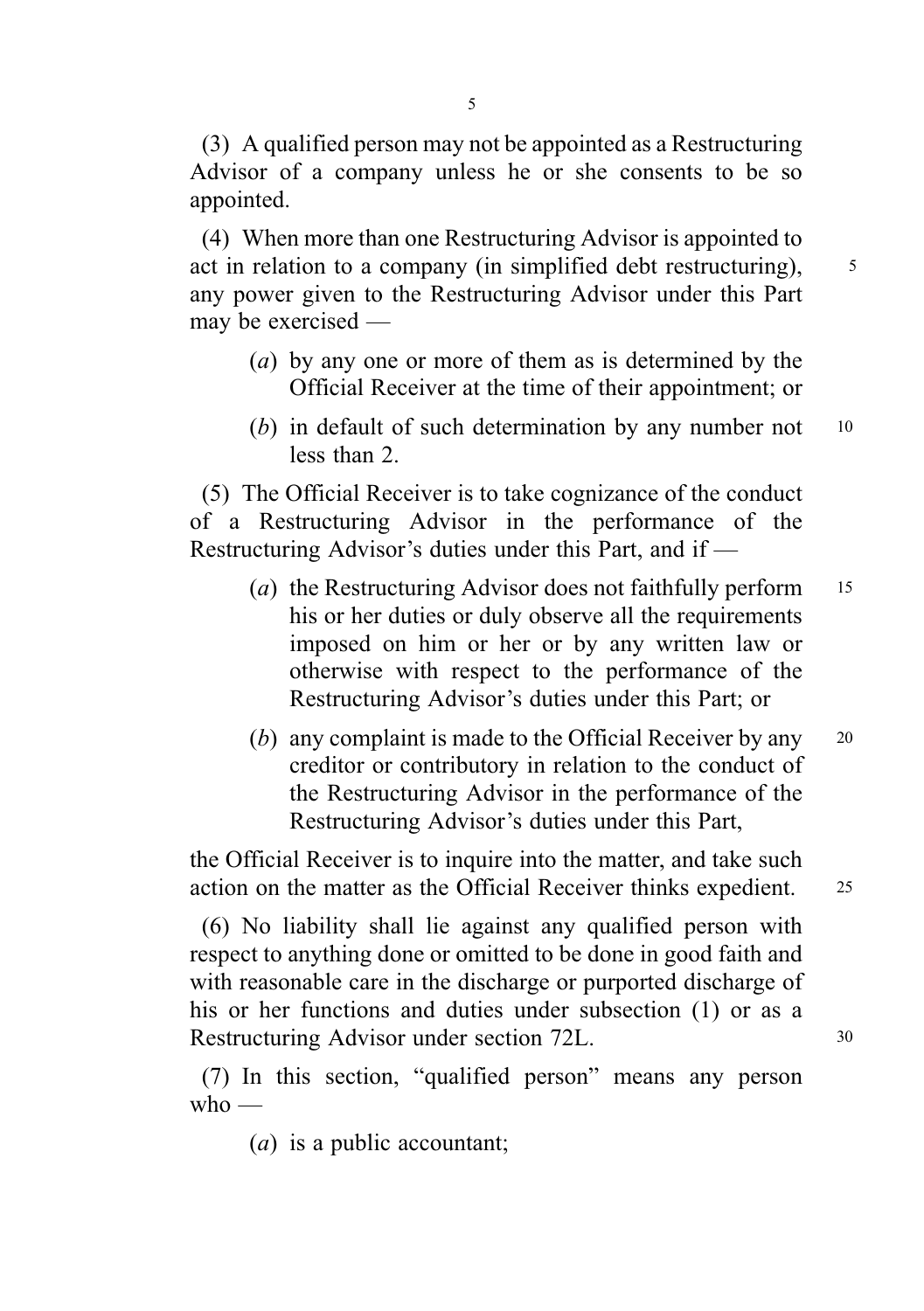- (b) is a chartered accountant within the meaning given by section 2(1) of the Singapore Accountancy Commission Act; or
- (c) possesses any other qualification or any relevant <sup>5</sup> experience as the Minister may prescribe by regulations made under section 72V.

## Division  $3$  — Application for and acceptance into simplified debt restructuring programme

#### Application by company

10 72E.—(1) A company may, at any time during the prescribed period, make an application to the Official Receiver in accordance with this section to be accepted into the simplified debt restructuring programme.

- (2) An application under subsection (1) must —
- 15 (a) be accompanied by  $\overline{\phantom{a}}$ 
	- (i) a special resolution of the company in general meeting authorising the making of the application;
- (ii) a list containing the name and address of each <sup>20</sup> creditor of the company and the amounts owed to each creditor; and
	- (iii) any document or documents as may be prescribed by regulations made under section 72V;
- <sup>25</sup> (b) state that the company seeks to enter into a compromise or an arrangement with its creditors or any class of its creditors, and that it is not aware of any circumstances under section 72F(3) that would make the company unsuitable for acceptance into the <sup>30</sup> simplified debt restructuring programme;
	- (c) be in the relevant form specified on the designated website;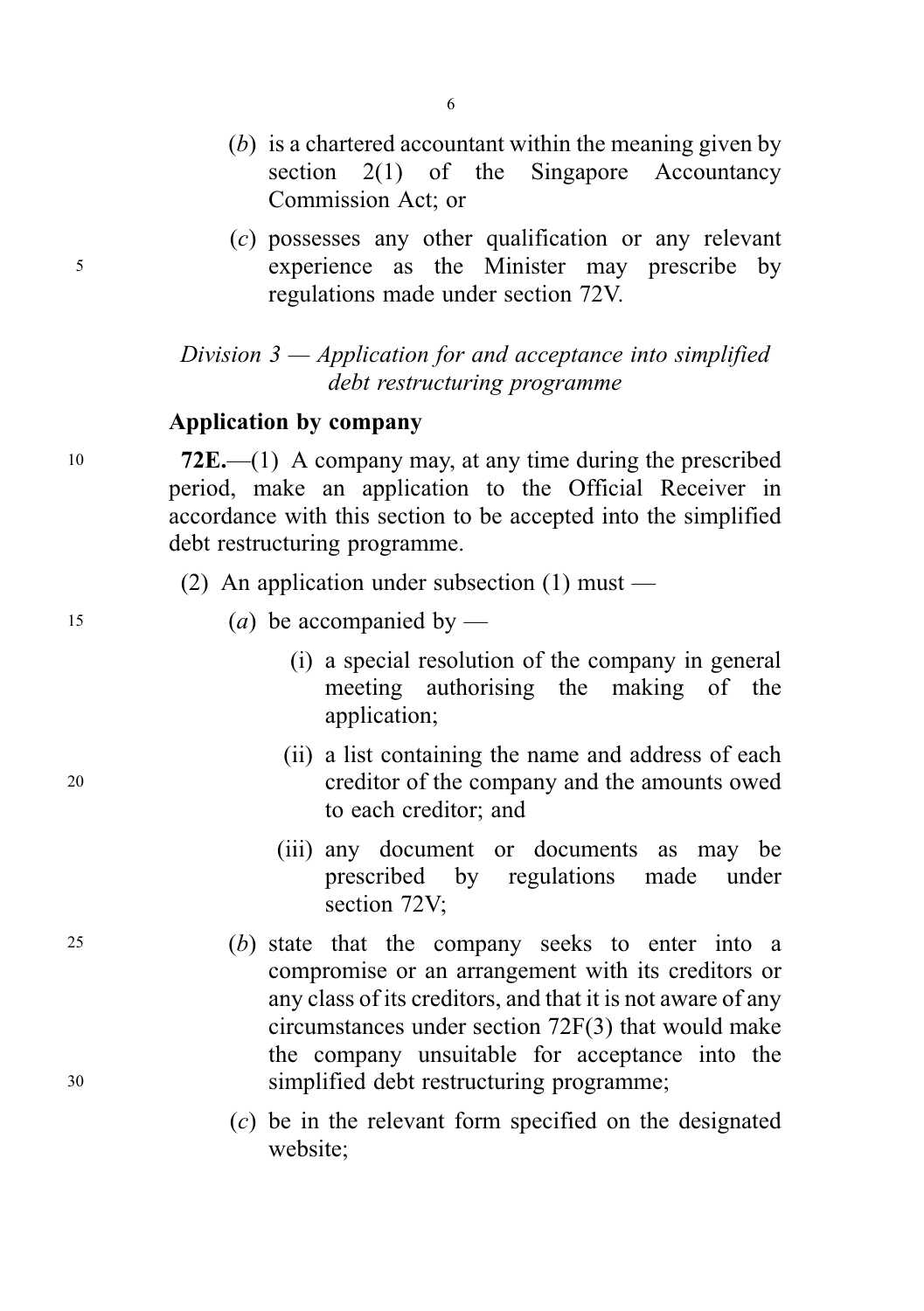- (d) contain the prescribed information and be made in the prescribed manner; and
- (e) be accompanied by the prescribed fee, if any.

(3) The Official Receiver may, upon the receipt of an application of a company under subsection  $(1)$ , request the  $5$ company to submit to the Official Receiver, within the period specified by the Official Receiver (which must be at least 7 days after the date of the request), any additional information or document that the Official Receiver thinks necessary to determine the application. 10

(4) The Official Receiver may refuse to consider an application if —

- (a) the application is incomplete or not made in accordance with subsection (2); or
- (b) any additional information or document requested by  $15$ the Official Receiver under subsection (3) is not received by the Official Receiver within the period specified by the Official Receiver.

(5) If a company has, in connection with the company's application under this section, made any statement, or provided 20 any information or document, to the Official Receiver that is false or misleading in a material particular, any officer of the company who —

- (a) consented or connived, or conspired with others, to effect the making of the statement or provision of the 25 information or document;
- (b) is in any other way, whether by act or omission, knowingly concerned in, or party to, the making of the statement or the provision of the information or document; or 30
- (c) knew or ought reasonably to have known that the statement to be made or being made, or the information or document to be given or being given, by the company is false or misleading in a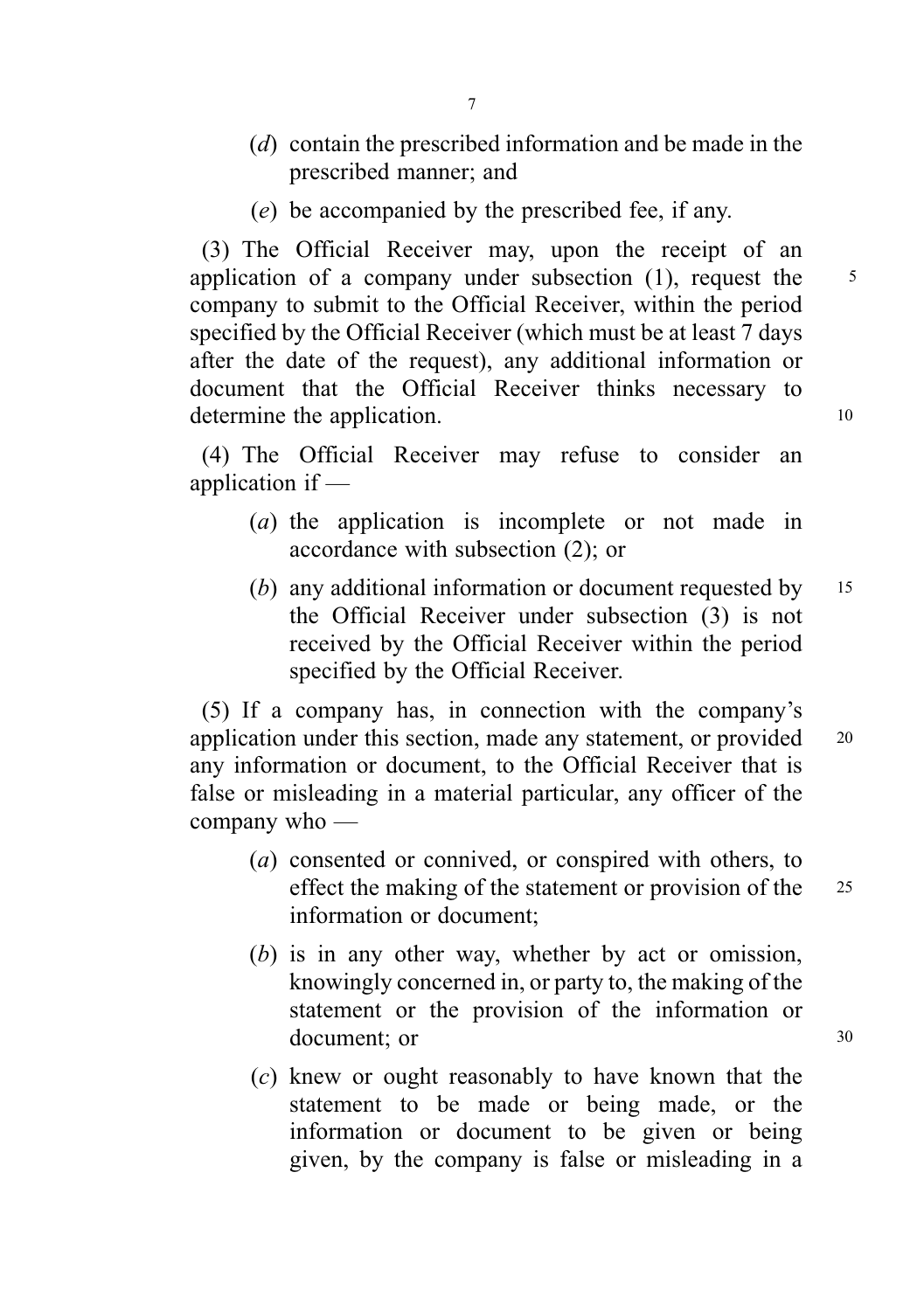material particular, and failed to take all reasonable steps to prevent or stop the making of the statement or the provision of the information or document,

shall be guilty of an offence and shall be liable on conviction to a <sup>5</sup> fine not exceeding \$50,000 or to imprisonment for a term not exceeding 2 years or to both.

> (6) For the purposes of subsection (5), an officer of a company is a director or secretary of the company or a person employed in an executive capacity by the company.

## <sup>10</sup> Requirements for acceptance into simplified debt restructuring programme

72F.—(1) The Official Receiver may, on the application of a company (called in this Division the applicant company) under section 72E, accept the applicant company into the simplified <sup>15</sup> debt restructuring programme if, and only if, both the following requirements are met:

- (a) the applicant company meets the eligibility criteria set out in subsection (2);
- (b) there is no circumstance in subsection (3), known to <sup>20</sup> the Official Receiver, that makes the applicant company unsuitable for acceptance into the simplified debt restructuring programme.

(2) For the purposes of subsection  $(1)(a)$ , the eligibility criteria are as follows:

- <sup>25</sup> (a) the applicant company's annual sales turnover for the relevant period does not exceed \$10 million (or any amount that may be prescribed in substitution by the Minister by order in the *Gazette*);
- (b) the applicant company has not more than 30 <sup>30</sup> employees (or any number that may be prescribed in substitution by the Minister by order in the Gazette);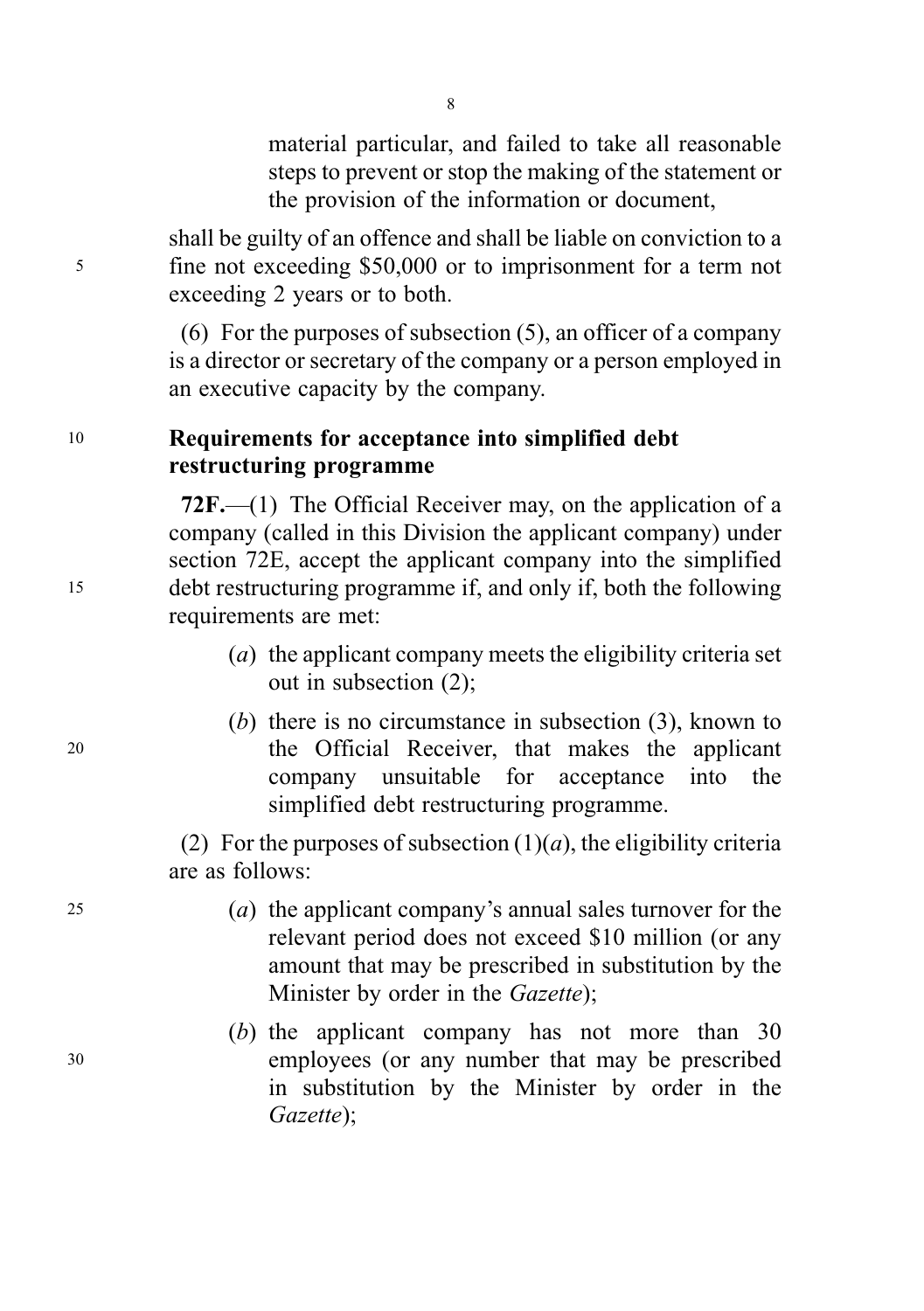- (d) the liabilities of the applicant company (including contingent and prospective liabilities) do not exceed  $\frac{5}{10}$ \$2 million (or any amount that may be prescribed in substitution by the Minister by order in the *Gazette*);
- (e) any other criteria as may be prescribed by the Minister by order in the Gazette.

(3) For the purposes of subsection  $(1)(b)$ , each of the following 10 is a circumstance that makes an applicant company unsuitable for acceptance into the simplified debt restructuring programme:

- (a) the applicant company is being wound up pursuant  $to -$ 
	- (i) an order for the winding up of a company under  $15$ section  $216(2)(f)$  of the Companies Act;
	- (ii) an order for winding up made under section 124 (or any previous written law corresponding to that provision); or
	- (iii) a resolution passed for the winding up of a <sup>20</sup> company under section 160 (or any previous written law corresponding to that provision);
- (b) the applicant company is in judicial management
	- (i) within the meaning of section 88(2); or
	- (ii) pursuant to an application made under the <sup>25</sup> repealed section 227B(1) of the Companies Act;
- (c) an application has been made by or in respect of the applicant company under any of the following provisions and the application is pending:
	- (i) section 210(1), (4) or (10) of the Companies  $30$ Act;
	- (ii) section 64(1) (or any previous written law corresponding to that provision);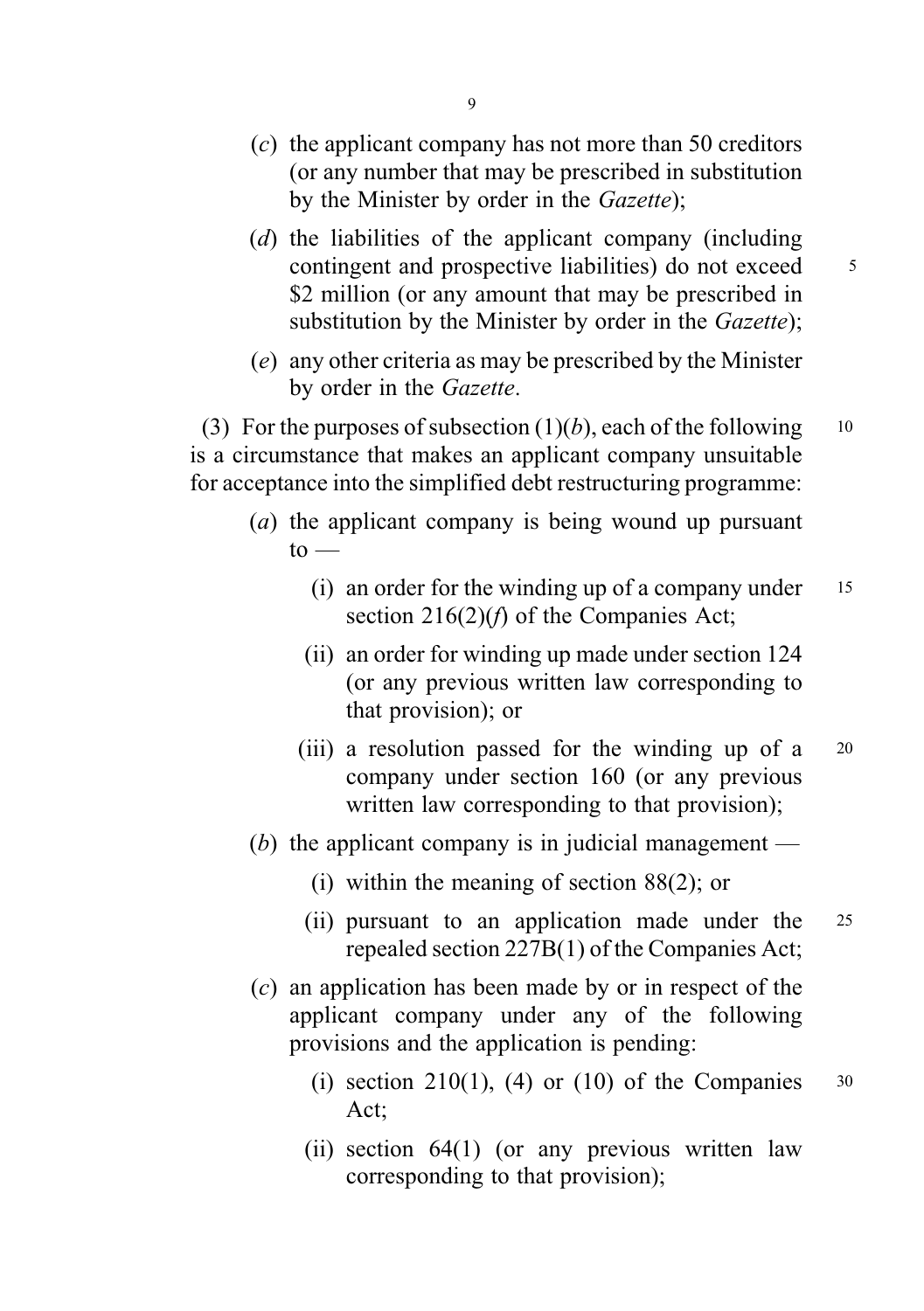|    | corresponding to that provision);                                                                                                                                                                                                                                                                  |
|----|----------------------------------------------------------------------------------------------------------------------------------------------------------------------------------------------------------------------------------------------------------------------------------------------------|
|    | (iv) section 91 (or any previous written law<br>corresponding to that provision);                                                                                                                                                                                                                  |
| 5  | (v) section 124 (or any previous written law<br>corresponding to that provision);                                                                                                                                                                                                                  |
|    | (d) an order under section $210(10)$ of the Companies Act,<br>one or more orders under section $64(1)$ (or any<br>previous written law corresponding to that provision)                                                                                                                            |
| 10 | moratorium mentioned<br>in<br>automatic<br>an<br><sub>or</sub><br>section 64(8) (or any previous written law<br>corresponding to that provision), is in force in<br>relation to the applicant company;                                                                                             |
| 15 | (e) a provisional liquidator of the applicant company has<br>been appointed under section 161 (or any previous<br>written law corresponding to that provision);                                                                                                                                    |
| 20 | $(f)$ an interim judicial manager has been appointed by the<br>Court under section 92 (or any previous written law<br>corresponding to that provision) or by the applicant<br>company under section $94(3)$ , and the term of the<br>appointment of the interim judicial manager has not<br>ended; |
| 25 | $(g)$ the applicant company has made an application for<br>acceptance into the simplified winding up programme<br>under section 250D which is pending;                                                                                                                                             |
|    | ( <i>h</i> ) the affairs of the applicant company are such that —                                                                                                                                                                                                                                  |
|    | (i) the administration of the simplified debt                                                                                                                                                                                                                                                      |

- restructuring programme in relation to the applicant company is likely to require <sup>30</sup> significant resources or specialised knowledge or expertise; or
	- (ii) the applicant company (with the assistance of a Restructuring Advisor) is unlikely to be able to formulate a proposed compromise or

10

(iii) section 71 (or any previous written law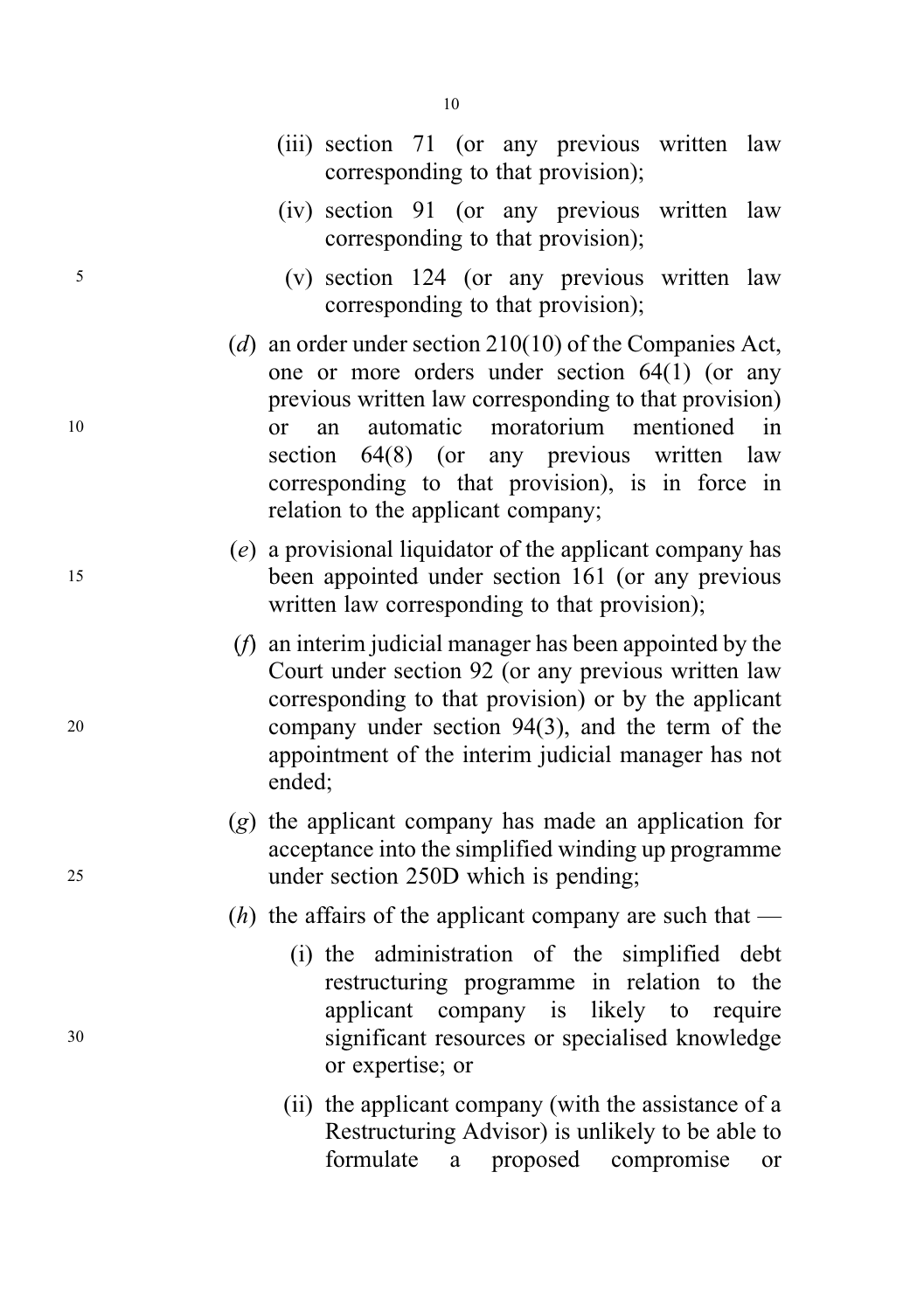arrangement with its creditors, obtain the agreement of two-thirds majority in value of its creditors to the proposed compromise or arrangement, and make an application to the Court under section  $72M(1)$  for the approval of  $5$ the proposed compromise or arrangement within 90 days after the applicant company's acceptance into the programme;

- (i) there is a trustee appointed for debenture holders in respect of the applicant company; 10
- $(i)$  at least one-third in value of the creditors of the applicant company object to the applicant company's acceptance into the simplified debt restructuring programme;
- (k) a person who has appointed, or is or may be entitled to  $15$ appoint, a receiver and manager of the whole (or substantially the whole) of the applicant company's property under the terms of any debentures of the applicant company secured by a floating charge, or by a floating charge and one or more fixed charges, that <sup>20</sup> would be valid and enforceable in the case of a liquidation of the applicant company, objects to the applicant company's acceptance into the simplified debt restructuring programme;
- (*l*) any other circumstances as may be prescribed by  $25$ order in the Gazette.

(4) Any order made under subsection  $(2)(a)$ ,  $(b)$ ,  $(c)$ ,  $(d)$  or  $(e)$ or  $(3)(l)$  must be presented to Parliament as soon as possible after publication in the Gazette.

(5) In this section —  $30$ 

"annual sales turnover", for a relevant period in relation to an applicant company, means —

> (a) if the relevant period is a business year that consists of 12 months, the sales turnover of the applicant in that business year; or  $35$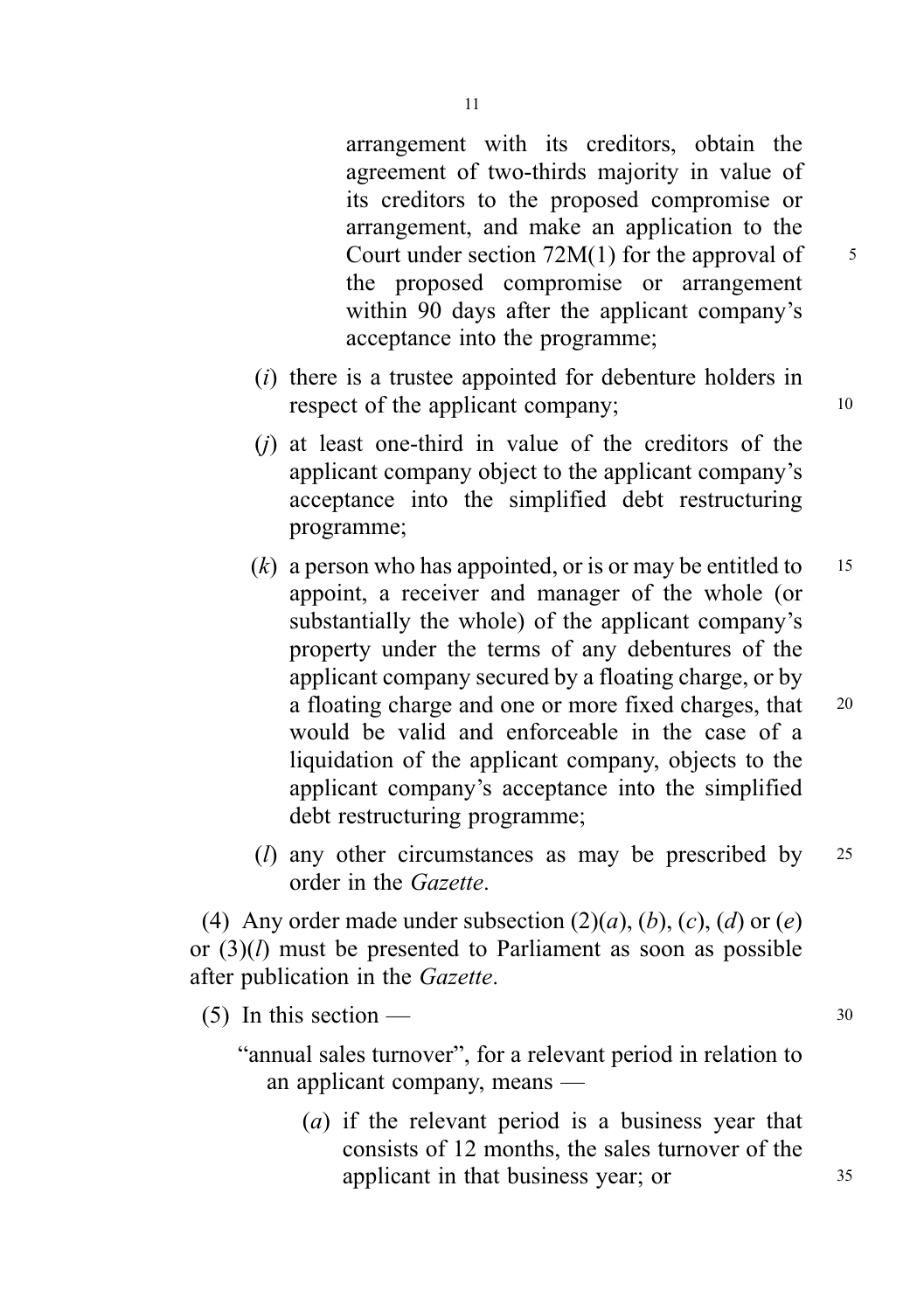- (b) if the relevant period is a business year that does not consist of 12 months or is a business commencement period, the amount calculated using the formula  $\frac{S}{B} \times 12$ , where — <sup>5</sup> (i) S is the sales turnover of the applicant company in that business year or business commencement period; and (ii) B is the number of months in that business year or business commencement period; <sup>10</sup> "business commencement period", in relation to an applicant company, means the period between the date of commencement of the business operations of the applicant company and the date of the application by the applicant company under section 72E (both dates <sup>15</sup> inclusive); "business year" means a period in respect of which an applicant company prepares or is required to prepare accounts; "employee", in relation to an applicant company, means an <sup>20</sup> individual who has entered into or works under a contract of service with the applicant company; "relevant period", in relation to an applicant company, means — (a) the business year of the applicant company <sup>25</sup> immediately preceding the date of the application by the applicant company under section 72E; or (b) if there is no such business year, the business commencement period of the applicant <sup>30</sup> company; "sales turnover", in relation to an applicant company, means the aggregate of the following amounts, after deducting sales rebates, goods and services tax and other
	- taxes directly related to those amounts: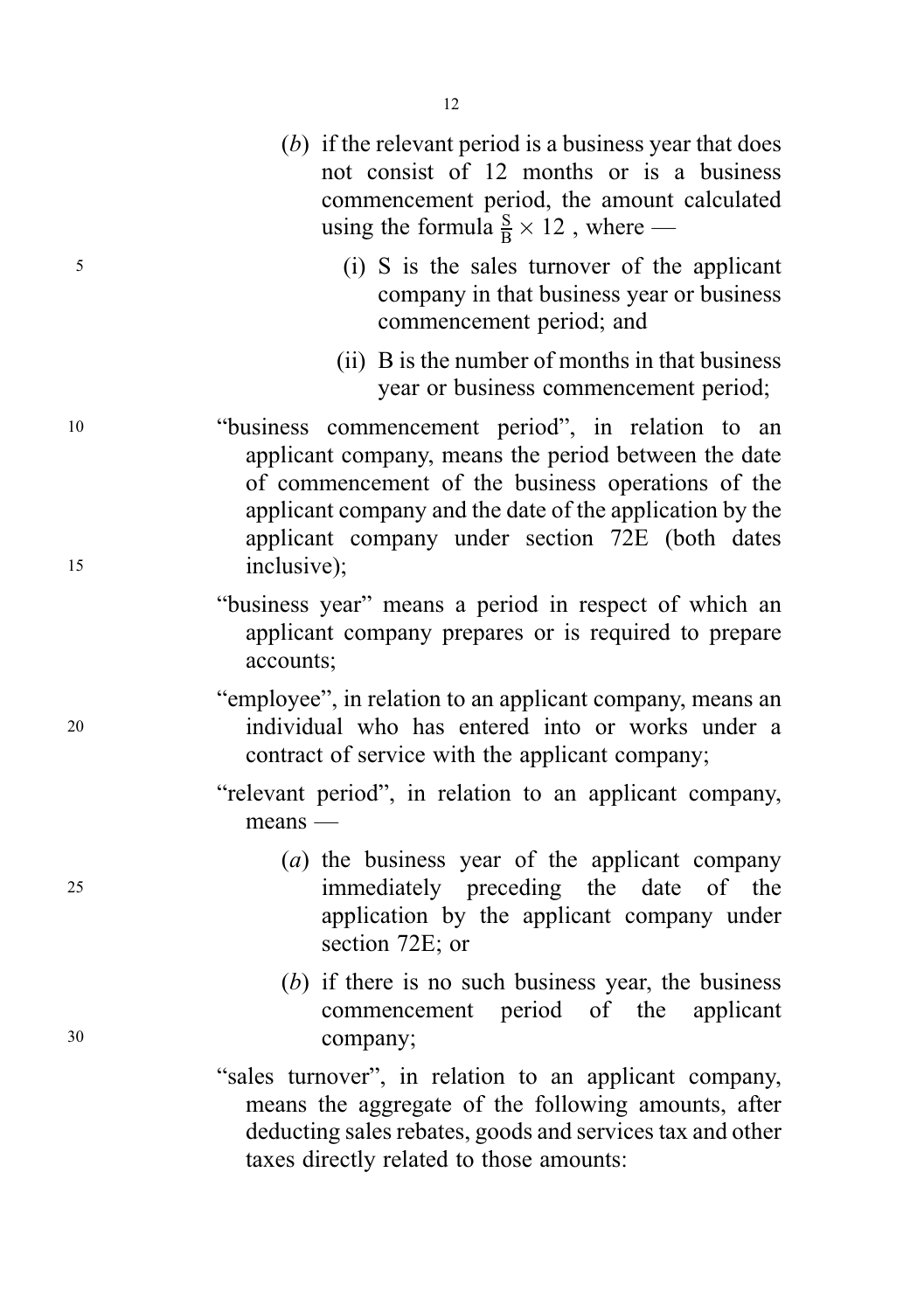- (a) the amounts derived by the applicant company from the sale of products and the provision of services falling within the ordinary activities of the applicant company;
- (b) any other amounts derived from the business  $5$ operations of the applicant company, but excluding gains from the sale of fixed assets, donations, grants, subsidies, subscriptions, interest, dividends, goods purchased for resale and investment income. 10

## Notices of application and objection, etc.

72G.—(1) Where the Official Receiver considers that the eligibility requirement in subsection (2) in respect of an applicant company is met, the Official Receiver must —

- (a) send to the applicant company, and every creditor of  $15$ the applicant company (whose name and address are provided by the applicant company in its application under section 72E); and
- (b) publish on the designated website,

a notice of the application by the applicant company for <sup>20</sup> acceptance into the simplified debt restructuring programme.

(2) The eligibility requirement for the purposes of subsection (1) is that, on the face of the application of the applicant company under section 72E (including any information or document accompanying the application and <sup>25</sup> any further information or document submitted by the applicant company under that section), both the requirements in section  $72F(1)(a)$  and (b) are met.

(3) The notice of application under subsection (1) must contain the following information:  $30$ 

- (a) the name of the applicant company and its Unique Entity Number (UEN);
- (b) the date of the notice of application;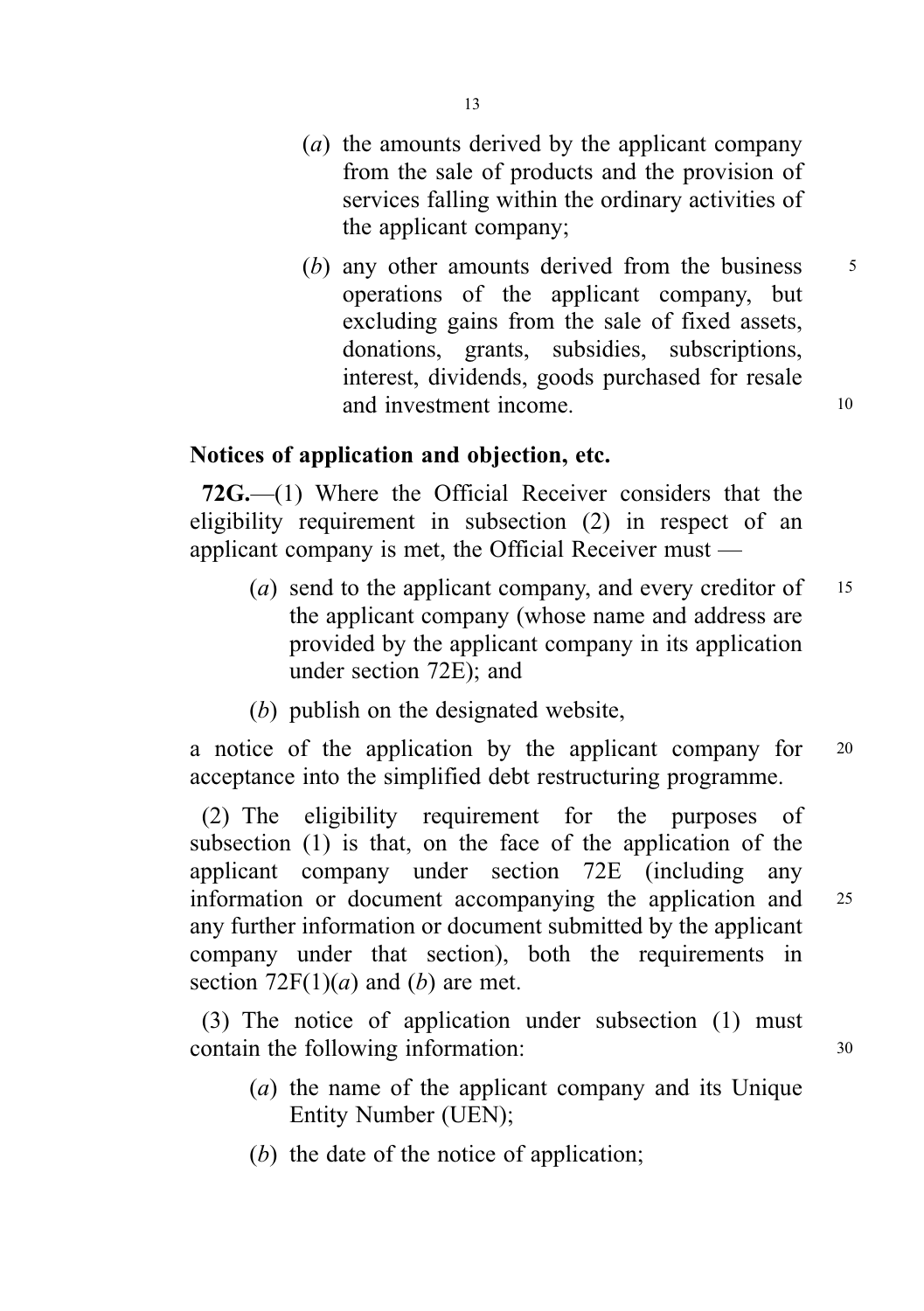- (c) a note stating that unless an objection is received within the period of 21 days after the date of the notice of application, the Official Receiver may accept the applicant company into the simplified debt <sup>5</sup> restructuring programme;
	- (d) the form of, and manner of delivering, a notice of objection;
- (e) a note providing the address of the designated website and stating that all subsequent notices relating to the <sup>10</sup> applicant company required to be published by the Official Receiver on the designated website under this Part will be published on the designated website;
	- (f) any other information as may be prescribed by regulations made under section 72V.
- <sup>15</sup> (4) Any creditor, member or officer of the applicant company who believes there is reasonable cause why the applicant company should not be accepted into the simplified debt restructuring programme, may object by delivering a notice (called in this section a notice of objection) to the Official <sup>20</sup> Receiver, in the form and manner stated in the notice of application under subsection (1), within 21 days after the date of the notice of application.

(5) A notice of objection under subsection (4) must contain a statement of the grounds of objection.

- <sup>25</sup> (6) At the expiry of 21 days after the date of the notice of application published under subsection (1) —
- (a) where the Official Receiver has not received any notice of objection — the Official Receiver may accept the applicant company into the simplified debt <sup>30</sup> restructuring programme, subject to the payment by the applicant company of the deposit payable under section 72I; and
- (b) where the Official Receiver has received any notice of objection, the Official Receiver must decide <sup>35</sup> whether to —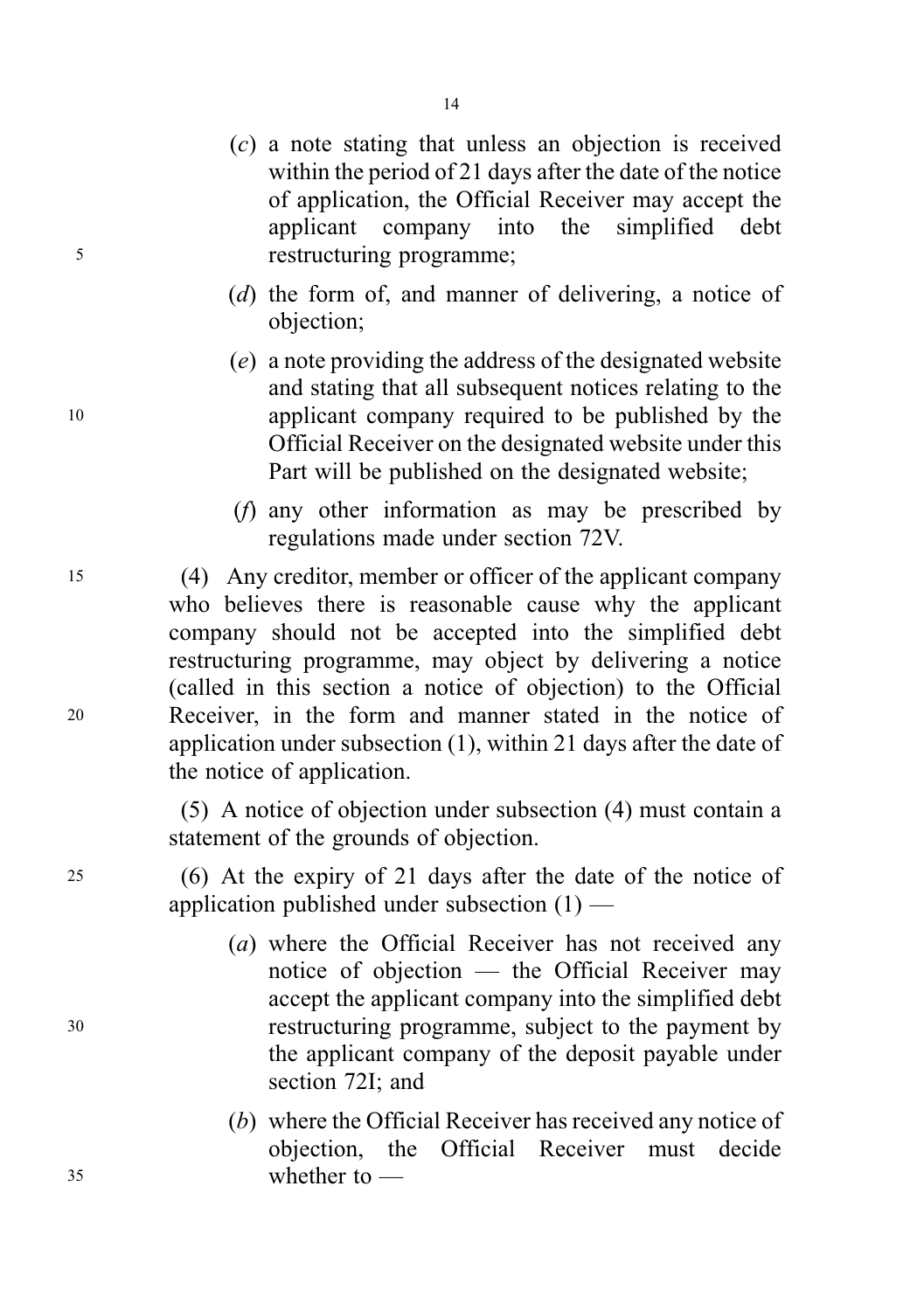(i) accept the applicant company into the simplified debt restructuring programme, subject to the payment by the applicant company of the deposit payable under section 72I; or 5

(ii) reject the applicant company's application,

and, in doing so, the Official Receiver must consider the grounds of the objection.

(7) The Official Receiver's decision under subsection (6) is  $final.$  10

## Direction by Minister

72H.—(1) Despite anything in sections 72F and 72 $G(1)$ , the Minister may direct the Official Receiver —

- (a) to send and publish in accordance with section  $72G(1)(a)$  and (b) the notice of application 15 by an applicant company to be accepted into the simplified debt restructuring programme even though the eligibility requirement mentioned in section 72G(2) in respect of the applicant company is not met; or 20
- (b) to accept, subject to section  $72I(2)$ , any applicant company into the simplified debt restructuring programme even though any of the requirements in section  $72F(1)(a)$  or (b) in respect of the applicant company is not met. 25

(2) Where the Minister directs the Official Receiver to accept any applicant company into the simplified debt restructuring programme under subsection  $(1)(b)$ , the Minister may also waive or remit (in whole or in part) the deposit payable by the applicant company under section 72I. 30

(3) In this section, any reference to the Minister includes a reference to any of the following persons designated by the Minister to exercise the power under subsection (1) or (2):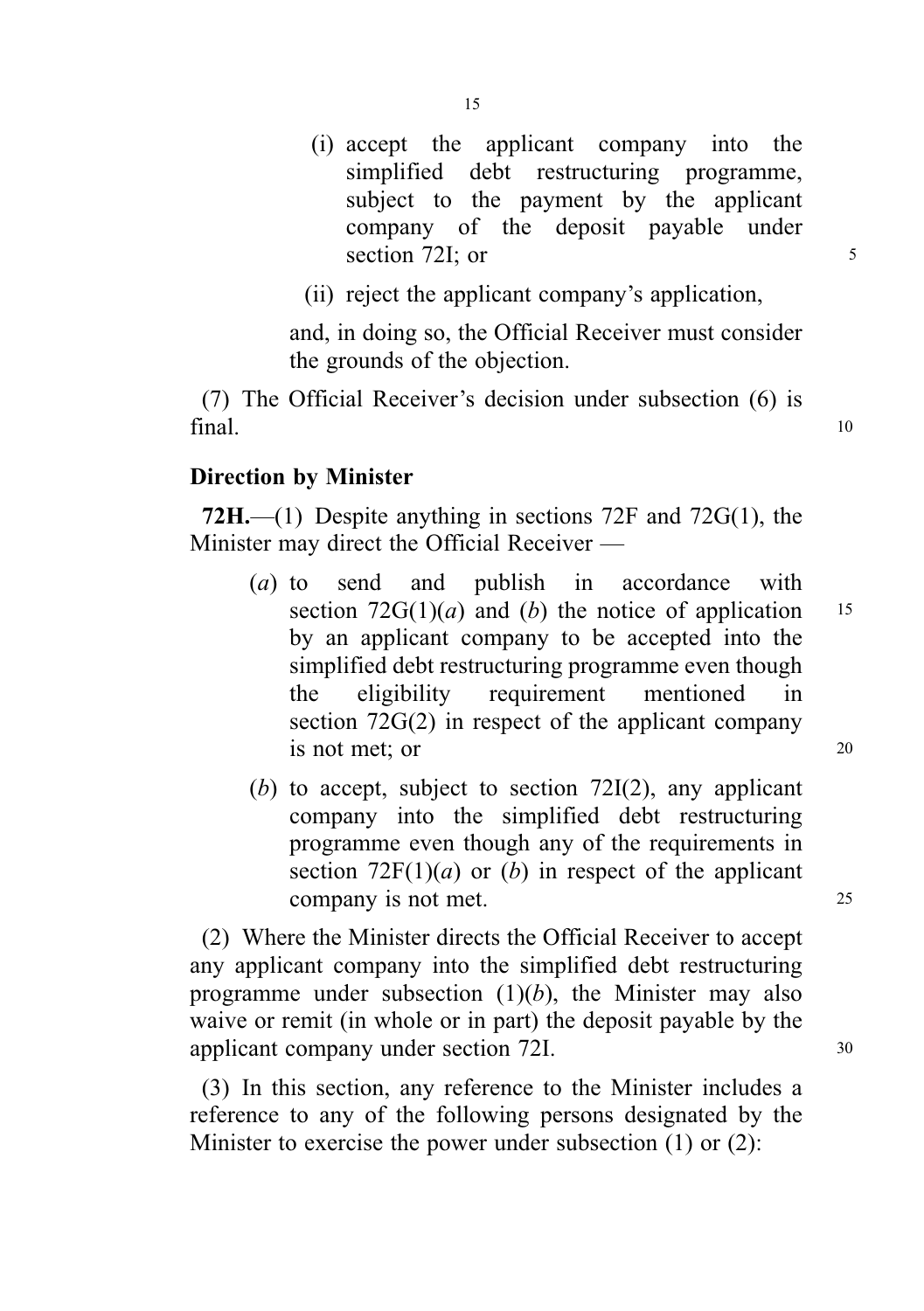- (a) a Second Minister, Minister of State or Senior Minister of State for the Ministry of Law;
- (b) a Parliamentary Secretary or Senior Parliamentary Secretary to the Ministry of Law.

## <sup>5</sup> Deposit payable by applicant company

72I.—(1) An applicant company must, upon the request of the Official Receiver and within the period specified by the Official Receiver, pay a deposit of the sum prescribed under section 72V to the Official Receiver, for the purpose of defraying the costs <sup>10</sup> and expenses to be incurred by the Official Receiver in the administration of the simplified debt restructuring programme in relation to the applicant company.

(2) Unless the deposit mentioned in subsection (1) is waived or remitted (in whole or in part), the Official Receiver must not <sup>15</sup> accept the applicant company into the simplified debt restructuring programme if the deposit is not paid by the applicant company within the period specified by the Official Receiver.

## Publication of notice of acceptance or rejection, etc.

<sup>20</sup> 72J. Where the Official Receiver accepts an applicant company into the simplified debt restructuring programme under section 72G or 72H, or rejects an application to be accepted into the simplified debt restructuring programme under section 72G, the Official Receiver must —

- <sup>25</sup> (a) notify the applicant company of the acceptance or rejection; and
	- (b) publish on the designated website a notice of the acceptance or rejection.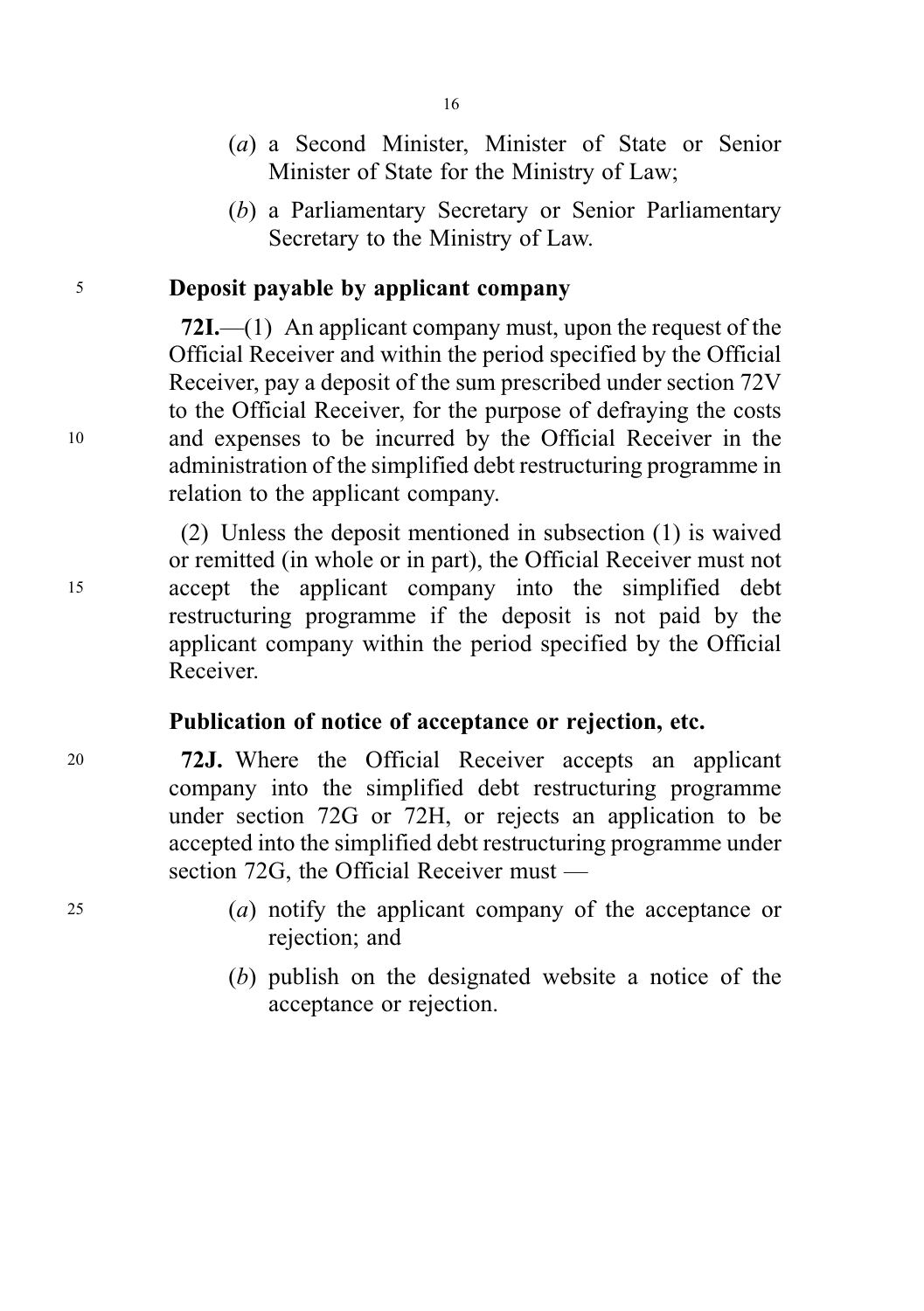## Division  $4$  – Effect of acceptance into simplified debt restructuring programme

## Restraint of proceedings and disposition of property, etc., during specified period

72K.—(1) During the specified period in respect of a  $5$ company (in simplified debt restructuring) —

- (a) no order may be made, and no resolution may be passed, for the winding up of the company;
- (b) no receiver or manager may be appointed over any property or undertaking of the company; 10
- (c) no proceedings (other than proceedings under section 72M) may be commenced or continued against the company, except with the leave of the Court and subject to any terms as the Court may impose; 15
- (d) no execution, distress or other legal process may be commenced, continued or levied against any property of the company, except with the leave of the Court and subject to any terms as the Court may impose;
- (e) no step may be taken to enforce any security over any <sup>20</sup> property of the company, or to repossess any goods under any chattels leasing agreement, hire-purchase agreement or retention of title agreement, except with the leave of the Court and subject to any terms as the Court may impose; and 25
- (f) despite sections 18 and 18A of the Conveyancing and Law of Property Act, no right of re-entry or forfeiture under any lease in respect of any premises occupied by the company may be enforced, except with the leave of the Court and subject to any terms as the 30 Court may impose.
- (2) Subsection (1) does not affect
	- (a) the exercise of any legal right under any arrangement (including a set-off arrangement or a netting

17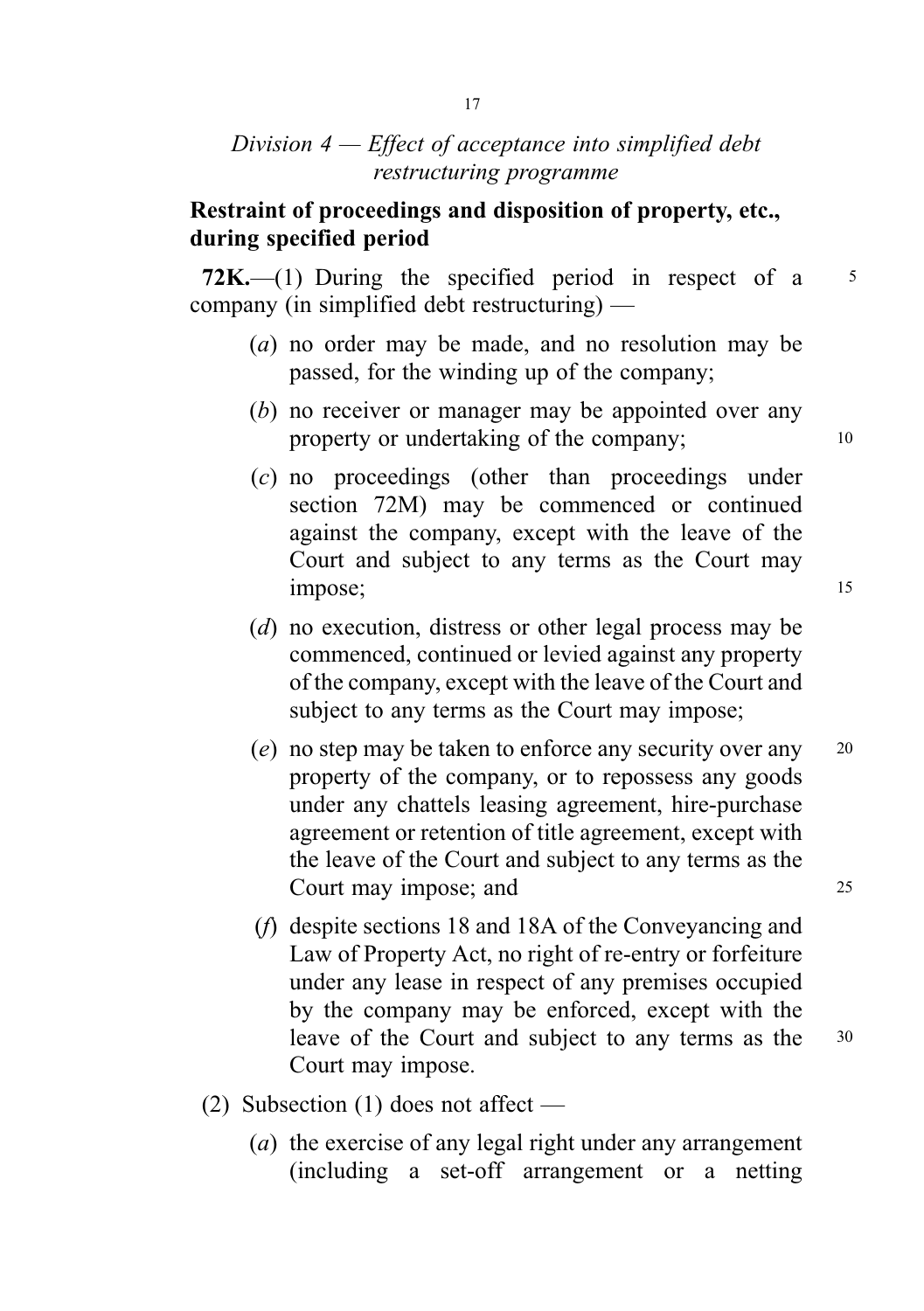18

arrangement) that may be prescribed by regulations made under section 72V; or

(b) the commencement or continuation of any proceedings that may be so prescribed.

<sup>5</sup> (3) A company (in simplified debt restructuring) that intentionally or knowingly disposes of the property of the company during the specified period in respect of the company, other than in good faith and in the ordinary course of business of the company, shall be guilty of an offence and shall be liable on <sup>10</sup> conviction to a fine not exceeding \$10,000.

> (4) An officer of a company mentioned in subsection (3)  $w$ ho —

- (a) consented or connived, or conspired with others, to effect the disposal of the property of the company;
- <sup>15</sup> (b) is in any other way, whether by act or omission, knowingly concerned in, or party to, the disposal of the property of the company; or
- (c) knew or ought reasonably to have known that the property would be or is being disposed of and failed to <sup>20</sup> take all reasonable steps to prevent or stop the disposal of the property of the company,

shall be guilty of an offence and shall be liable on conviction to a fine not exceeding \$10,000 or to imprisonment for a term not exceeding 2 years, whether or not the company is convicted of <sup>25</sup> an offence under subsection (3).

> (5) In this section, "officer", in relation to a company, means a director or secretary of the company or a person employed in an executive capacity by the company.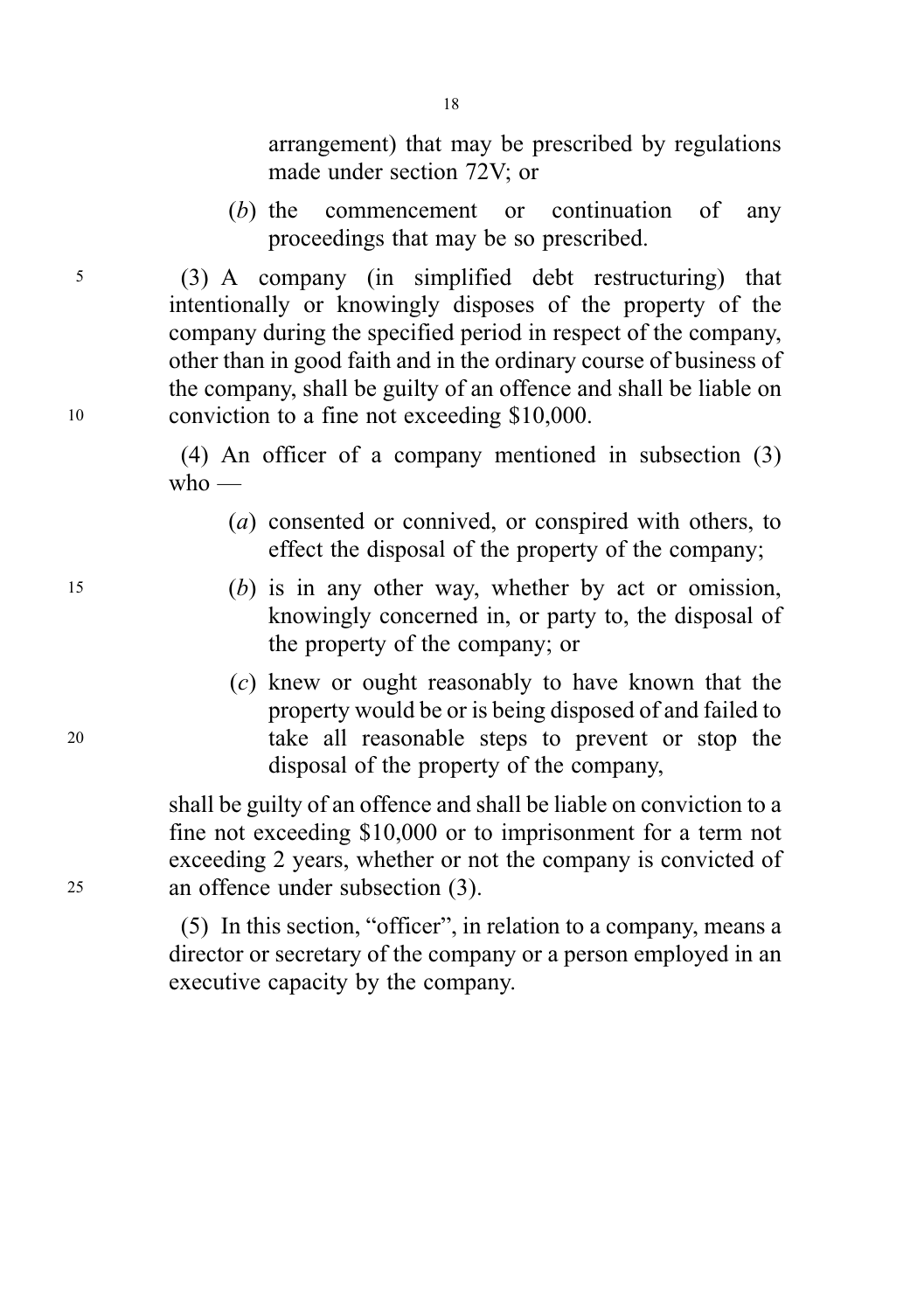## Division 5 — Compromise or arrangement with creditors or class of creditors

#### Duties of Restructuring Advisor

72L. The Restructuring Advisor of a company (in simplified debt restructuring) has the following duties during the specified  $\frac{5}{5}$ period:

- (a) to assist the company to formulate a proposed compromise or arrangement between the company and its creditors or any class of those creditors;
- (b) if the Restructuring Advisor is of the view that the 10 proposed compromise or arrangement mentioned in paragraph  $(a)$  is feasible and merits consideration by the company's creditors — to assist the company in seeking agreement to the proposed compromise or arrangement from the creditors of the company; 15
- (c) if the Restructuring Advisor is of the view that the proposed compromise or arrangement mentioned in paragraph  $(a)$  meets the threshold requirement mentioned in section  $72M(3)(d)$  and the company wishes to make an application to the Court under 20 section 72M(1) for the Court's approval of the proposed compromise or arrangement — to assist the company in the application, such as by drawing documents setting out the details of the proposed compromise or arrangement and other documents <sup>25</sup> supporting the application, and providing his or her opinion to the company if the company is required to respond to any query posed by the Court concerning any detail or the feasibility of the proposed compromise or arrangement; 30
- (d) if an application is made by the company to the Official Receiver for an extension of the default period under section 72Q(2) — to advise the Official Receiver on whether to grant the application;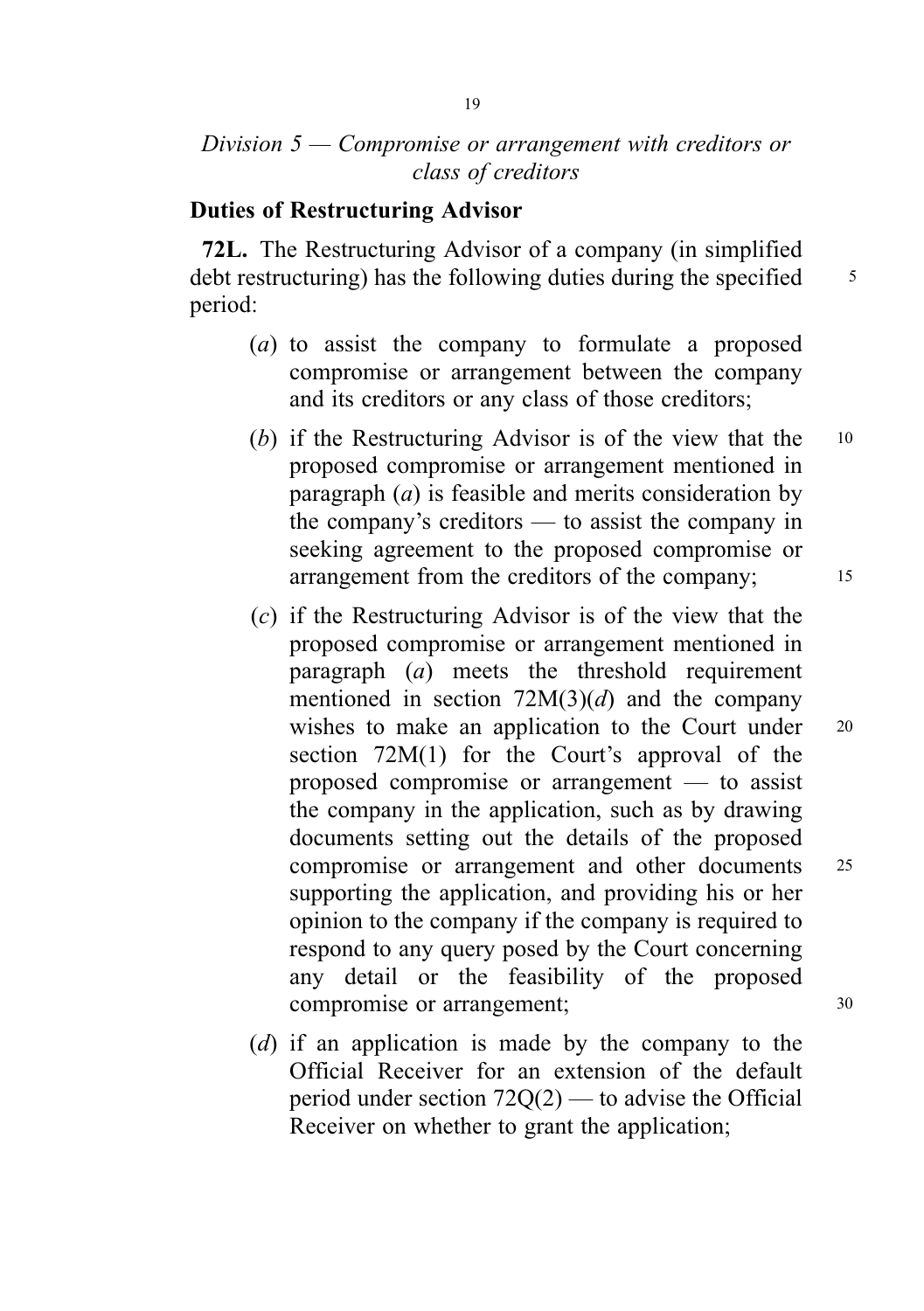- (e) if any circumstance under section  $72O(7)(e)$ , (f) or (g) arises —
	- (i) to inform the Official Receiver as soon as practicable of the circumstance; and
- <sup>5</sup> (ii) to advise the Official Receiver on whether and when to discharge the company from the simplified debt restructuring programme as a consequence of the circumstance.

## Power of Court to approve compromise or arrangement <sup>10</sup> without meeting of creditors

72M.—(1) Despite section 210 of the Companies Act and section 71 and subject to this section, the Court may, on an application made by a company (in simplified debt restructuring), make an order approving a compromise or an <sup>15</sup> arrangement between the company and its creditors or any class of those creditors.

(2) Subject to subsection (9), if the compromise or arrangement is approved by order of the Court under subsection (1), the compromise or arrangement is binding on <sup>20</sup> the company (in simplified debt restructuring) and the creditors or class of creditors meant to be bound by the compromise or arrangement.

> (3) The Court must not approve a compromise or an arrangement under subsection (1) unless —

- $(a)$  the company (in simplified debt restructuring) has provided each creditor meant to be bound by the compromise or arrangement with a statement that —
	- (i) explains the effect of the compromise or arrangement and, in particular, states —
- <sup>30</sup> (A) any material interests of the directors of the company (whether as directors or as members, creditors or holders of units of shares of the company or otherwise); and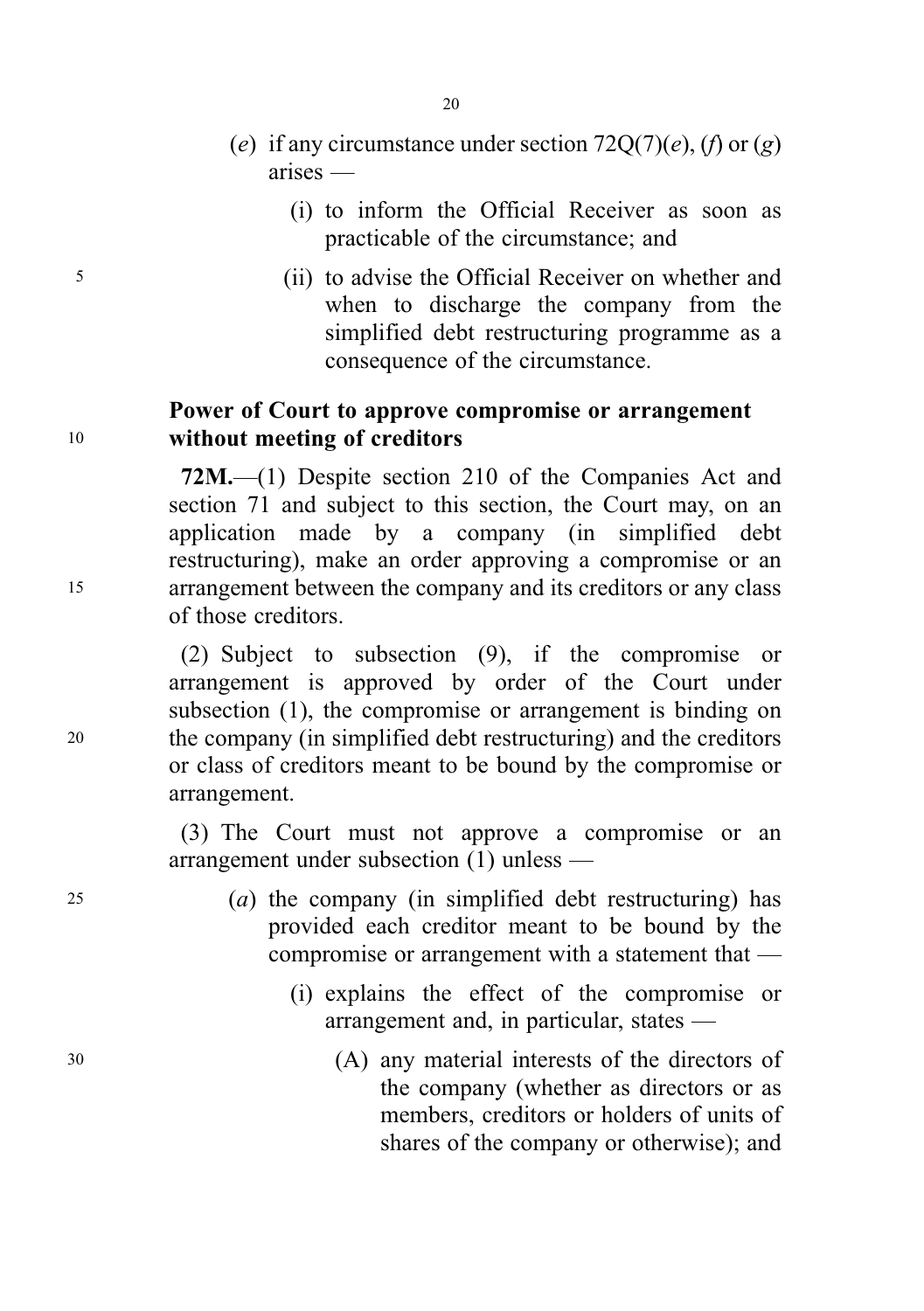- (B) the effect that the compromise or arrangement has on those interests, insofar as that effect is different from the effect that the compromise or arrangement has on the like interests of  $\frac{5}{5}$ other persons; and
- (ii) contains the following information:
	- (A) information concerning the property, assets, business activities, financial condition and prospects of the company; 10
	- (B) information on the manner in which the terms of the compromise or arrangement will, if it takes effect, affect the rights of the creditor;
	- (C) any other information as is necessary to <sup>15</sup> enable the creditor to make an informed decision whether to agree to the compromise or arrangement;
- (b) the company (in simplified debt restructuring) has informed each creditor meant to be bound by the <sup>20</sup> compromise or arrangement of the date fixed for the determination of the application under subsection (1), and sent to each such creditor, at least 14 days before that date —
	- (i) a notice of the application, including a <sup>25</sup> statement that a creditor who objects to the approval of the compromise or arrangement must file the creditor's objection in court at least 7 days before the date fixed for the determination of the application; and  $30$
	- (ii) a copy of the application;
- (c) the company (in simplified debt restructuring) has published in the Gazette and on the designated website, at least 14 days before the date fixed for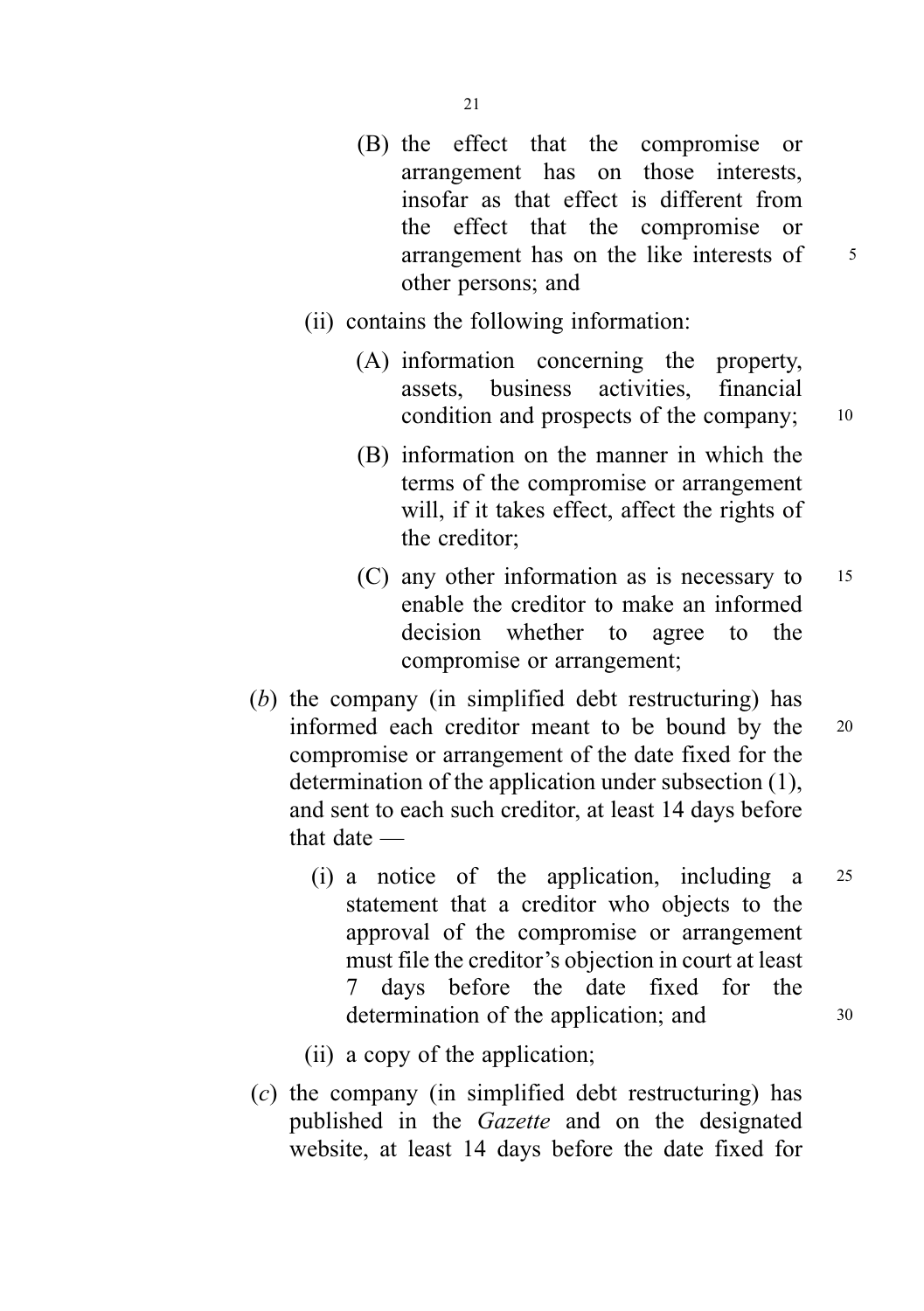the determination of the application under subsection  $(1)$  —

(i) a notice of the application; and

 $22$ 

- (ii) a statement that a creditor who objects to the <sup>5</sup> approval of the compromise or arrangement must file the creditor's objection in court at least 7 days before the date fixed for the determination of the application; and
- (d) the Court is satisfied that had a meeting of the <sup>10</sup> creditors or class of creditors been summoned, a majority of at least two-thirds in value of the creditors or class of creditors, present and voting either in person or by proxy at the meeting or any adjourned meeting, would have voted in favour of the <sup>15</sup> compromise or arrangement (called in this section the threshold requirement).

(4) In determining whether the threshold requirement is met, the Court must —

- (a) disregard any agreement or disagreement to the <sup>20</sup> compromise or arrangement of any creditor who is a related party of the company (in simplified debt restructuring); and
	- (b) regard
		- (i) all secured creditors as forming one class;
- <sup>25</sup> (ii) all unsecured creditors whose debts would, in the event of the winding up of the company (in simplified debt restructuring), be paid in priority to all other unsecured debts under section 203, as forming another class; and
- <sup>30</sup> (iii) all other unsecured creditors as forming yet another class.

(5) Despite subsection (4), in determining whether the threshold requirement is met in respect of a proposed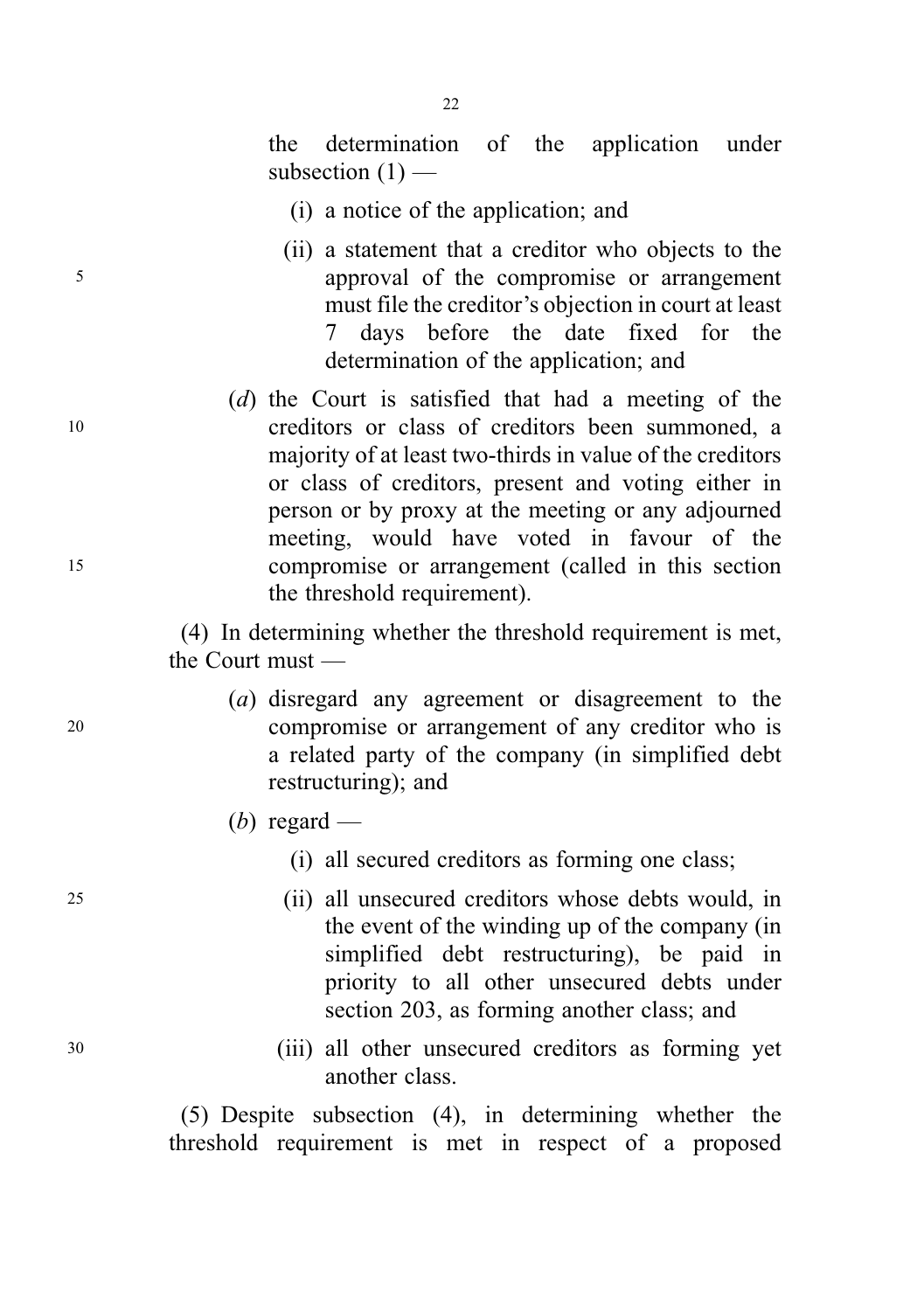compromise or arrangement for a company (in simplified debt restructuring), the Court may —

- (a) take into account the agreement or disagreement to the proposed compromise or arrangement of any creditor who is a related party of the company; or  $\frac{5}{10}$
- (b) substitute its classification of creditors of the company for the classification of creditors set out in subsection  $(4)(b)$ ,

if the circumstances so require and the result of doing so is fair and equitable to all the creditors meant to be bound by the 10 proposed compromise or arrangement.

(6) The Court may, if it thinks fit, do either of the following without hearing oral arguments:

- (a) grant its approval of a compromise or an arrangement,  $unless$  — 15
	- (i) a creditor meant to be bound by the compromise or arrangement has filed an objection mentioned in subsection  $(3)(b)(i)$ ; and
	- (ii) the Court is of the view that the application under subsection (1) cannot be properly <sup>20</sup> determined without the attendance of parties;

(b) dismiss the application under subsection (1).

(7) To avoid doubt, subsection (6) does not affect the power of the Court to decide an application under subsection (1) after hearing oral arguments. 25

(8) The Court may grant its approval of a compromise or an arrangement subject to such alterations or conditions as the Court thinks just.

(9) Unless the Court orders otherwise, an order made under subsection  $(1)$  — 30

- (a) has no effect until a copy of the order is lodged with the Registrar of Companies; and
- (b) takes effect starting on the date of the lodgment.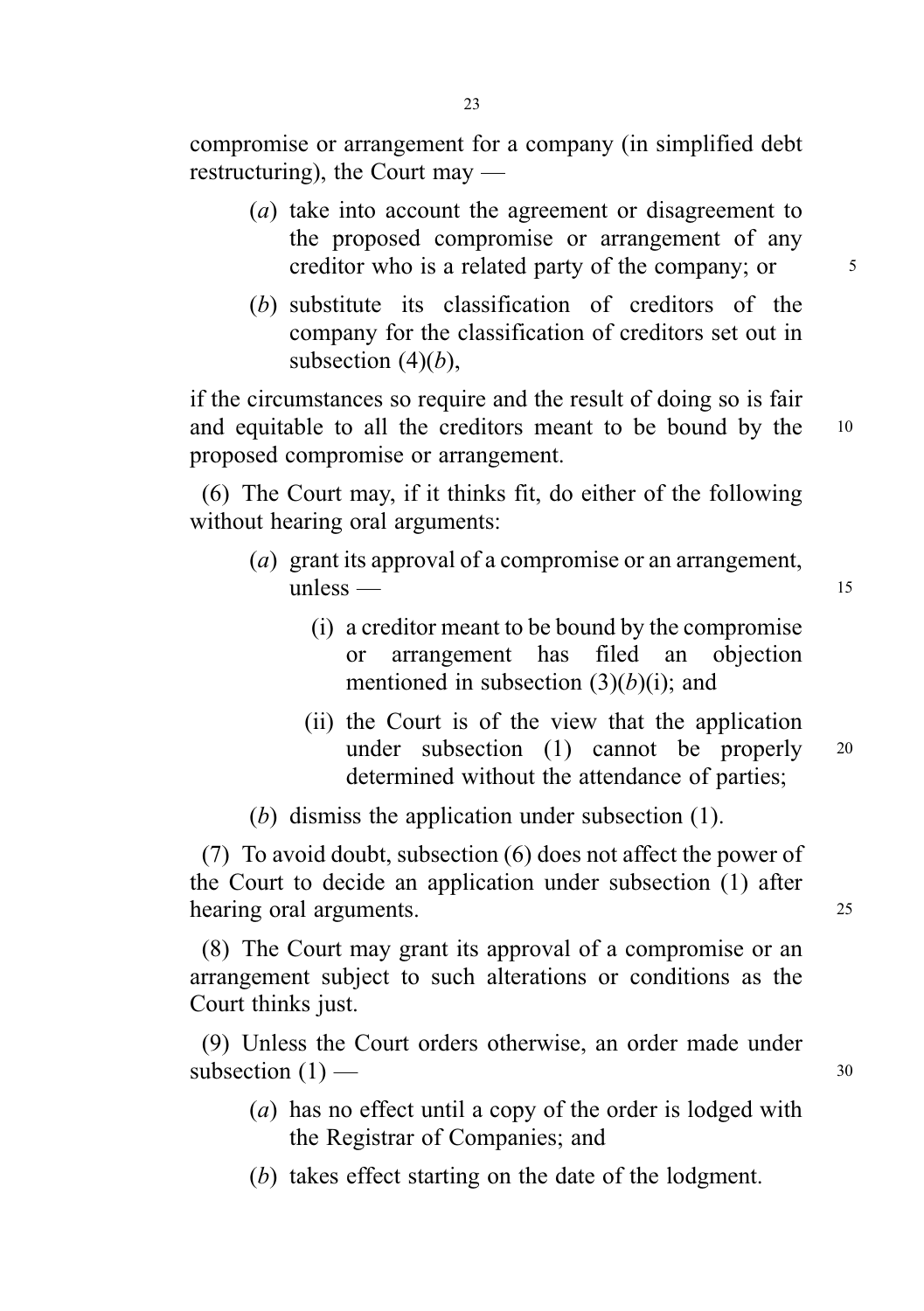$24$ 

(10) Where the terms of any compromise or arrangement approved under this section provide for any money or other consideration to be held by or on behalf of any party to the compromise or arrangement in trust for any person, the person <sup>5</sup> holding the money or other consideration may after the expiration of 2 years, and must before the expiration of 10 years, starting on the date on which the money or other consideration was received by the person, transfer the money or other consideration to the Official Receiver.

- <sup>10</sup> (11) The Official Receiver must
	- (a) deal with any moneys received under subsection (10) as if the moneys were paid to the Official Receiver under section 197; and
- (b) sell or dispose of any other consideration received <sup>15</sup> under subsection (10) in any manner as the Official Receiver thinks fit, and deal with the proceeds of the sale or disposal as if those proceeds were moneys paid to the Official Receiver under section 197.

(12) For the purposes of subsections  $(4)(a)$  and  $(5)(a)$ , a <sup>20</sup> creditor is a related party of a company (in simplified debt restructuring) if —

- (*a*) the creditor is  $-$
- (i) a holding company, an ultimate holding company or a subsidiary, director or <sup>25</sup> shareholder of the company (in simplified debt restructuring); or
	- (ii) a relative or spouse of a director or shareholder of the company (in simplified debt restructuring); or
- <sup>30</sup> (b) the creditor and the company (in simplified debt restructuring) are subsidiaries of the same holding company.

(13) For the purposes of subsection  $(12)(a)(ii)$ , a creditor  $(A)$  is a relative of a director or shareholder of a company (in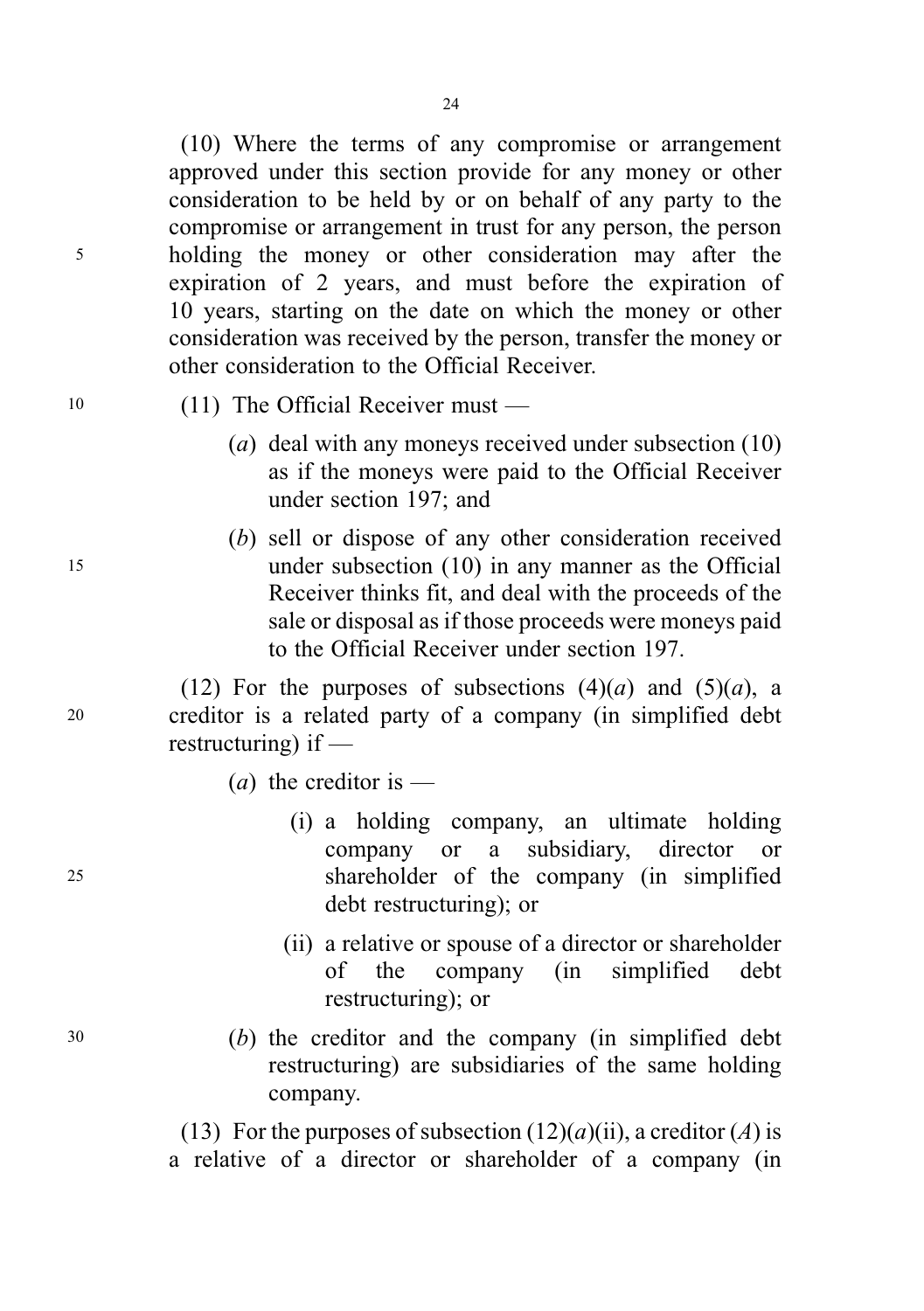simplified debt restructuring) (B) if A is B's brother, sister, uncle, aunt, nephew, niece, lineal ancestor or lineal descendant, treating —

- (a) any relationship of the half blood as a relationship of the whole blood and the stepchild or adopted child of 5 any person as that person's child; and
- (b) an illegitimate child as the legitimate child of the child's mother and reputed father.

(14) A reference in subsection  $(12)(a)(ii)$  to a spouse includes a former spouse and a reputed husband or wife. 10

## Authorised officer may act on behalf of company (in simplified debt restructuring) in application and proceedings under section 72M

 $72N$ ,—(1) This section applies —

- (a) when a company (in simplified debt restructuring)  $15$ makes an application under section 72M(1) for the Court's approval of a compromise or an arrangement; and
- (b) despite sections 33 and 34 of the Legal Profession Act (Cap. 161) and any provision of the Rules of Court for <sup>20</sup> the time being in force.

(2) A duly authorised officer of the company (in simplified debt restructuring) may act on behalf of the company in the making of the application under section 72M(1) and in any proceedings in court arising from the application and leading to <sup>25</sup> the grant, dismissal or withdrawal of the application (but not an appeal mentioned in section 72O).

(3) The company (in simplified debt restructuring) may make an application under section 72M(1) and carry on any proceedings in court arising from the application and leading <sup>30</sup> to the grant, dismissal or withdrawal of the application (but not an appeal mentioned in section 72O) through a duly authorised officer of the company and otherwise than by a solicitor.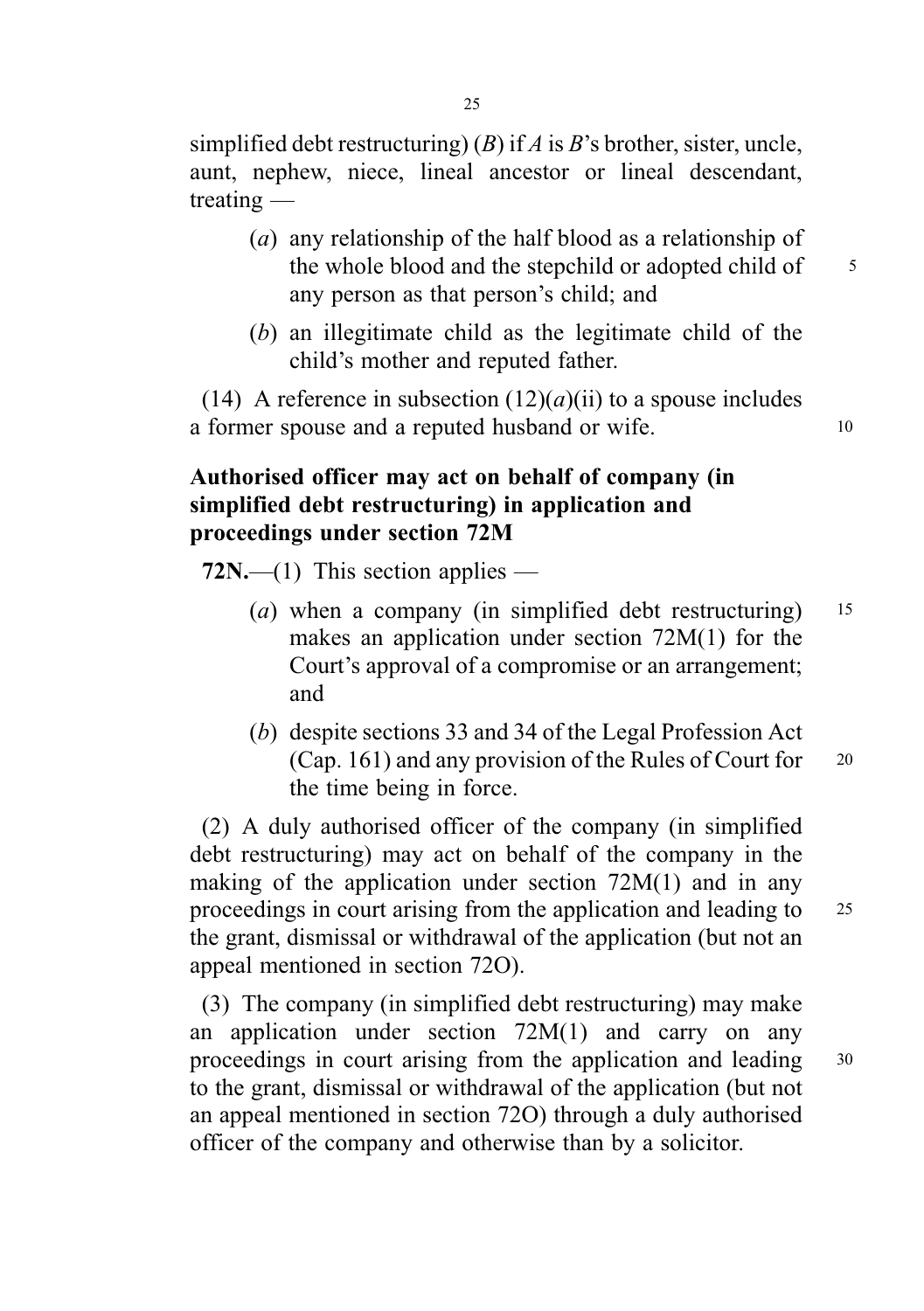#### Orders pending appeal

72O. Where an appeal is made against an order of the Court made on an application by a company under section 72M(1) or the dismissal of an application under that provision, the Court <sup>5</sup> may, on the application of the company, make one or more of the following orders, each of which is in force for such period pending the appeal as the Court thinks fit:

- (a) an order restraining the passing of a resolution for the winding up of the company;
- <sup>10</sup> (b) an order restraining the appointment of a receiver or manager over any property or undertaking of the company;
- (c) an order restraining the commencement or continuation of any proceedings (other than <sup>15</sup> proceedings arising from the appeal) against the company, except with the leave of the Court and subject to any terms as the Court imposes;
- (d) an order restraining the commencement, continuation or levying of any execution, distress or other legal <sup>20</sup> process against any property of the company, except with the leave of the Court and subject to any terms as the Court imposes;
- (e) an order restraining the taking of any step to enforce any security over any property of the company, or to <sup>25</sup> repossess any goods held by the company under any chattels leasing agreement, hire-purchase agreement or retention of title agreement, except with the leave of the Court and subject to any terms as the Court imposes;
- <sup>30</sup> (f) an order restraining the enforcement of any right of re-entry or forfeiture under any lease in respect of any premises occupied by the company (including any enforcement pursuant to section 18 or 18A of the Conveyancing and Law of Property Act), except with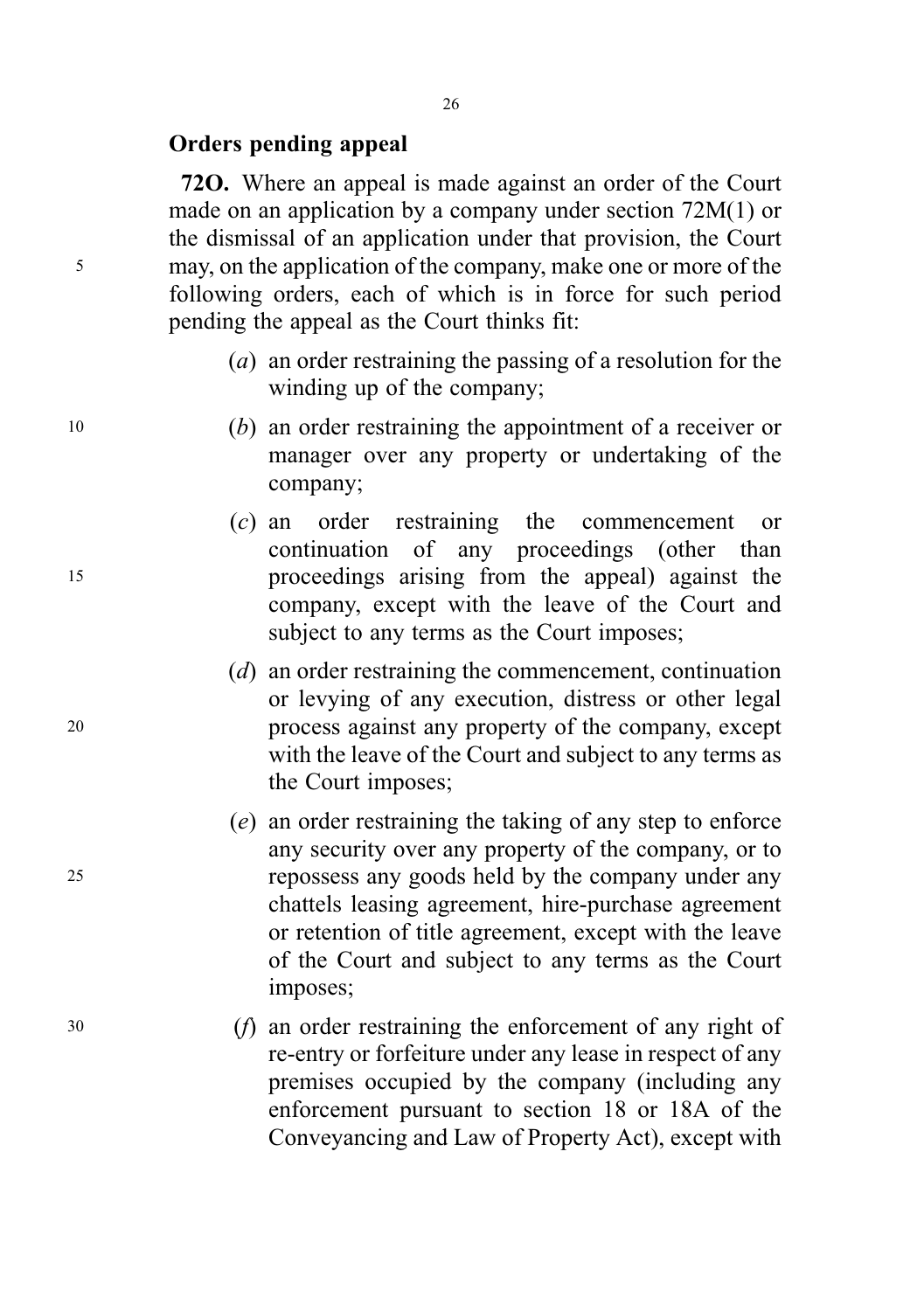the leave of the Court and subject to any terms as the Court imposes.

## Application of section 72

72P.—(1) Subject to the modifications in this section, section 72(2), (3) and (4) applies after a compromise or an  $\frac{5}{3}$ arrangement, between a company and its creditors or any class of those creditors, has been approved by the Court under section 72M, or confirmed or modified by the Court on any appeal mentioned in section 72O.

(2) The following provision applies in place of subsection  $(2)$  10 of section 72:

. "(2) Where the Court is satisfied that the company has committed an act or omission, or made a decision, that results in a breach of any term of a compromise or an arrangement, the Court may, on the application of the <sup>15</sup> company or any creditor bound by the compromise or arrangement —

- 
- (a) reverse or modify the act or decision of the company; or
- (b) give such direction or make such order as the Court thinks fit to rectify the act, omission or decision of the company.". 20

(3) A reference in section 72(3) to the company, the scheme manager or any creditor bound by the scheme of arrangement is to be read as a reference to the company or any creditor bound by 25 the compromise or arrangement.

(4) A reference in section 72(4) to the compromise or arrangement as approved by the Court under section 210(4) of the Companies Act or section 71(1) is to be read as a reference to the compromise or arrangement as approved by the Court under 30 section 72M or that compromise or arrangement as confirmed or modified by the Court on an appeal mentioned in section 72O, if any.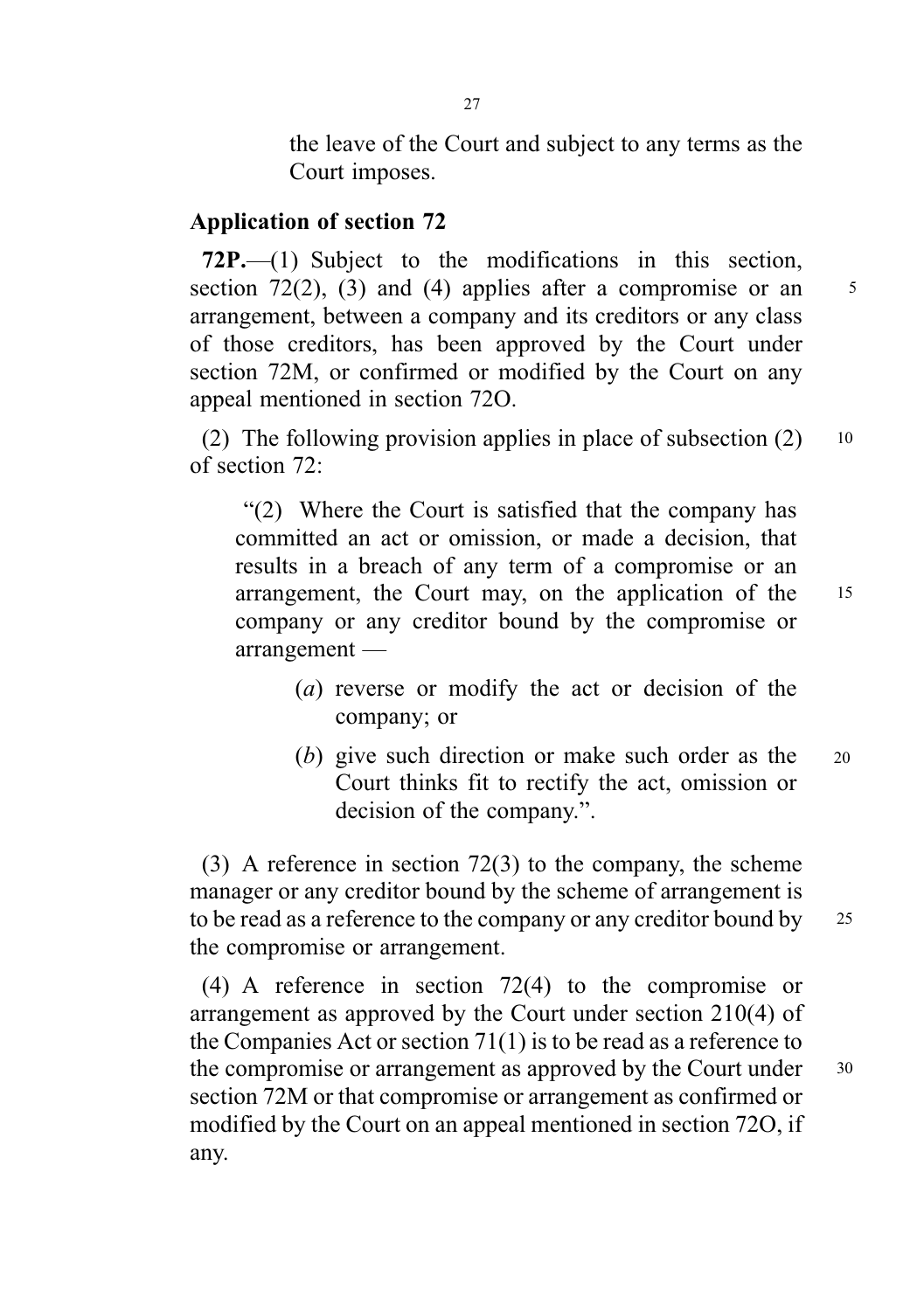## Division  $6 -$ Discharge from simplified debt restructuring programme

#### Discharge from simplified debt restructuring programme

72Q.—(1) Subject to subsections  $(4)$ ,  $(5)$  and  $(6)$ , a company <sup>5</sup> (in simplified debt restructuring) is discharged from the simplified debt restructuring programme at the expiry of 90 days after the day that the notice of acceptance in respect of the company is published under section  $72J(b)$  (called in this section the default period).

<sup>10</sup> (2) A company (in simplified debt restructuring) may make an application to the Official Receiver for an extension of the default period in the prescribed form and manner to defer its discharge from the simplified debt restructuring programme.

(3) On an application under subsection (2), the Official <sup>15</sup> Receiver may —

- (*a*) extend the default period
	- (i) for a period not exceeding 30 days (or any longer period as the Official Receiver may determine) after the expiry of the default period;
- <sup>20</sup> (ii) only once; and
	- (iii) only before the expiry of the default period; or
	- (b) decline to extend the default period.

(4) Subject to subsections (5) and (6), where an extension is granted by the Official Receiver under subsection (3), the <sup>25</sup> company (in simplified debt restructuring) is discharged from the simplified debt restructuring programme at the expiry of the default period and the period of the extension.

(5) Where an application is made by a company (in simplified debt restructuring) under section 72M(1) before the company is <sup>30</sup> discharged from the simplified debt restructuring programme, the company is discharged from the same on the day that the application is granted, dismissed or withdrawn.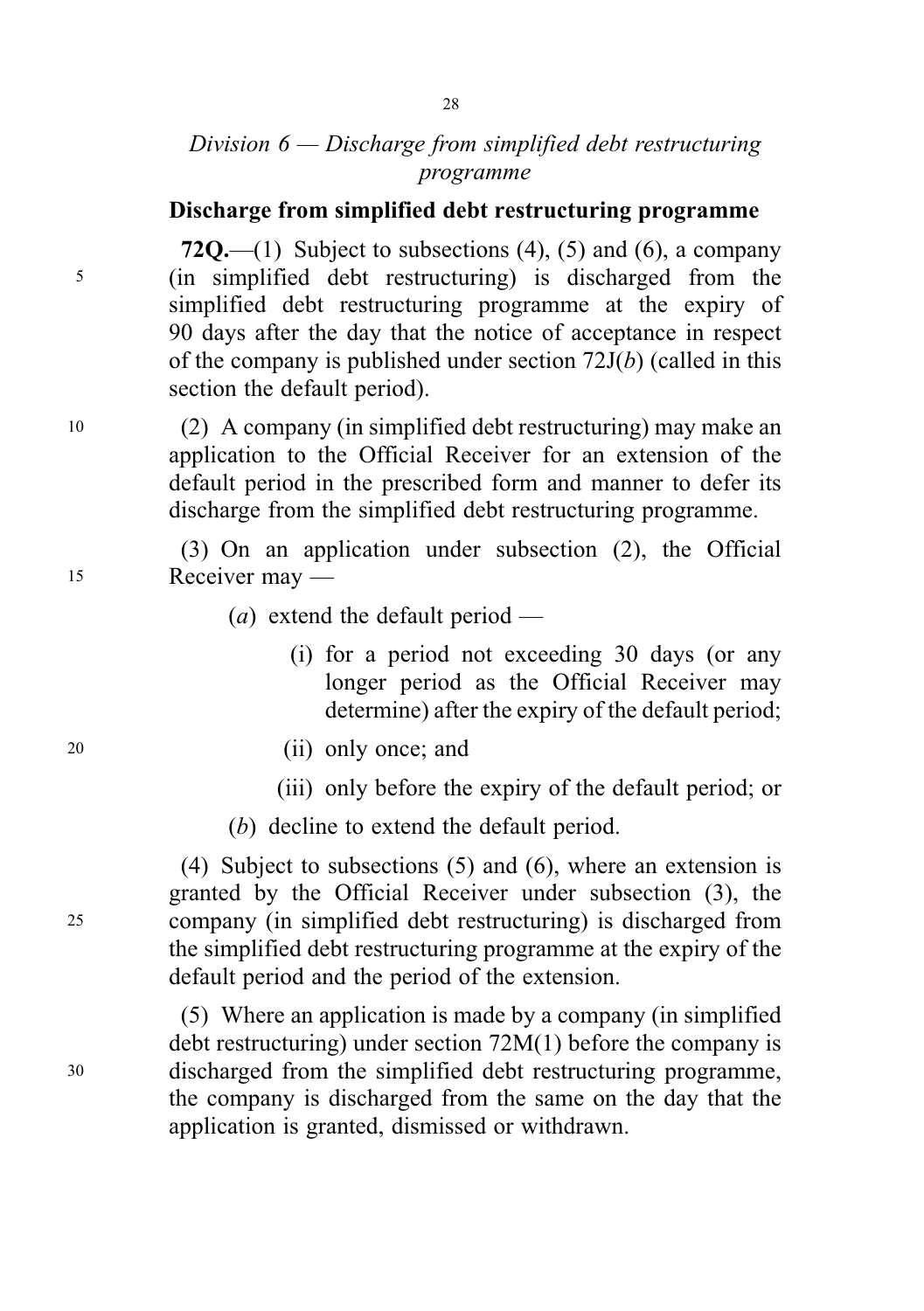(6) Despite subsections (1) to (5), the Official Receiver may,  $on -$ 

- (a) the Official Receiver's own motion (whether on the advice of the Restructuring Advisor of the company (in simplified debt restructuring) in question or <sup>5</sup> otherwise); or
- (b) an application to the Official Receiver by
	- (i) the company (in simplified debt restructuring) in question; or
	- (ii) a creditor, member or an officer of the company  $10$ (in simplified debt restructuring) in question,

discharge the company from the simplified debt restructuring programme.

(7) The Official Receiver may discharge the company (in simplified debt restructuring) from the simplified debt 15 restructuring programme under subsection (6) if the Official Receiver is satisfied —

- (a) on the basis of any information or document that is not known to or in the possession of the Official Receiver at the time of the acceptance of the company 20 into the simplified debt restructuring programme but that is made known to or available to the Official Receiver after the acceptance, that —
	- (i) the company did not meet all the eligibility criteria mentioned in section  $72F(2)$  at the time  $25$ of the acceptance; or
	- (ii) any circumstance mentioned in section 72F(3) existed in relation to the company at the time of the acceptance;
- (b) that the company ceases to fulfil all of the eligibility  $30$ criteria mentioned in section 72F(2);
- $(c)$  that any circumstance mentioned in section 72F(3) has arisen after the acceptance of the company into the simplified debt restructuring programme;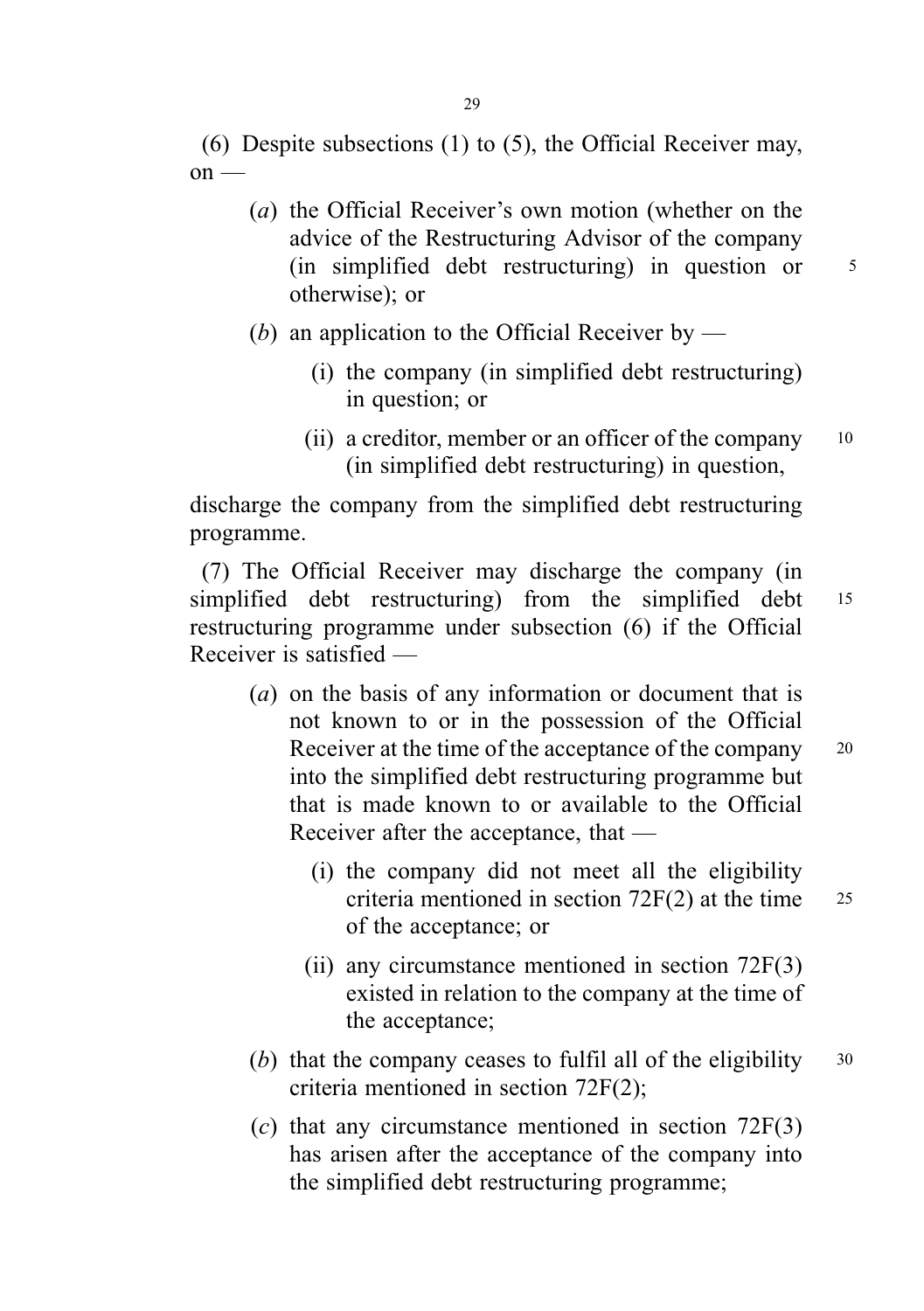- (d) that the acceptance of the company into the simplified debt restructuring programme has been obtained on the basis of any false or misleading particulars, information or document submitted by the company <sup>5</sup> to the Official Receiver;
- (e) that the company has or its officers have failed to cooperate with the Restructuring Advisor of the company in the formulation of a proposed compromise or arrangement between the company 10 and its creditors or any class of those creditors;
	- (f) that there is insufficient support from the creditors of the company for the intended compromise or arrangement such that the threshold requirement mentioned in section  $72M(3)(d)$  will not be met; or
- $(9)$  that the company is not suitable for the simplified debt restructuring programme for any other reason.

(8) The Official Receiver's decision under subsection (3) or  $(6)$  is final.

(9) Notice of every discharge under this section must be <sup>20</sup> published by the Official Receiver in the Gazette and on the designated website.

#### Division 7 — Miscellaneous

## Modification of section 205

72R. Where a company accepted into the simplified debt <sup>25</sup> restructuring programme is subsequently wound up under Part 8, section 205 applies to that company as if the reference in subsection  $(2)(a)$  of that section to a transfer or an assignment of a company's property pursuant to the terms of a compromise or an arrangement mentioned in that paragraph includes a <sup>30</sup> transfer or an assignment of the company's property pursuant to the terms of a compromise or an arrangement approved by the Court under section 72M or that compromise or arrangement as confirmed or modified by the Court on an appeal mentioned in section 72O, if any.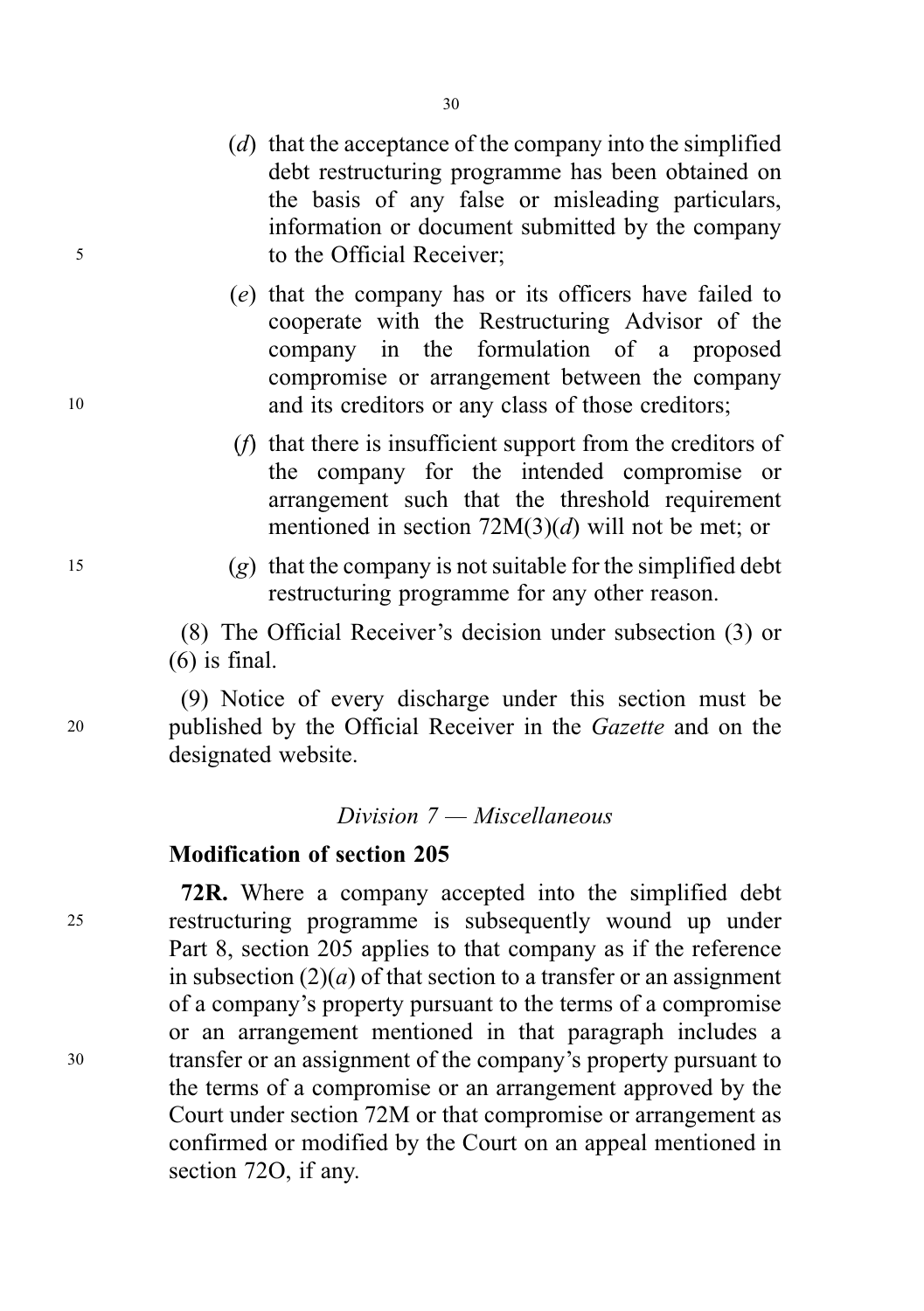## Modification of section 226

72S.—(1) This section applies where a company accepted into the simplified debt restructuring programme —

- (a) subsequently enters judicial management within the meaning of section  $88(2)$ ; or  $5^5$
- (b) is subsequently wound up under Part 8.

(2) Where this section applies, section 226(6) applies as if the following paragraph were inserted immediately after paragraph  $(c)$  of that provision:

"(ca) the specified period in respect of the company;".  $10$ 

## Application of section 440

72T.—(1) Subject to the modifications in this section, section 440 applies after a company is accepted into the simplified debt restructuring programme.

(2) The following provision applies in place of subsection  $(1)$  15 of section 440:

. "(1) No person may, during the specified period in respect of a company (in simplified debt restructuring) —

- (a) terminate or amend, or claim an accelerated payment or forfeiture of the term under, any <sup>20</sup> agreement (including a security agreement) with the company; or
- (b) terminate or modify any right or obligation under any agreement (including a security agreement) with the company, 25

by reason only that the company intends to enter, or has entered into, any compromise or arrangement with its creditors or any class of those creditors or that the company is insolvent.".

(3) A reference in section  $440(2)(a)$  to the commencement of  $30$ proceedings is to be read as a reference to the day that the notice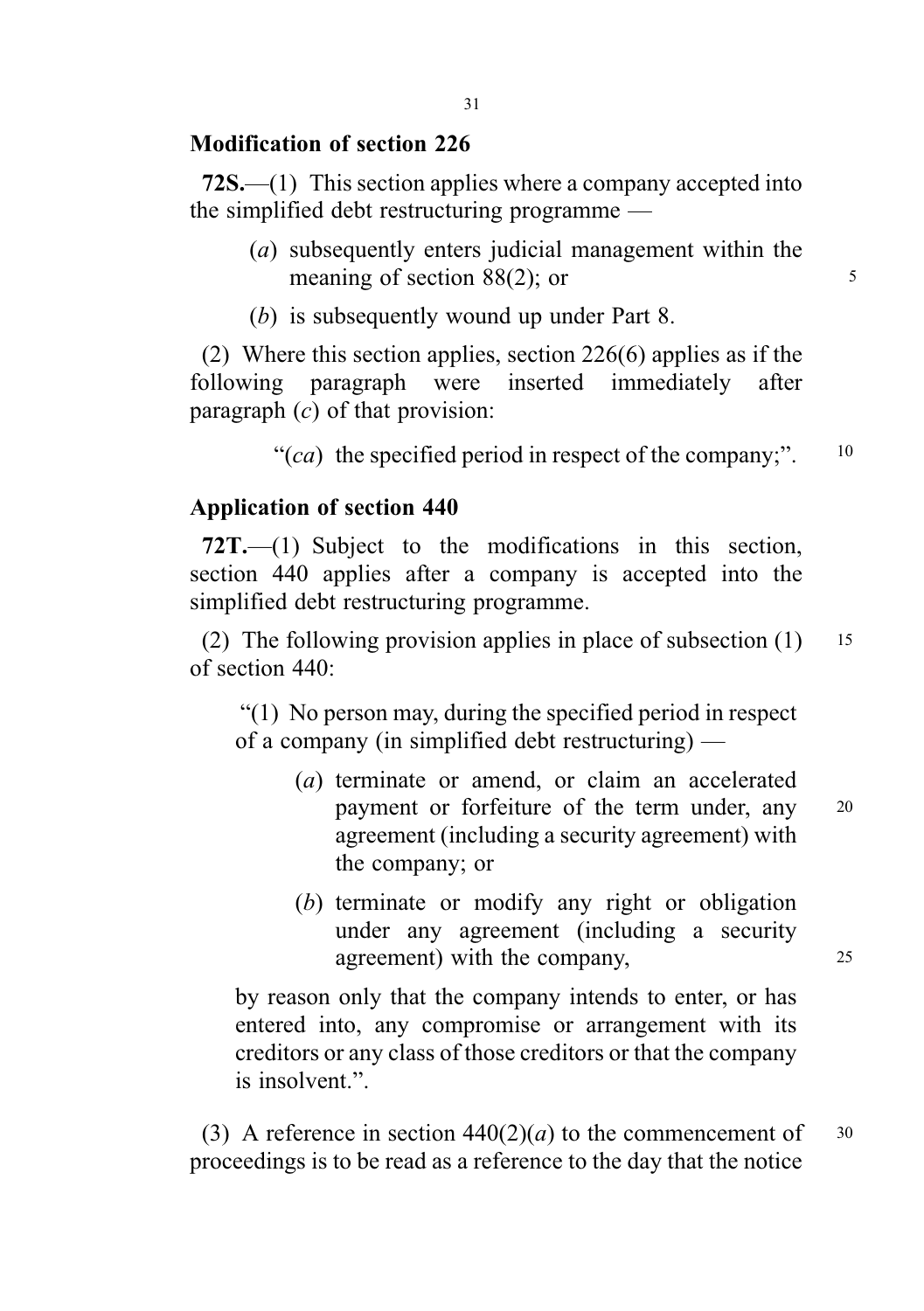of acceptance in respect of the company (in simplified debt restructuring) is published under section 72J(b).

#### Power to prescribe further modifications and amendments

<sup>5</sup> 72U.—(1) The Minister may, by order in the Gazette —

- (a) make further modifications to any provision of this Act for its application to or in relation to a company accepted into the simplified debt restructuring programme; or
- <sup>10</sup> (b) make modifications or amendments to any provision of any specified Act for its application to or in relation to a company accepted into the simplified debt restructuring programme,

that are consequential on the enactment of this Part.

#### $15$  (2) An order under subsection  $(1)$  —

- (a) may be made at any time within the period of 2 years after the commencement of this Part; and
- (b) must be presented to Parliament as soon as possible after publication in the Gazette.

## <sup>20</sup> (3) In this section, "specified Act" means any of the following:

- (a) the Bus Services Industry Act 2015 (Act 30 of 2015);
- (b) the Civil Aviation Authority of Singapore Act (Cap. 41);
- $(c)$  the Companies Act (Cap. 50);
- <sup>25</sup> (d) the Consumer Protection (Fair Trading) Act (Cap. 52A);
	- (e) the Cross-Border Railways Act 2018 (Act 21 of 2018);
	- (f) the District Cooling Act (Cap. 84A);
- <sup>30</sup> (g) the Electricity Act (Cap. 89A);
	- (*h*) the Environmental Public Health Act (Cap. 95);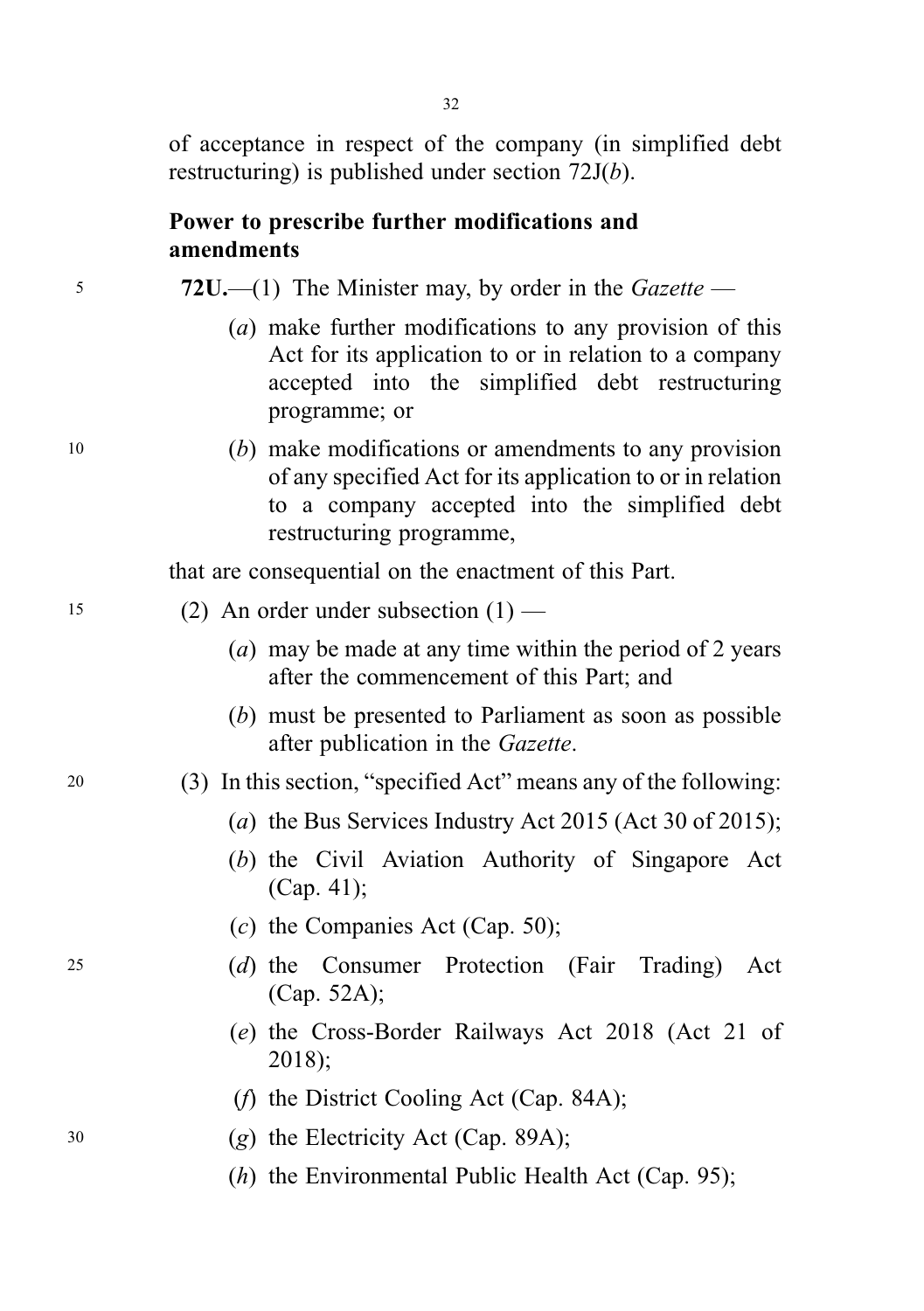- $(i)$  the Gas Act (Cap. 116A);
- (j) the International Interests in Aircraft Equipment Act (Cap. 144B);
- (k) the Maritime and Port Authority of Singapore Act  $(Cap. 170A);$
- ( $l$ ) the Monetary Authority of Singapore Act (Cap. 186);
- $(m)$  the Pawnbrokers Act 2015 (Act 2 of 2015);
- $(n)$  the Public Utilities Act (Cap. 261);
- (o) the Rapid Transit Systems Act (Cap. 263A);
- ( $p$ ) the Securities and Futures Act (Cap. 289);  $10^{10}$
- (q) the Telecommunications Act (Cap. 323).

#### Regulations for this Part

 $72V$ ,—(1) The Minister may make regulations for the purposes of carrying into effect the objects of this Part.

(2) Without limiting subsection (1), the Minister may make <sup>15</sup> regulations with respect to —

- (a) the qualifications, relevant experience, requirements, functions and duties applicable to a Restructuring Advisor;
- (b) the Internet website to be prescribed as the designated  $20$ website;
- (c) the procedure and the information and documents to be submitted, for making an application to the Official Receiver to be accepted into the simplified debt restructuring programme, or for making an objection 25 to such an application;
- (d) the information and documents to be submitted by a company or an officer or a contributory of a company to the Official Receiver or a Restructuring Advisor relating to the company's property, debts and other 30 financial affairs;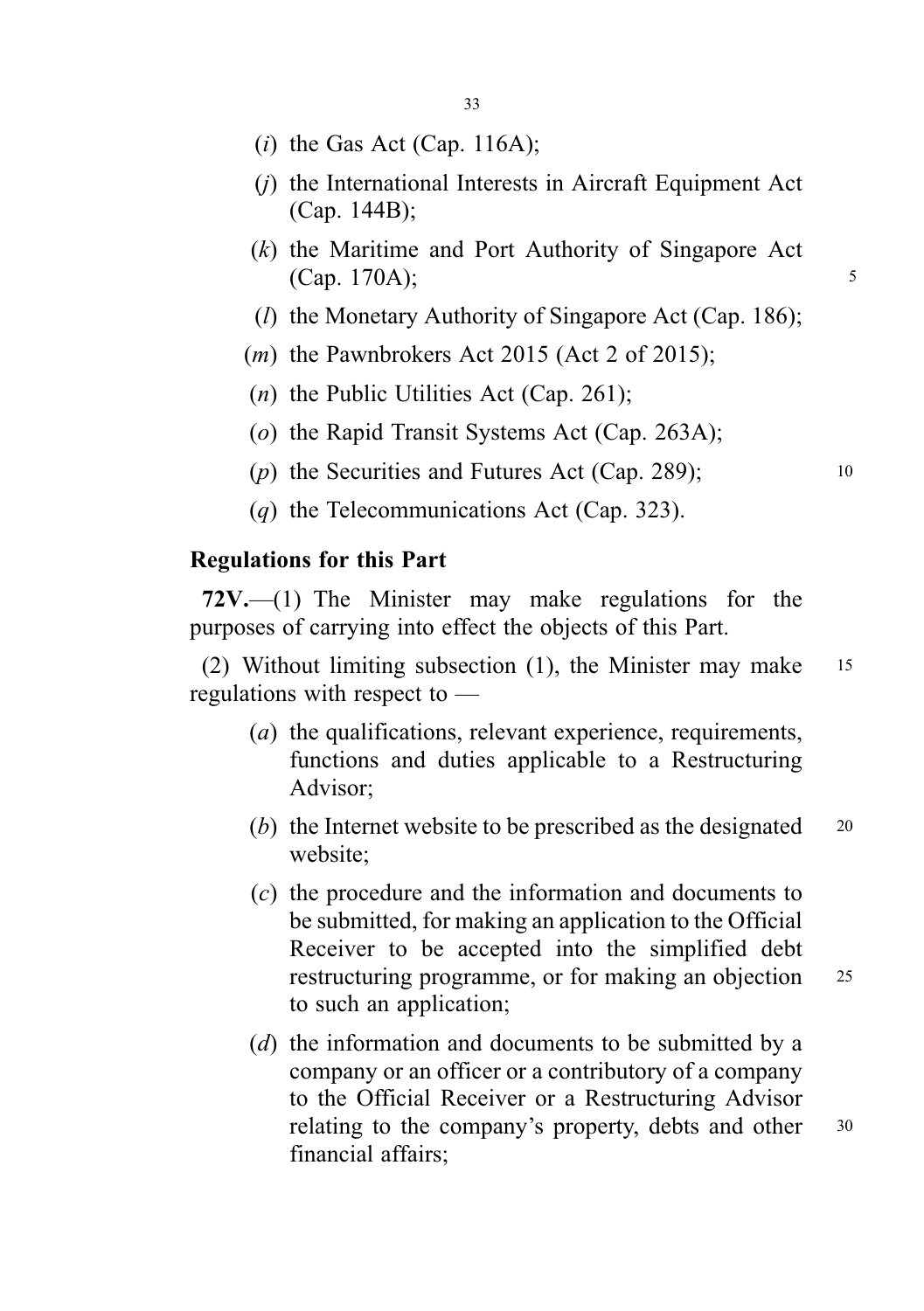- (e) the waiver, refund or remission (whether in whole or in part) of the deposit payable by an applicant company before the company may be accepted into the simplified debt restructuring programme;
- <sup>5</sup> (f) all matters or things which by this Part are required or permitted to be prescribed otherwise than by Rules or which are necessary or expedient to be prescribed for giving effect to this Part; and
- (g) any saving and transitional provisions that may be <sup>10</sup> necessary or expedient for any variation or expiry of the prescribed period or the expiry of this Part.".

#### New Part 10A

5. The principal Act is amended by inserting, immediately after section 250, the following Part:

#### <sup>15</sup> "PART 10A

#### SIMPLIFIED WINDING UP

Division 1 — Preliminary

#### Interpretation of this Part

250A. In this Part, unless the context otherwise requires —

- <sup>20</sup> "company" means any corporation liable to be wound up under Parts 8 and 9, but excludes such company or class of companies as the Minister may by order in the Gazette prescribe;
- "designated website" means the Internet website prescribed <sup>25</sup> by regulations made under section 250R for the purpose of publishing notices to creditors and other persons under this Part;

"prescribed period" means the period prescribed under section 250B(2) and as extended or shortened under <sup>30</sup> section 250B(3);

> "simplified winding up programme" means the programme established under section 250C.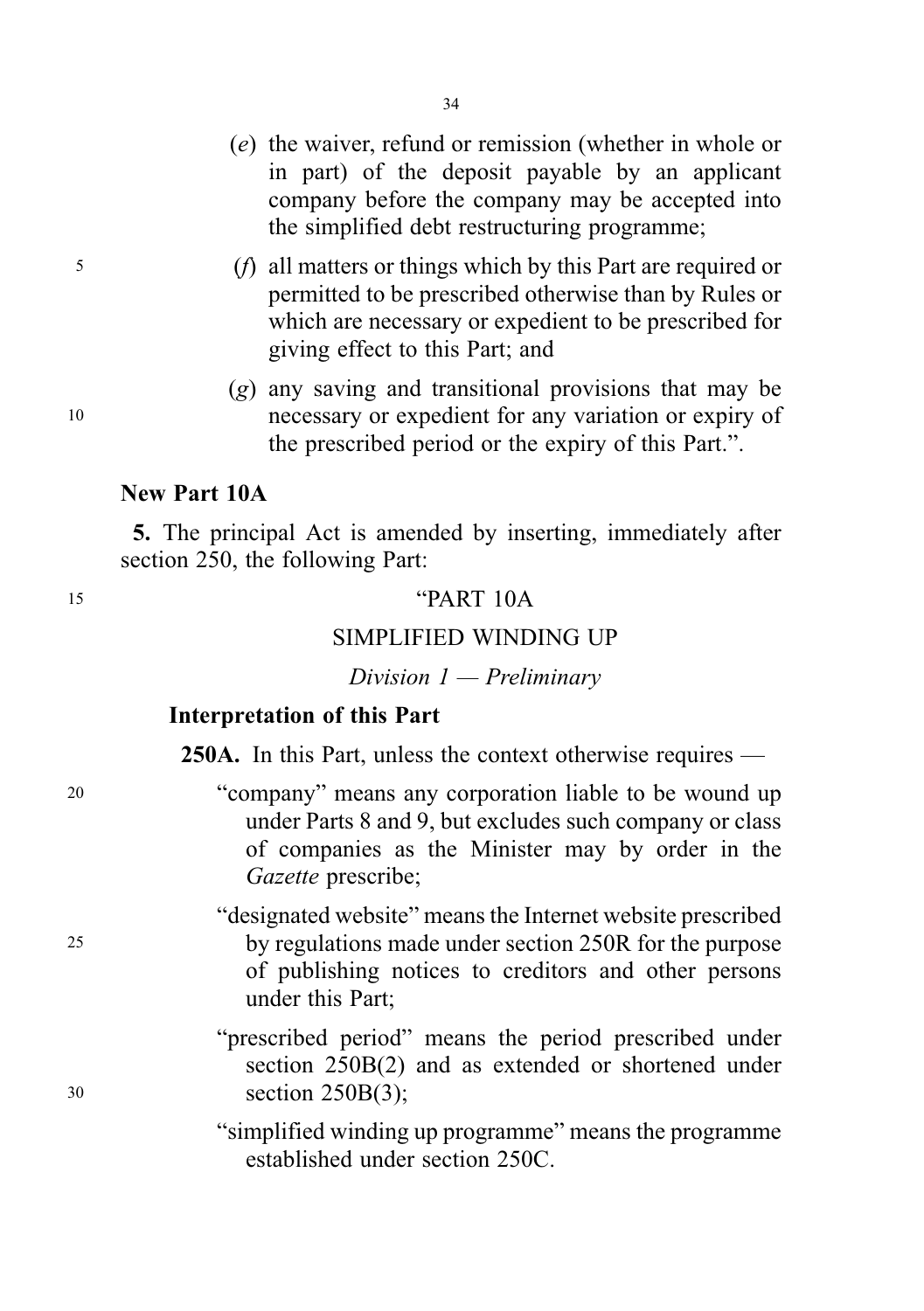#### Period of application of Part and prescribed period

**250B.**—(1) This Part continues in force for a period of 3 years beginning on the date of its commencement.

(2) The Minister may, by order in the Gazette, prescribe a period not exceeding 6 months for the purposes of this Part.

(3) The Minister may, by order in the Gazette, extend or shorten the prescribed period for or by a period determined by the Minister, and the period may be extended or shortened more than once.

#### Division  $2$  — Simplified winding up programme  $10$

#### Establishment of simplified winding up programme

250C. There is established a programme, known as the simplified winding up programme, for the voluntary winding up of any eligible company that makes an application to the Official Receiver under section 250D and is accepted into the <sup>15</sup> programme.

## Division 3 — Application for and acceptance into simplified winding up programme

#### Application by company

**250D.**—(1) A company may, at any time during the prescribed  $20$ period, make an application to the Official Receiver in accordance with this section to be accepted into the simplified winding up programme.

(2) An application under subsection  $(1)$  must —

(*a*) be accompanied by — 25

(i) a special resolution of the company in general meeting authorising the making of the application, and resolving that the company be wound up voluntarily upon being accepted into the simplified winding up programme;  $30$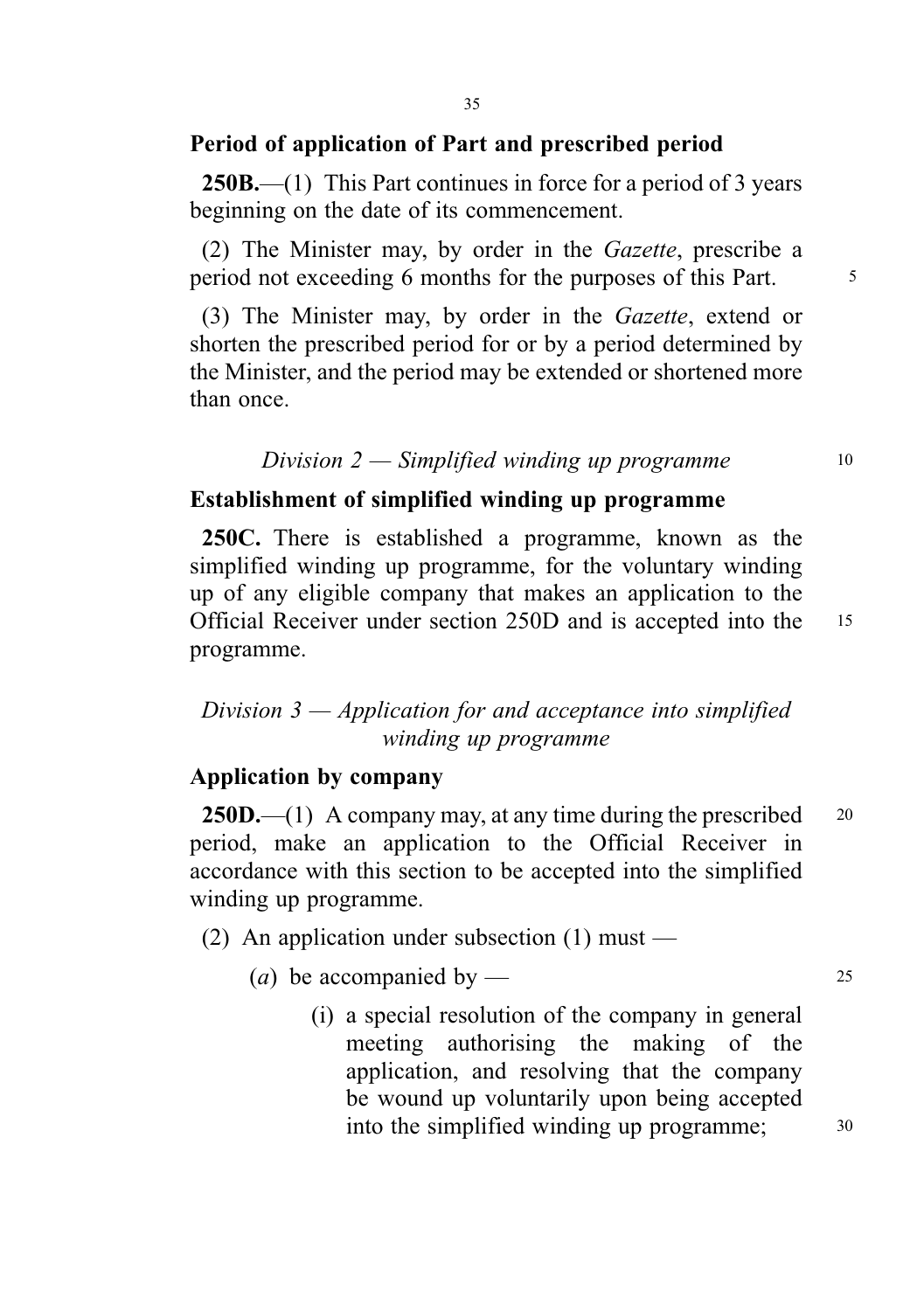- (ii) the statement of affairs of the company made in accordance with section 250E showing that the company will not be able to pay or provide for the payment of its debts in full; and
- <sup>5</sup> (iii) any document or documents as may be prescribed;
- (b) state that the company is not aware of any circumstances under section 250F(3) that would make the company unsuitable for acceptance into 10 the simplified winding up programme;
	- (c) be in the relevant form specified on the designated website;
	- (d) contain the prescribed information and be made in the prescribed manner; and
- <sup>15</sup> (e) be accompanied by the prescribed fee, if any.

(3) The Official Receiver may, upon receipt of an application of a company under subsection (1), request the company to submit to the Official Receiver, within the period specified by the Official Receiver (which must be at least 7 days after the date <sup>20</sup> of the request), any additional information or document that the Official Receiver thinks necessary to determine the application.

> (4) The Official Receiver may refuse to consider an application if —

- (a) the application is incomplete or not made in <sup>25</sup> accordance with subsection (2); or
	- (b) any additional information or document requested by the Official Receiver under subsection (3) is not received by the Official Receiver within the period specified by the Official Receiver.

<sup>30</sup> (5) If a company has, in connection with the company's application under this section, made any statement, or provided any information or document, to the Official Receiver that is false or misleading in a material particular, any officer of the company who —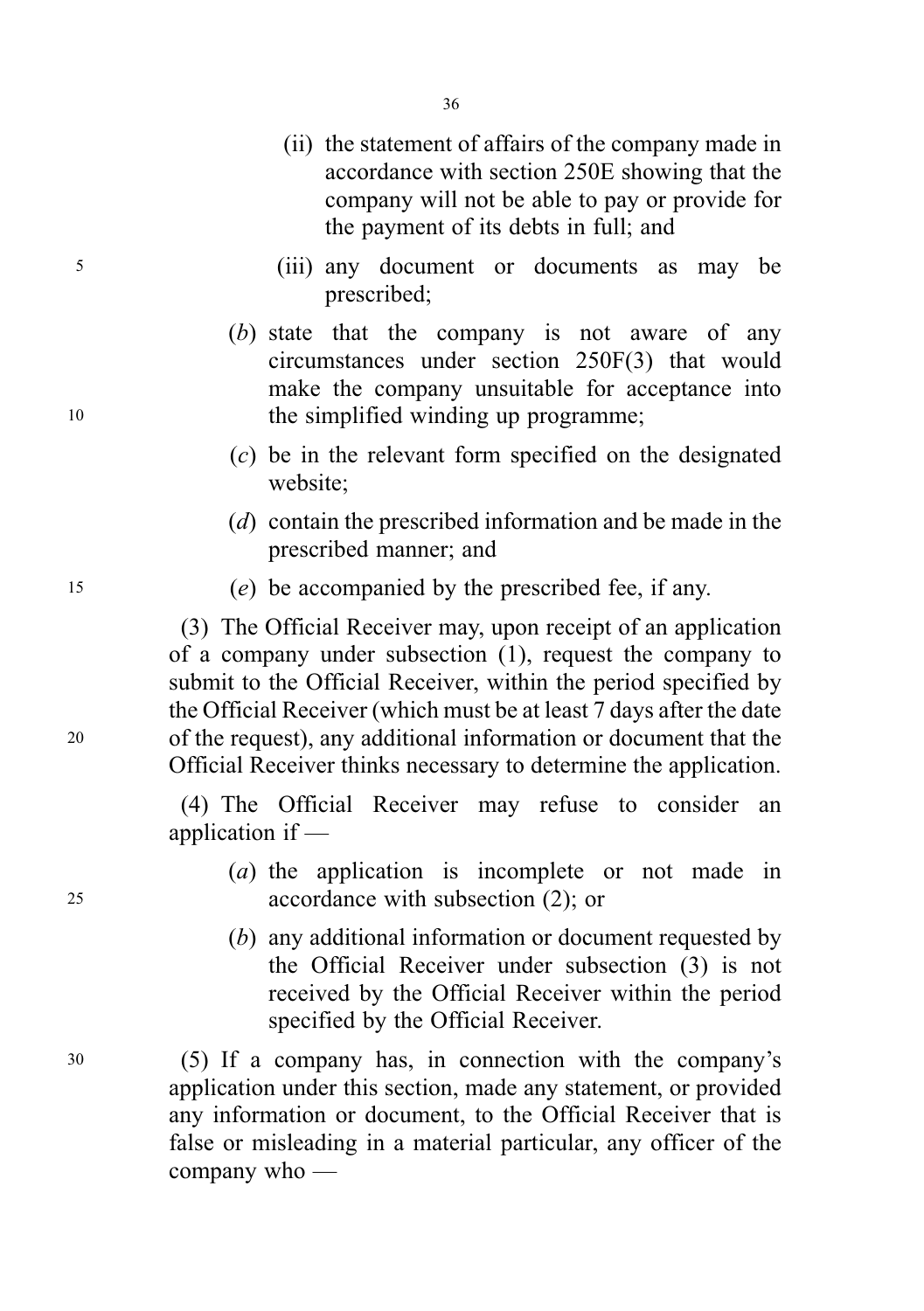- (a) consented or connived, or conspired with others, to effect the making of the statement or provision of the information or document;
- (b) is in any other way, whether by act or omission, knowingly concerned in, or party to, the making of the  $\frac{5}{5}$ statement or the provision of the information or document; or
- (c) knew or ought reasonably to have known that the statement to be made or being made, or the information or document to be given or being <sup>10</sup> given, by the company is false or misleading in a material particular, and failed to take all reasonable steps to prevent or stop the making of the statement or the provision of the information or document,

shall be guilty of an offence and shall be liable on conviction to a 15 fine not exceeding \$50,000 or to imprisonment for a term not exceeding 2 years or to both.

(6) For the purposes of subsection (5), an officer of a company is a director or secretary of the company or a person employed in an executive capacity by the company.

## Statement of affairs by company making application

250E.—(1) The statement as to the affairs of the company that must accompany a company's application under section 250D must be made in the relevant form specified on the designated website and must contain the following information and 25 particulars as at the latest practicable date before the making of the application:

- (a) the particulars of the assets, debts and liabilities of the company;
- (b) the name and address of each creditor of the company;  $30$
- $(c)$  the securities (if any) held by each creditor of the company;
- (d) the dates when the securities mentioned in paragraph  $(c)$  were respectively given;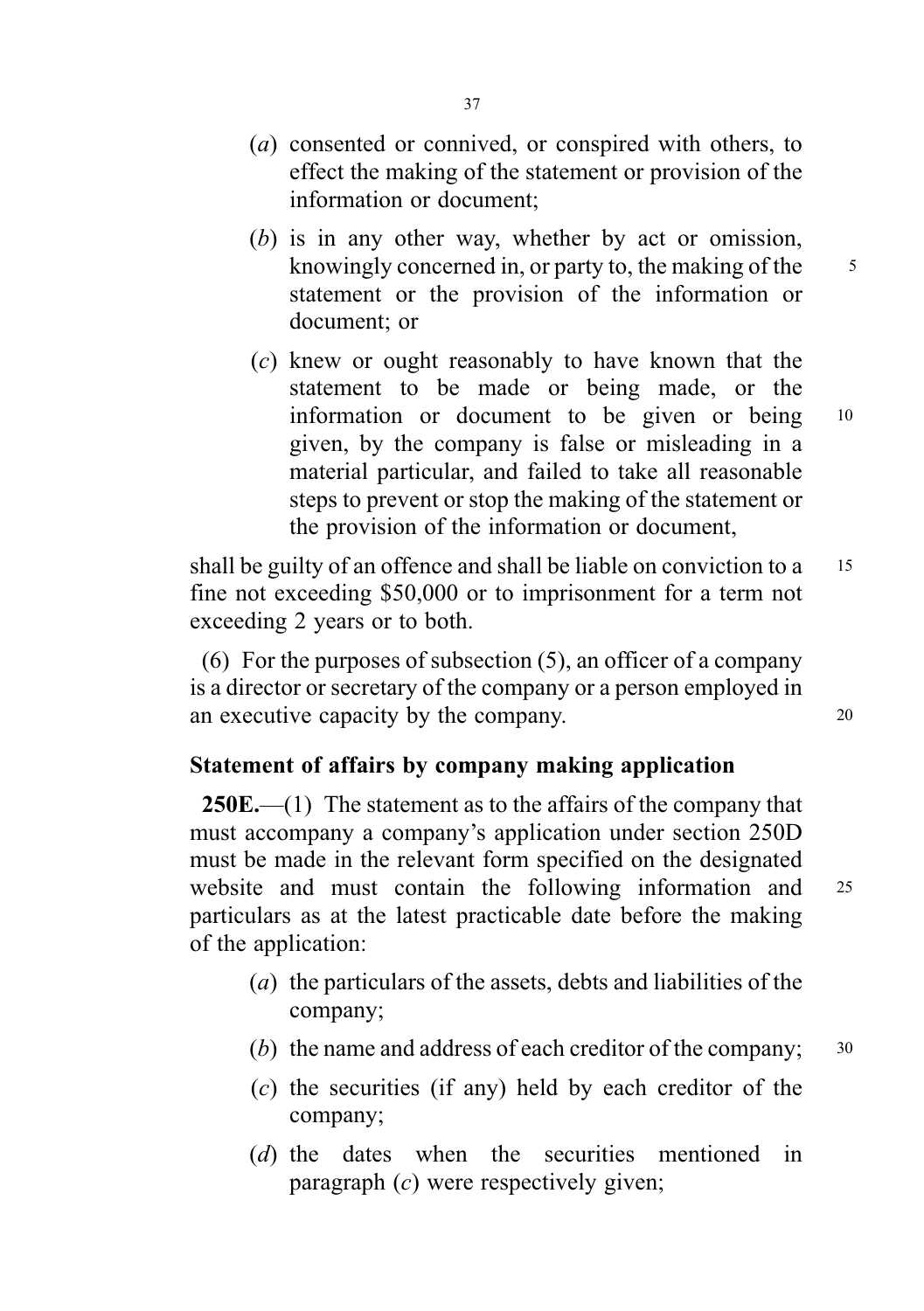- (e) any further information as may be prescribed.
- (2) The statement must be made by —
- (a) one or more of the persons who are, at the date of the application under section 250D, directors of the <sup>5</sup> company; and
	- (b) the secretary of the company.

## Requirements for acceptance into the simplified winding up programme

250F.—(1) The Official Receiver may, on the application of a <sup>10</sup> company (called in this Division the applicant company) under section 250D, accept the applicant company into the simplified winding up programme if, and only if, both the following requirements are met:

- (a) the applicant company meets all the eligibility criteria <sup>15</sup> set out in subsection (2);
	- (b) there is no circumstance in subsection (3), known to the Official Receiver, which makes the applicant company unsuitable for acceptance into the simplified winding up programme.

20 (2) For the purposes of subsection  $(1)(a)$ , the eligibility criteria are as follows:

- (a) the applicant company's annual sales turnover for the relevant period does not exceed \$10 million (or any amount that may be prescribed in substitution by the 25 Minister by order in the *Gazette*);
	- (b) the applicant has not more than 30 employees (or any number that may be prescribed in substitution by the Minister by order in the *Gazette*);
- (c) the applicant company has not more than 50 creditors <sup>30</sup> (or any number that may be prescribed in substitution by the Minister by order in the Gazette);
	- $(d)$  the liabilities of the applicant company (including contingent and prospective liabilities) do not exceed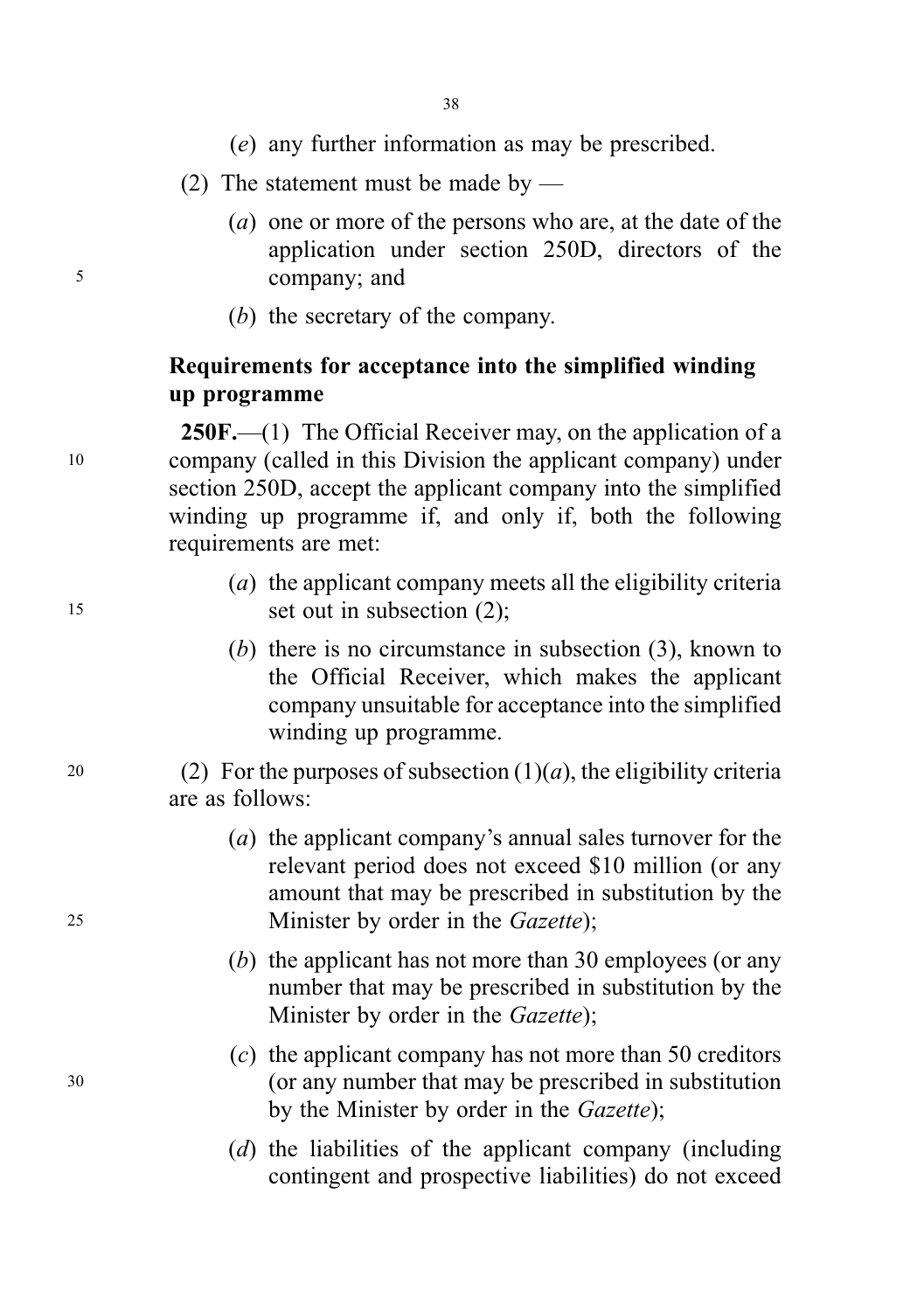\$2 million (or any amount that may be prescribed in substitution by the Minister by order in the *Gazette*);

- (e) the value of realisable assets of the applicant company (not including any asset that is subject to a security) does not exceed \$50,000 (or any amount that may be  $\frac{5}{5}$ prescribed in substitution by the Minister by order in the Gazette);
- (f) any other criteria as may be prescribed by the Minister by order in the Gazette.

(3) For the purposes of subsection  $(1)(b)$ , each of the following 10 is a circumstance that makes an applicant company unsuitable for acceptance into the simplified winding up programme:

- (a) the applicant company is being wound up pursuant  $to -$ 
	- (i) an order for the winding up of a company under  $15$ section  $216(2)(f)$  of the Companies Act;
	- (ii) an order for winding up made under section 124 (or any previous written law corresponding to that provision); or
	- (iii) a resolution passed for the winding up of a <sup>20</sup> company under section 160 (or any previous written law corresponding to that provision);
- (b) the applicant company is in judicial management
	- (i) within the meaning of section 88(2); or
	- (ii) pursuant to an application made under the <sup>25</sup> repealed section 227B(1) of the Companies Act;
- (c) an application has been made in respect of the applicant company under any of the following provisions and the application is pending:
	- (i) section 210(1), (4) or (10) of the Companies  $30$ Act;
	- (ii) section 71 (or any previous written law corresponding to that provision);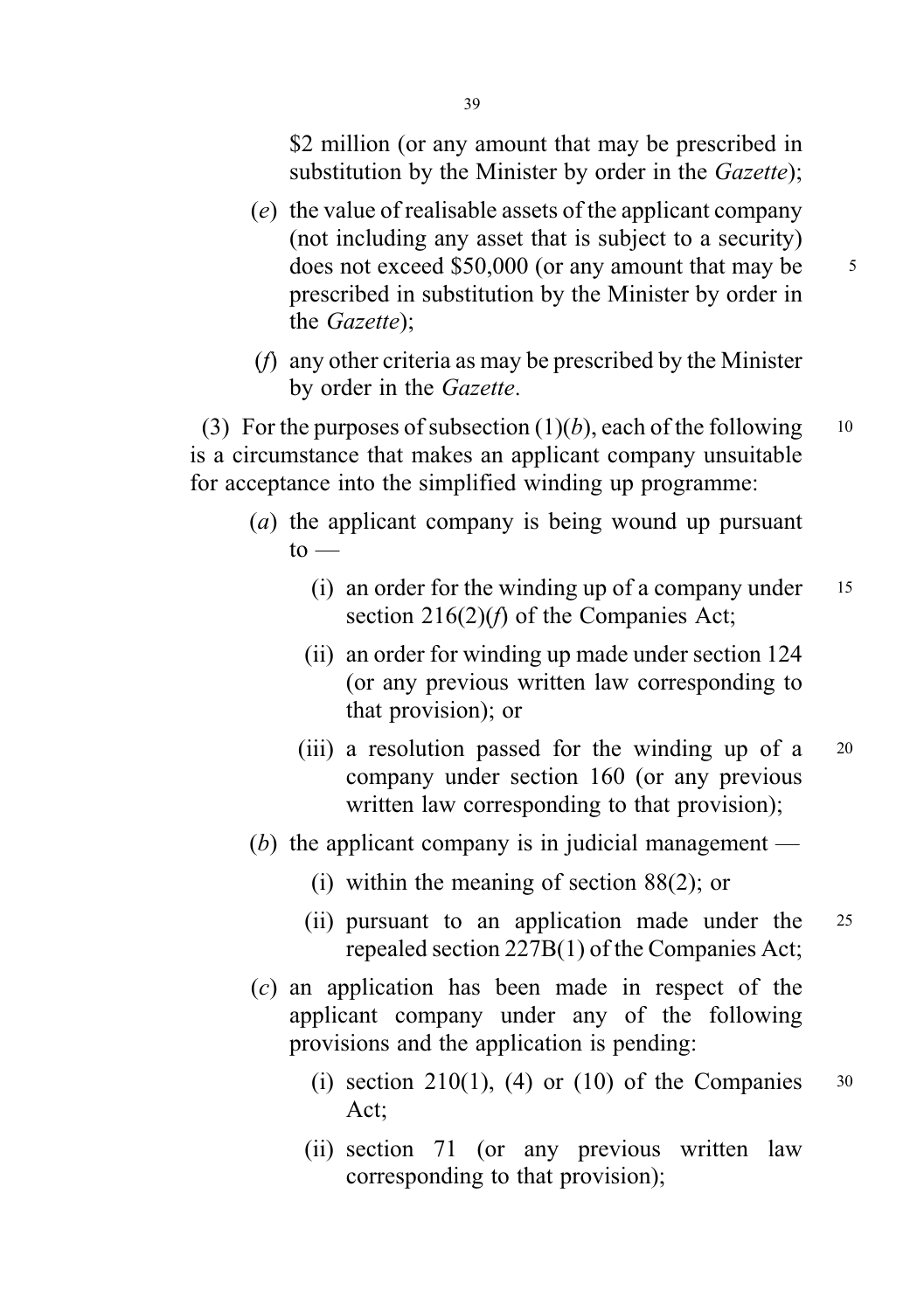- (iii) section 91 (or any previous written law corresponding to that provision);
- (iv) section 124 (or any previous written law corresponding to that provision);
- <sup>5</sup> (d) an order under section 210(10) of the Companies Act, one or more orders under section 64(1) (or any previous written law corresponding to that provision) or an automatic moratorium mentioned in section 64(8) (or any previous written law <sup>10</sup> corresponding to that provision), is in force in relation to the applicant company;
	- (e) a provisional liquidator of the applicant company has been appointed under section 161 (or any previous written law corresponding to that provision);
- <sup>15</sup> (f) an interim judicial manager has been appointed by the Court under section 92 (or any previous written law corresponding to that provision) or by the applicant company under section 94(3), and the term of the appointment of the interim judicial manager has not <sup>20</sup> ended;
	- (g) the applicant company has made an application for acceptance into the simplified debt restructuring programme under section 72E which is pending;
- (h) there is any dispute or disagreement between 2 or <sup>25</sup> more relevant persons as to the affairs of the applicant company;
- $(i)$  there is any allegation made in writing to the Official Receiver by a past judicial manager or liquidator, a creditor or contributory, or an employee or officer <sup>30</sup> (whether past or present), of the applicant company, that —
- (i) any business of the applicant company has been carried on with intent to defraud creditors of the applicant company or creditors of any other <sup>35</sup> person or for any fraudulent purpose within the

- 
- 

- 
-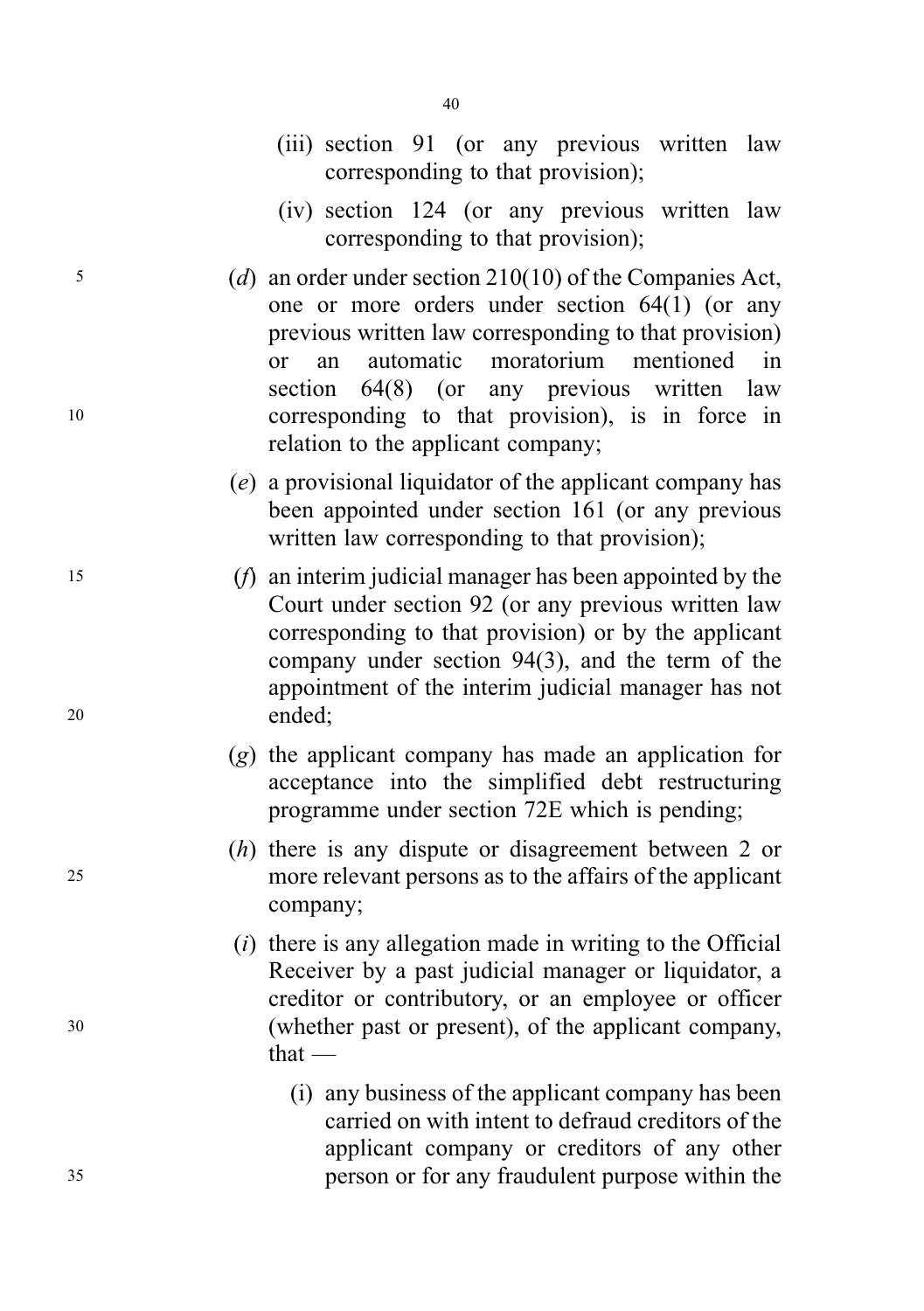meaning of section 238 (or any previous written law corresponding to that provision);

- (ii) the applicant company has traded wrongfully within the meaning of section 239(12) (or any previous written law corresponding to that 5 provision); or
- (iii) any person who has taken part in the formation or promotion of the applicant company, or any past or present officer or past judicial manager or liquidator of the applicant company, has <sup>10</sup> misapplied or retained or become liable or accountable for any money or property of the company or been guilty of any misfeasance or breach of trust or duty in relation to the applicant company within the meaning of <sup>15</sup> section 240 (or any previous written law corresponding to that provision);
- $(i)$  the applicant company is a party to any legal proceedings before a court, an arbitral tribunal or other body (whether in Singapore or elsewhere) <sup>20</sup> which are pending;
- $(k)$  the winding up of the applicant company is likely to require significant resources or specialised knowledge or expertise;
- (*l*) the winding up of the applicant company  $\frac{25}{25}$ 
	- (i) requires greater supervision of the Court or participation of the creditors or contributories than is provided for or applicable to a winding up under the simplified winding up programme; or 30
	- (ii) is likely to require the exercise of a power by the Court or the liquidator under Part 8 or 9 that is disapplied by section 250L or is otherwise unavailable in a winding up under the simplified winding up programme;  $35$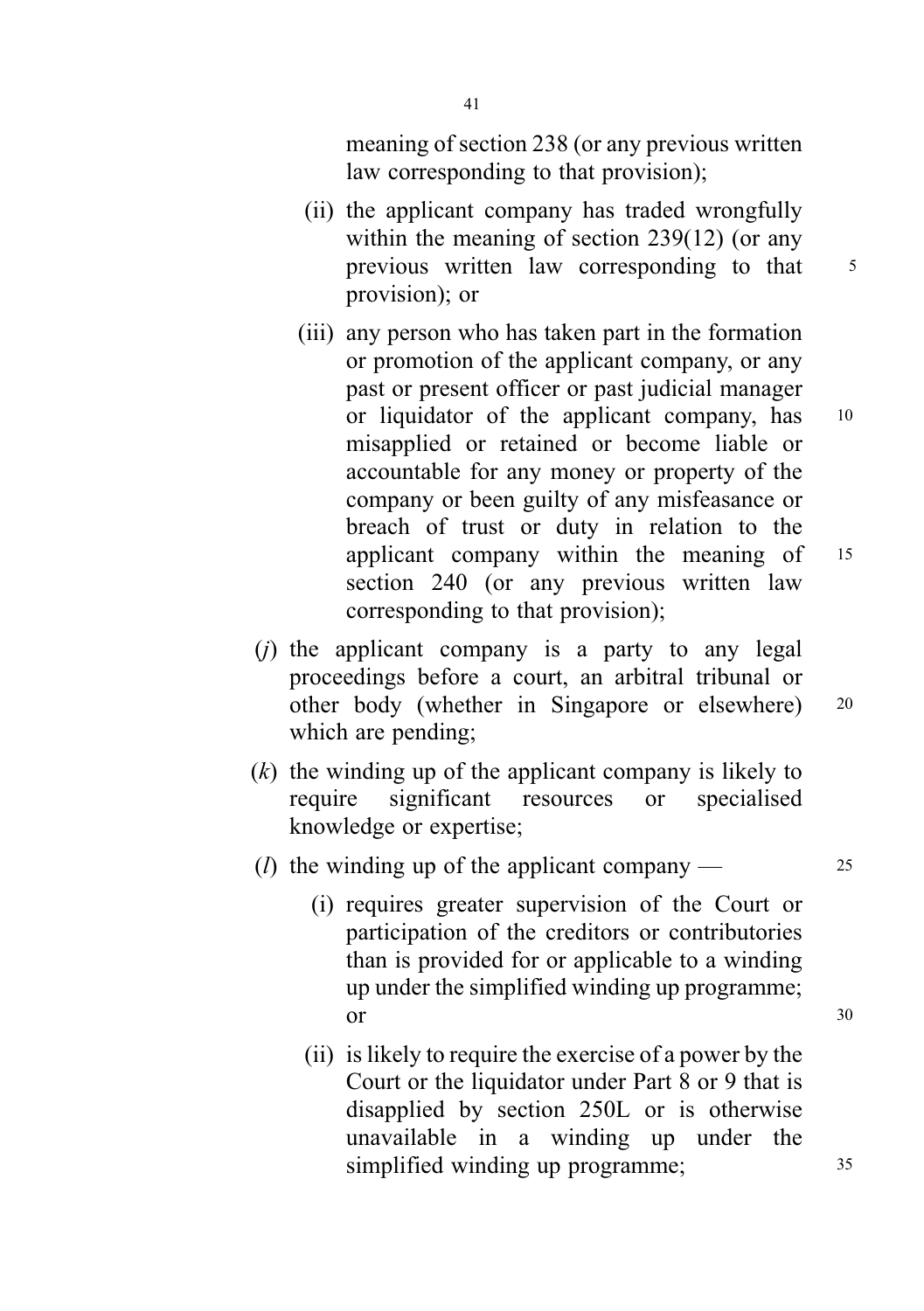(m) any other circumstances as may be prescribed by order in the Gazette.

(4) Any order made under subsection  $(2)(a)$ ,  $(b)$ ,  $(c)$ ,  $(d)$ ,  $(e)$ or (f) or  $(3)(m)$  must be presented to Parliament as soon as <sup>5</sup> possible after publication in the Gazette.

42

(5) A reference in subsection  $(3)(h)$  to the affairs of the applicant company is to the affairs of a company as defined in section 62.

 $(6)$  In this section —

<sup>10</sup> "annual sales turnover", for a relevant period in relation to an applicant company, means —

- (a) if the relevant period is a business year that consists of 12 months, the sales turnover of the applicant in that business year; or
- <sup>15</sup> (b) if the relevant period is a business year that does not consist of 12 months or is a business commencement period, the amount calculated using the formula  $\frac{S}{B} \times 12$ , where —
- (i) S is the sales turnover of the applicant <sup>20</sup> company in that business year or business commencement period; and
	- (ii) B is the number of months in that business year or business commencement period;
- "business commencement period", in relation to an <sup>25</sup> applicant company, means the period between the date of commencement of the business operations of the applicant company and the date of the application by the applicant company under section 250D (both dates inclusive);
- <sup>30</sup> "business year" means a period in respect of which an applicant company prepares or is required to prepare accounts;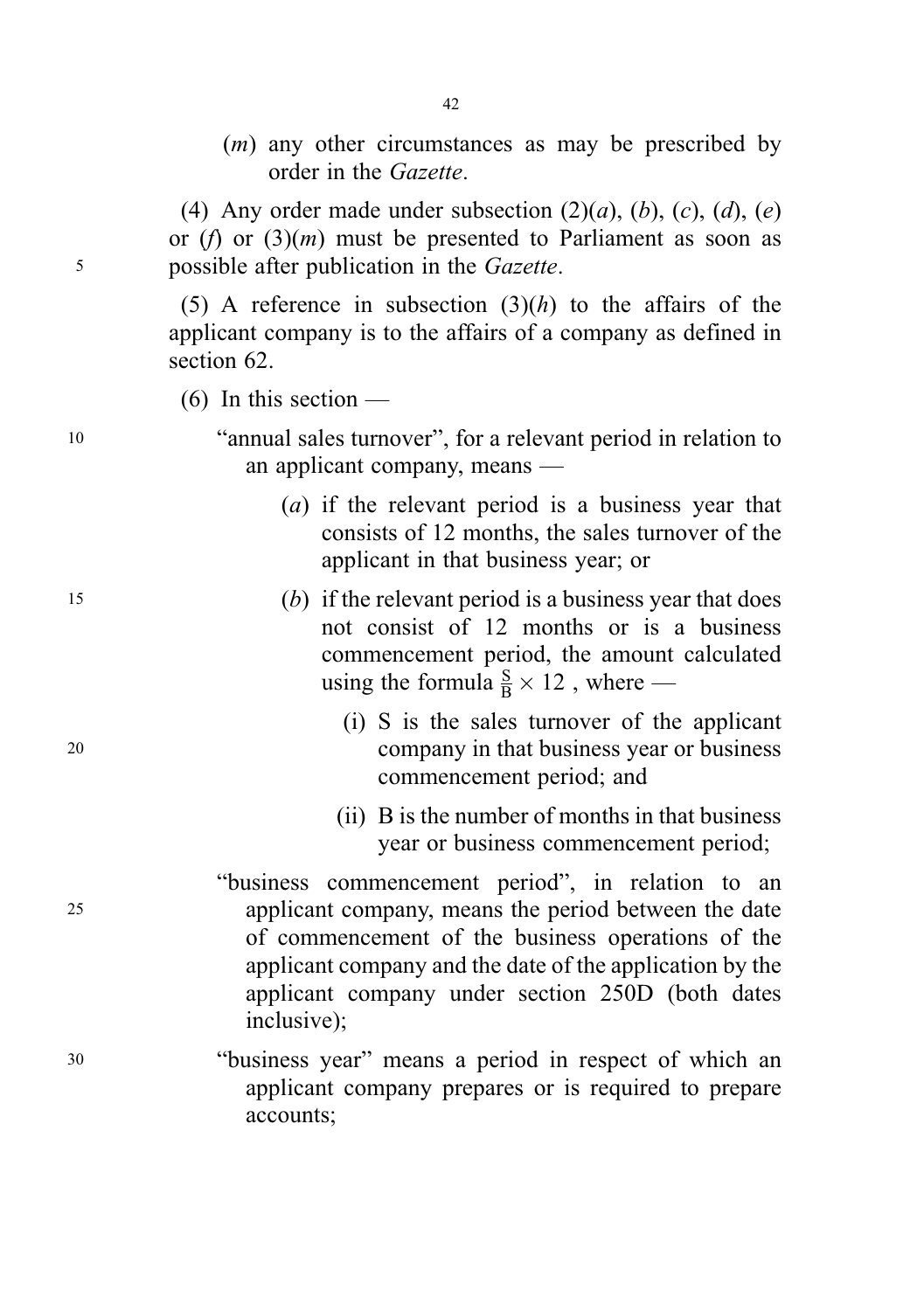## "employee", in relation to an applicant company, means an individual who has entered into or works under a contract of service with the applicant company;

- "relevant period", in relation to an applicant company,  $means$  — 5
	- (a) the business year of the applicant company immediately preceding the date of the application by the applicant company under section 250D; or
	- (b) if there is no such business year, the business  $10$ commencement period of the applicant company;
- "relevant person", in relation to an applicant company, means an officer or a member (whether past or present) of the applicant company; 15
- "sales turnover", in relation to an applicant company, means the aggregate of the following amounts, after deducting sales rebates, goods and services tax and other taxes directly related to those amounts:
	- (*a*) the amounts derived by the applicant company  $20$ from the sale of products and the provision of services falling within the ordinary activities of the applicant company;
	- (b) any other amounts derived from the business operations of the applicant company, but <sup>25</sup> excluding gains from the sale of fixed assets, donations, grants, subsidies, subscriptions, interest, dividends, goods purchased for resale and investment income.

## Notices of application and objection, etc. 30

250G.—(1) Where the Official Receiver considers that the eligibility requirement in subsection (2) in respect of an applicant company is met, the Official Receiver must —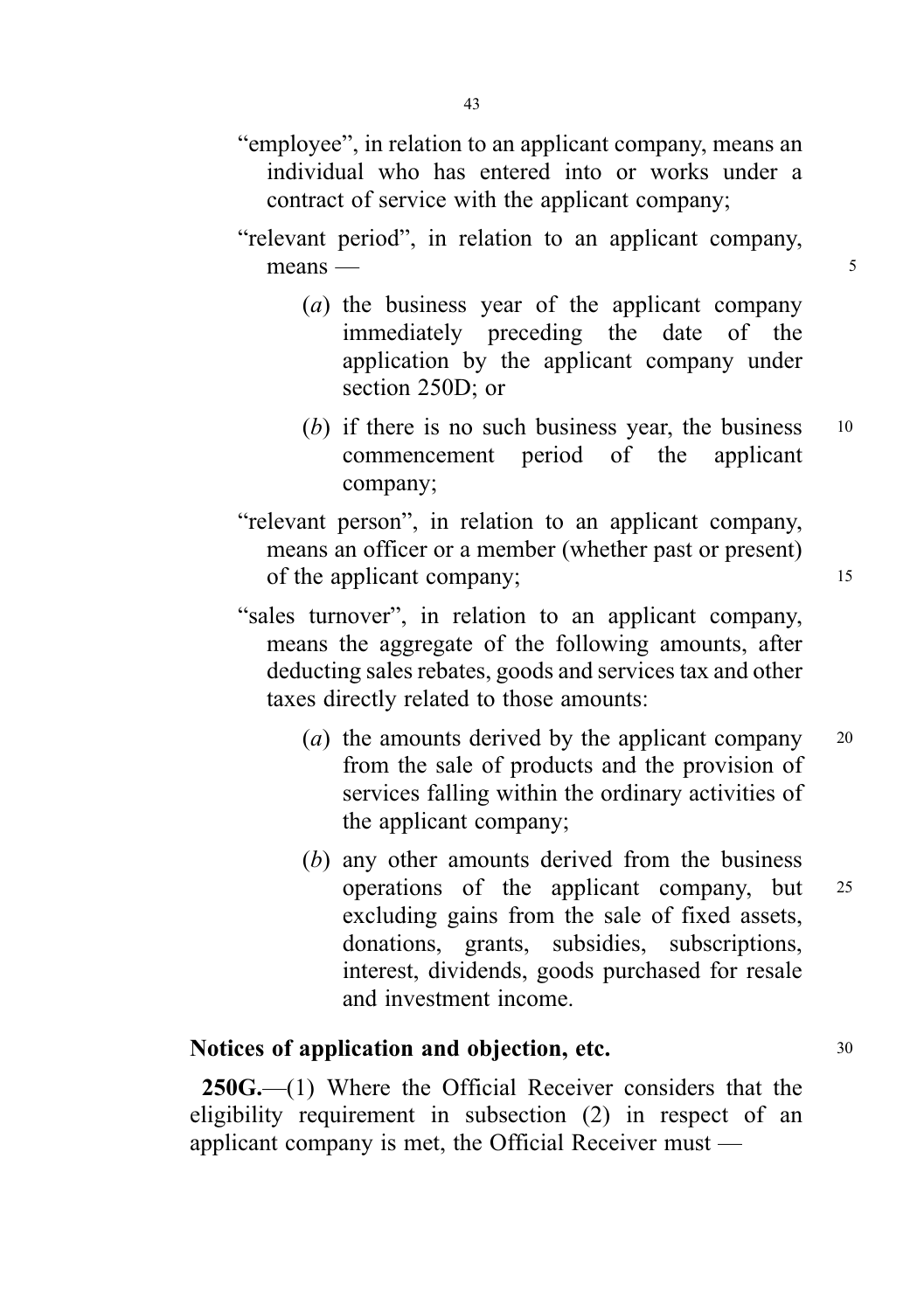- (a) send to the applicant company, and every creditor, contributory or officer of the applicant company (whose name and address are provided by the applicant company in its application under <sup>5</sup> section 250D); and
	- (b) publish on the designated website,

a notice of the application by the applicant company for acceptance into the simplified winding up programme.

(2) The eligibility requirement for the purposes of <sup>10</sup> subsection (1) is that, on the face of the application of the applicant company under section 250D (including any information or document accompanying the application and any further information or document submitted by the applicant company under that section), both the requirements in 15 section  $250F(1)(a)$  and (b) are met.

> (3) The notice of application under subsection (1) must contain the following information:

- (a) the name of the applicant company and its Unique Entity Number (UEN);
- <sup>20</sup> (b) the date of the notice of application;
- (c) a note stating that unless an objection is received within the period of 21 days after the date of the notice of application, the Official Receiver may accept the applicant company into the simplified winding up <sup>25</sup> programme;
	- (d) the form of, and manner of delivering, a notice of objection;
- (e) a note providing the address of the designated website and stating that all subsequent notices relating to the <sup>30</sup> applicant company required to be published by the Official Receiver on the designated website under this Part will be published on the designated website;
	- (f) any other information as may be prescribed by regulations made under section 250R.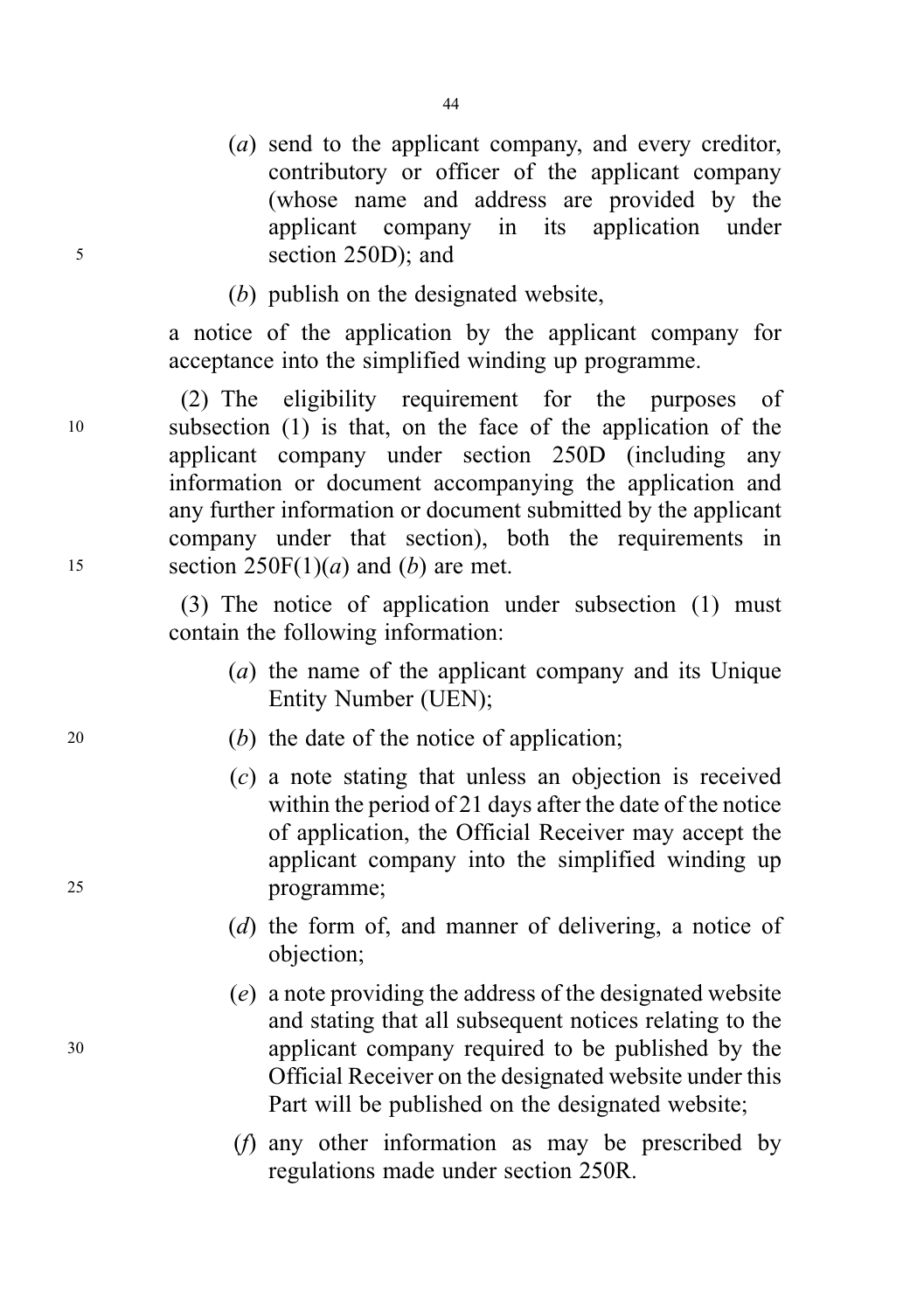(4) Any creditor, contributory or officer of the applicant company or any public sector agency that believes there is reasonable cause why the applicant company should not be accepted into the simplified winding up programme, may object by delivering a notice (called in this section a notice of 5 objection) to the Official Receiver, in the form and manner stated in the notice of application under subsection (1), within 21 days after the date of the notice of application.

(5) A notice of objection under subsection (4) must contain a statement of the grounds of objection.

(6) At the expiry of 21 days after the date of the notice of application published under subsection  $(1)$  —

- (a) where the Official Receiver has not received any notice of objection — the Official Receiver may accept the applicant company into the simplified 15 winding up programme, subject to the payment by the applicant company of the deposit payable under section 250I; or
- (b) where the Official Receiver has received any notice of objection, the Official Receiver must decide whether 20  $to -$ 
	- (i) accept the applicant company into the simplified winding up programme, subject to the payment by the applicant company of the deposit payable under section 250I; or 25
	- (ii) reject the applicant company's application,

and, in doing so, the Official Receiver must consider the grounds of the objection.

(7) The Official Receiver's decision under subsection (6) is  $final.$  30

(8) In subsection (4), "public sector agency" means any of the following:

(a) a body corporate established by a public Act for the purposes of a public function;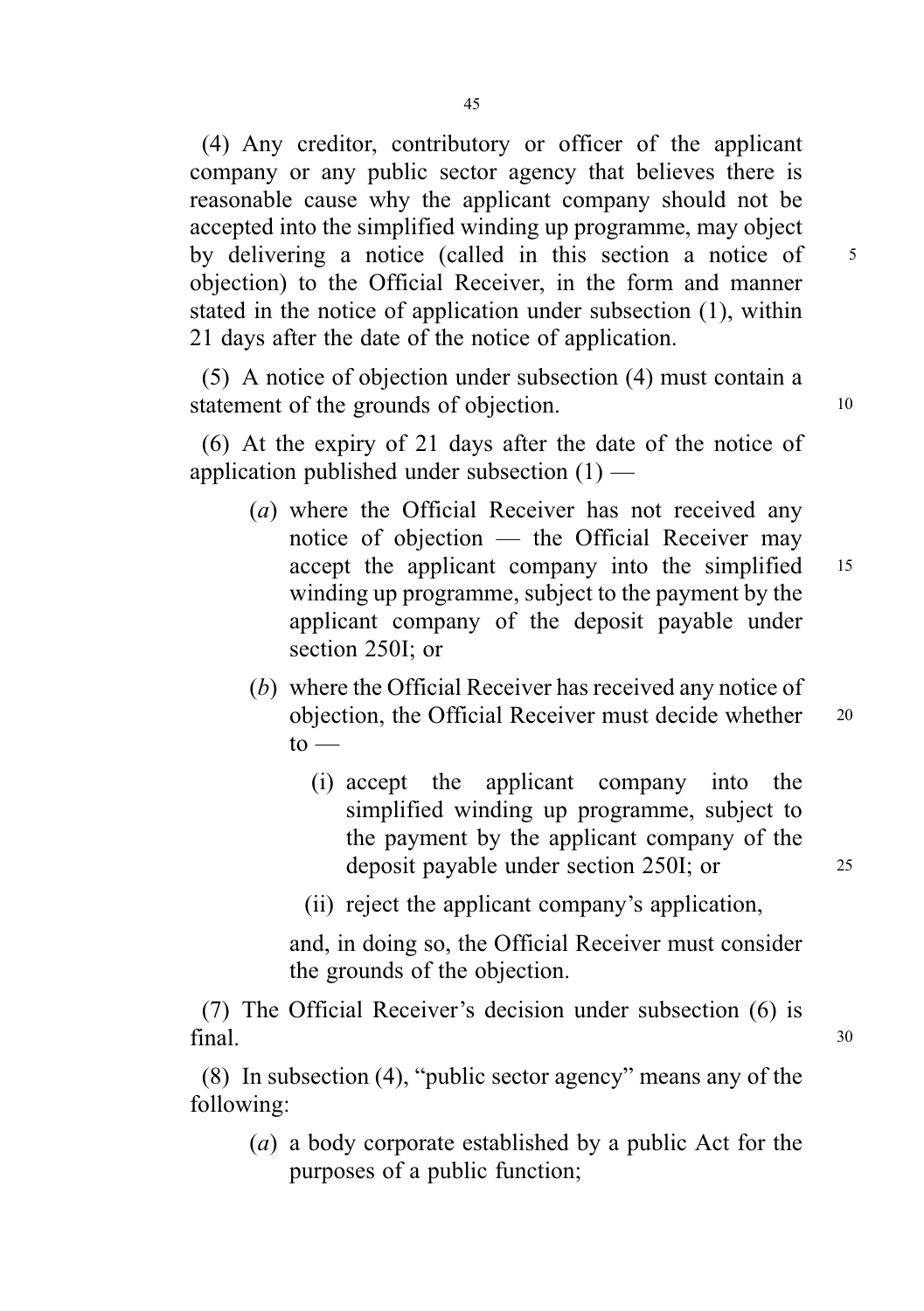(b) a Ministry or department of the Government;

(c) an Organ of State.

## Direction by Minister

**250H.**—(1) Despite anything in sections  $250F$  and  $250G(1)$ , <sup>5</sup> the Minister may direct the Official Receiver —

- (a) to send and publish in accordance with section  $250G(1)(a)$  and (b) the notice of application of an applicant company for acceptance into the simplified winding up programme even though the <sup>10</sup> eligibility requirement mentioned in section 250G(2) in respect of the applicant company is not met; or
- (b) to accept, subject to section  $250I(2)$ , any applicant company into the simplified winding up programme even though any of the requirements in 15 section  $250F(1)(a)$  or (b) in respect of the applicant company are not met.

(2) Where the Minister directs the Official Receiver to accept any applicant company into the simplified winding up programme under subsection  $(1)(b)$ , the Minister may also <sup>20</sup> waive or remit (in whole or in part) the deposit payable by the applicant company under section 250I.

> (3) In this section, any reference to the Minister includes a reference to any of the following persons designated by the Minister to exercise the power under subsection (1) or (2):

- <sup>25</sup> (a) a Second Minister, Minister of State or Senior Minister of State for the Ministry of Law;
	- (b) a Parliamentary Secretary or Senior Parliamentary Secretary to the Ministry of Law.

#### Deposit payable by applicant company

<sup>30</sup> 250I.—(1) An applicant company must, upon the request of the Official Receiver and within the period specified by the Official Receiver, pay a deposit of the prescribed sum to the Official Receiver, for the purpose of defraying the costs and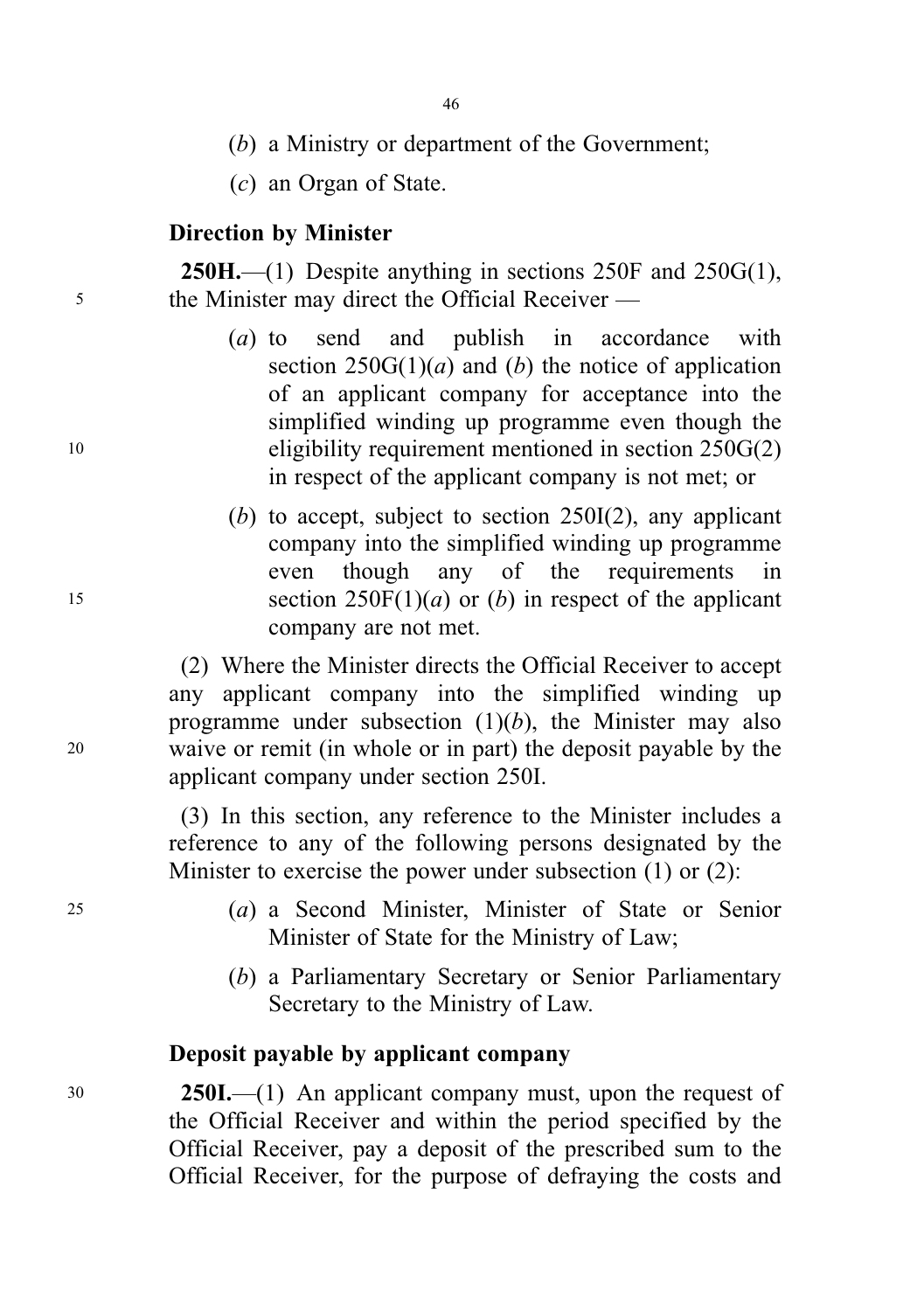expenses to be incurred by the Official Receiver in the administration of the simplified winding up programme in relation to the applicant company.

(2) Unless the deposit mentioned in subsection (1) is waived or remitted (in whole or in part), the Official Receiver must not 5 accept the applicant company into the simplified winding up programme if the deposit is not paid by the applicant company within the period specified by the Official Receiver.

#### Publication of notice of acceptance or rejection, etc.

250J. Where the Official Receiver accepts an applicant 10 company into the simplified winding up programme under section 250G or 250H or rejects an application to be accepted into the simplified winding up programme under section 250G, the Official Receiver must —

- (*a*) notify the applicant company of the acceptance or  $15$ rejection;
- (b) publish on the designated website a notice of the acceptance or rejection; and
- (c) within 10 days after the publication of the notice of acceptance in paragraph  $(b)$ , give notice of the  $20$ acceptance in the Gazette and at least one English local newspaper.

## Division  $4 -$  Voluntary winding up of company under simplified winding up programme

## Effect of acceptance into simplified winding up 25 programme

 $250K$ ,—(1) Where a company has resolved that the company be wound up voluntarily upon being accepted into the simplified winding up programme, and the company is accepted by the Official Receiver into the simplified winding up programme, for <sup>30</sup> the purposes of section  $161(6)(b)$  and paragraph (e) of the definition of "commencement of winding up" in section 217(1), it is deemed that the time of the passing of the resolution for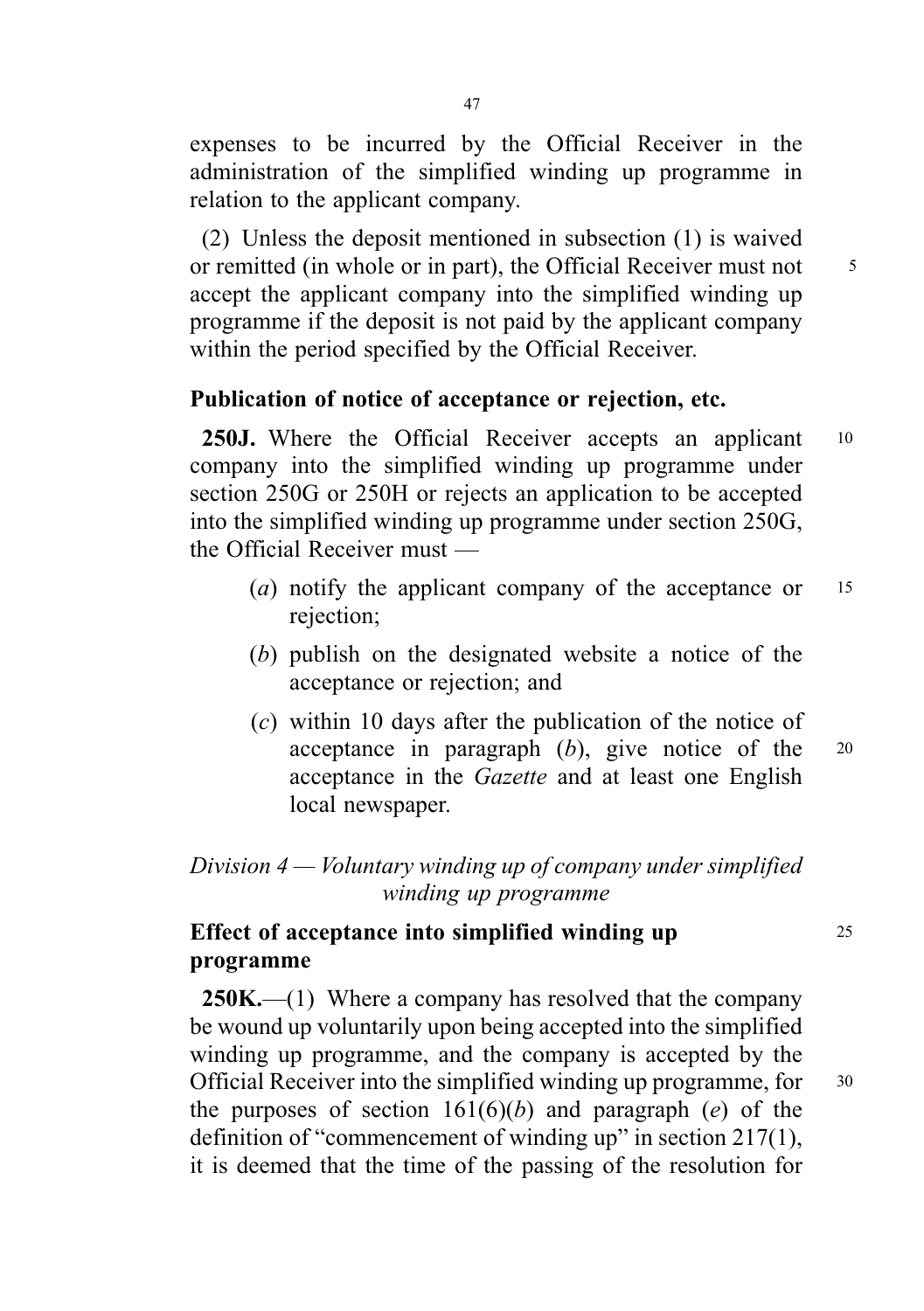voluntary winding up is the time of publication by the Official Receiver under section  $250J(c)$  of the notice of acceptance in respect of the company in the Gazette.

(2) The voluntary winding up of the company under the <sup>5</sup> simplified winding up programme is to be treated as if it were a creditors' voluntary winding up.

(3) Despite anything in section 167, the Official Receiver is the liquidator of a company that is wound up voluntarily pursuant to the acceptance of the company into the simplified <sup>10</sup> winding up programme.

## Modifications and disapplication of certain provisions of Parts 8 and 9

 $250L$ .—(1) To avoid doubt, a voluntary winding up of a company that resolved that the company be wound up <sup>15</sup> voluntarily upon being accepted into the simplified winding up programme, is a voluntary winding up within the meaning of sections 119 and  $160(1)(b)$ , and Division 1, Subdivisions 1, 3 and 4 of Division 3, and Division 4, of Part 8, and Part 9, apply subject to the modifications set out in this section.

<sup>20</sup> (2) The following provisions (which otherwise apply to or in relation to a company that is being wound up under a creditors' voluntary winding up) do not apply to or in relation to a company that is being wound up voluntarily under the simplified winding up programme:

- 25 (a) sections 161 (except for section  $161(6)(b)$ ) and 163 (in Subdivision 1 of Division 3 of Part 8);
	- (b) sections 166, 167 (except section  $167(4)$ ) and 169 (in Subdivision 3 of Division 3 of Part 8);
- (c) sections 171, 173, 174, 175, 177(1)(e) and (3), 178, <sup>30</sup> 179, 180(2) to (5) and (9), 182, 184 and 185 (in Subdivision 4 of Division 3 of Part 8);
	- (d) sections 187, 188(3), 189(1), 192, 194(2) and (3), 195(5), 196, 197(3) and (5), 198, 199(1) and (2), 200,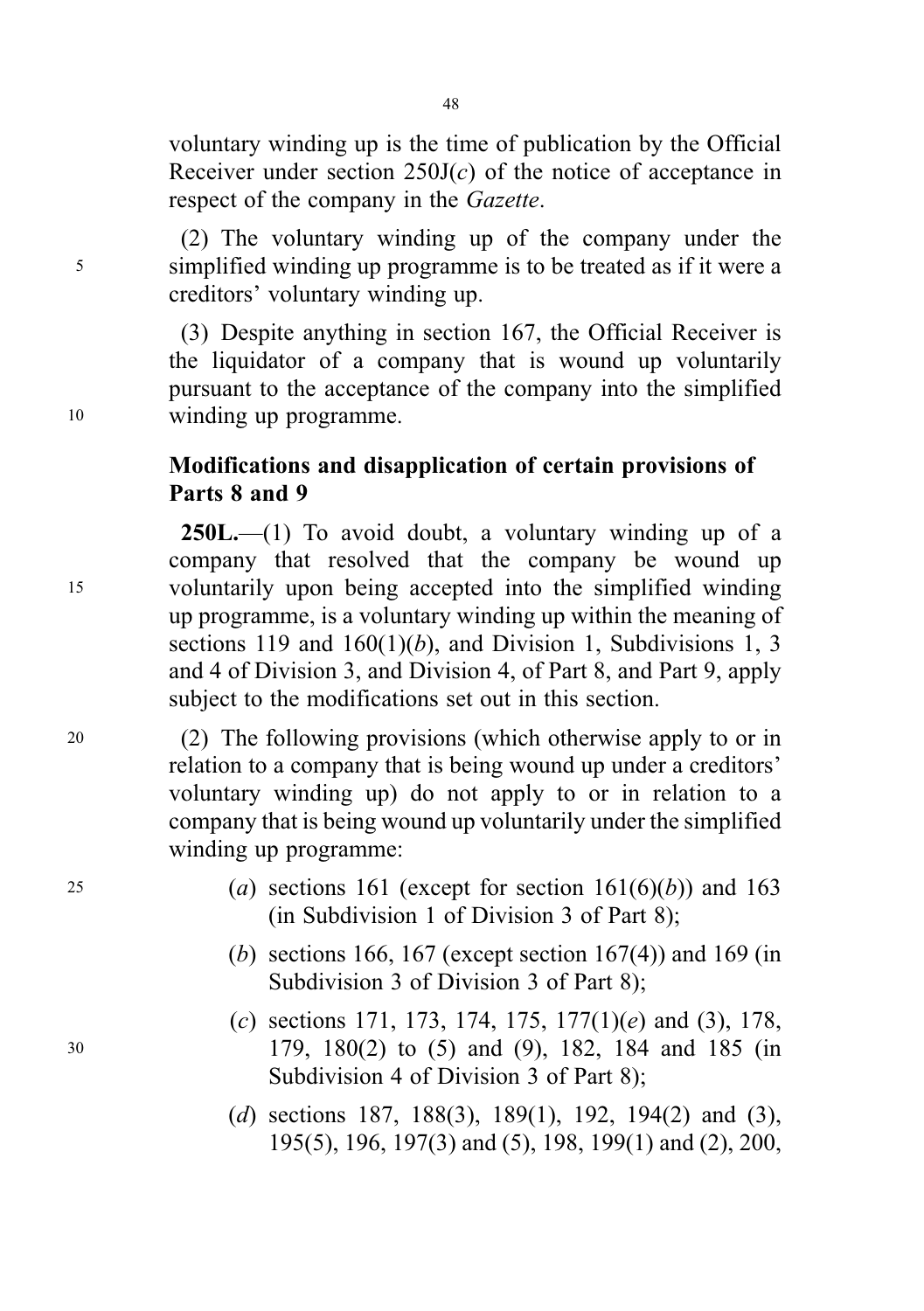201, 202 and 204 (in Subdivision 1 of Division 4 of Part 8);

- (e) sections 209(3), (4) and (5), 210 and 211 (in Subdivision 3 of Division 4 of Part 8);
- (*f*) section 235 (in Division 5 of Part 9).  $\frac{5}{5}$

(3) Section 160 applies as if subsections (2) and (3) of that section were replaced by the following subsections:

. "(2) The Official Receiver must within 7 days after the publication of the notice of acceptance in respect of an applicant company in the Gazette under section 250J, <sup>10</sup> lodge a copy of the notice of acceptance with the Registrar of Companies.

(3) Despite subsection (1), a company that has been accepted into the simplified winding up programme and that is being wound up voluntarily under the programme <sup>15</sup> must not pass a resolution mentioned in subsection  $(1)(a)$ or (b) before the company is discharged from the programme.".

(4) Section 168 applies as if the words "statement of affairs mentioned in section  $166(4)$ " in subsection (1) of that section 20 were replaced by the words "statement of affairs mentioned in section  $250D(2)(a)(ii)$ ".

(5) Section 170 applies as if  $-$ 

- (a) the words "commencement of a creditors' voluntary winding up" in subsection  $(1)$  of that section were 25 replaced by the words "commencement of the winding up of a company that is being wound up voluntarily under the simplified winding up programme"; and
- (b) the words "action or proceeding" in subsection  $(2)$  of  $30$ that section were replaced by the words "action or proceeding (except an application under section 124)".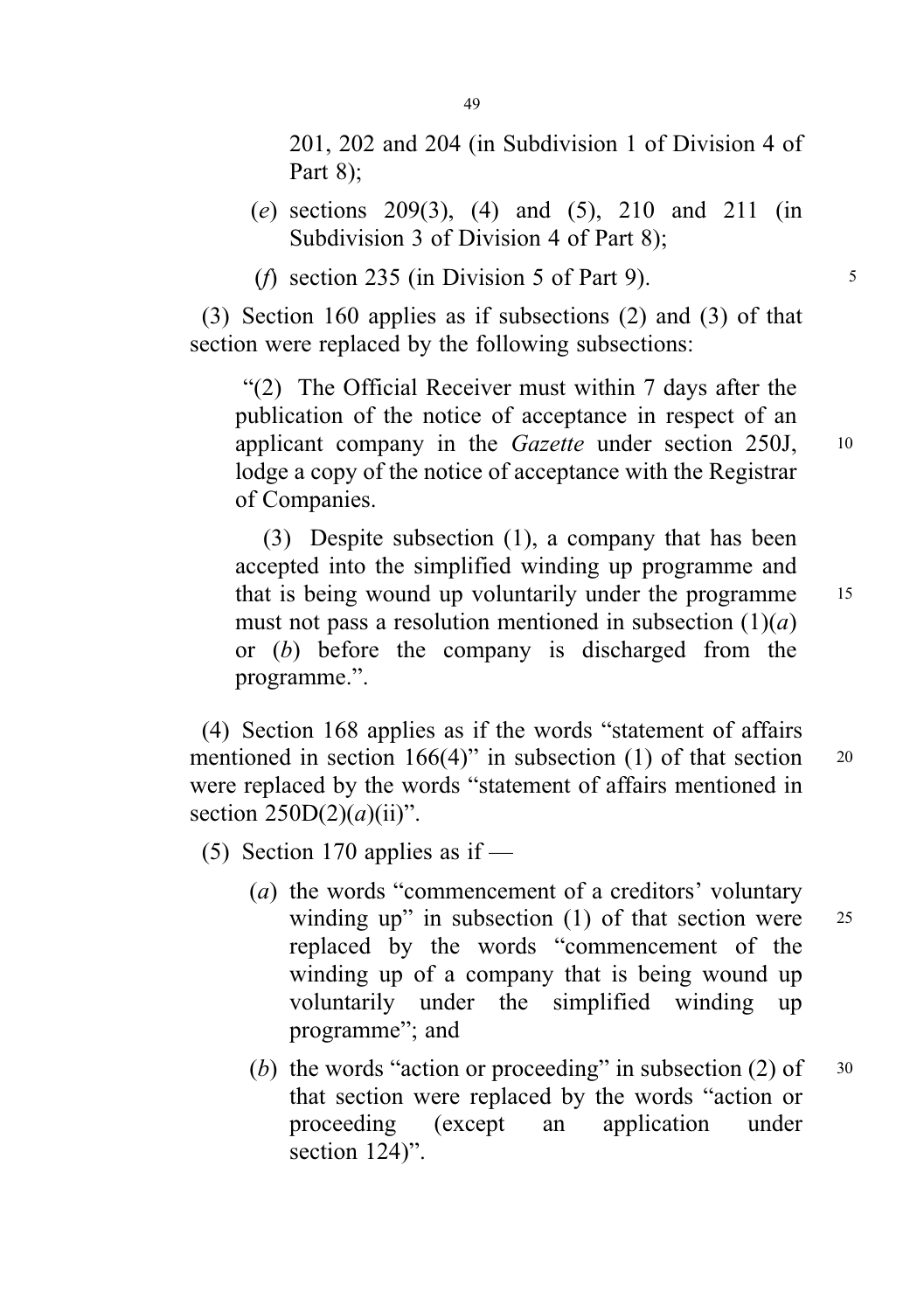(6) Section 177(1) applies as if paragraph (a) of that provision were replaced by the following paragraphs:

- "(a) exercise any of the powers in section  $144(1)(b)$ ,  $(c)$ ,  $(d)$  and  $(f)(i)$ ;
- (aa) exercise the power in section  $144(1)(e)$  or  $(f)(ii)$ , but only if —
	- (i) any period of limitation prescribed by any rule of law or in any contract for the bringing of an action or other legal proceeding will expire during the voluntary winding up of the company, if the action or legal proceeding is not brought in the name and on behalf of the company; or
	- (ii) the failure to bring or defend an action or a legal proceeding in the name and on behalf of the company at any time during the voluntary winding up will cause prejudice to the company;".
- (7) Section 180(1) applies as if paragraphs (*a*) and (*b*) of that provision were replaced by the following paragraphs:
	- " $(a)$  make up an account showing how the winding" up has been conducted and the property of the company has been disposed of;
		- (b) lodge a copy of the account with the Registrar of Companies; and
		- (c) give notice of the making up of the account, and publish the account, on the designated website.".

(8) Section 180 applies as if subsection (6) of that section were replaced by the following subsection:

> . "(6) On the expiration of 30 days after the giving of the notice and the publication of the account on the designated

50

5

10

15

20

25

30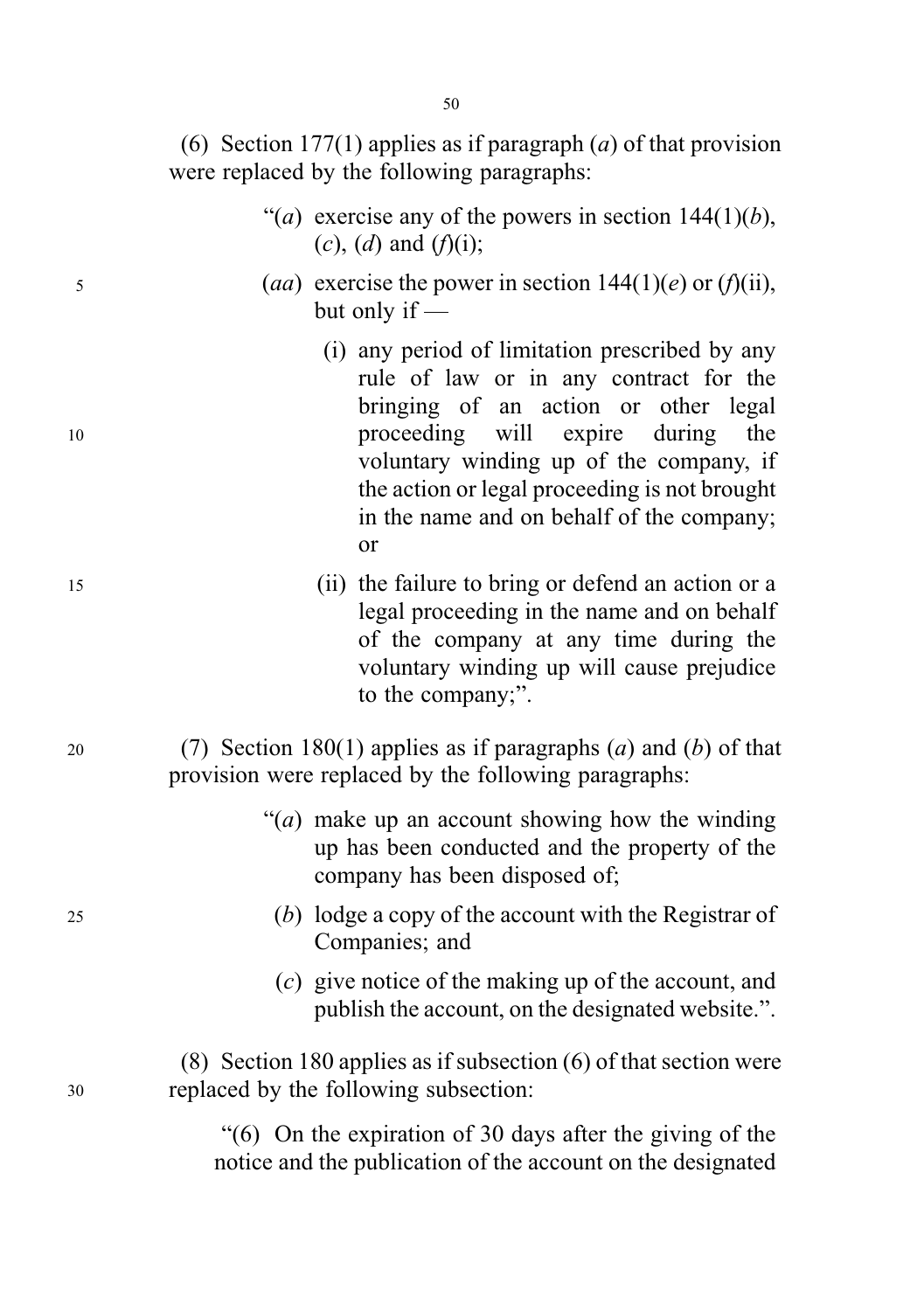website in accordance with subsection  $(1)(c)$ , the company is dissolved.".

(9) Section 183 applies as if the words "remuneration of the liquidator" were replaced by the words "costs and expenses of winding up incurred by the Official Receiver as the liquidator of  $\frac{5}{5}$ the company".

(10) Section 191 applies as if subsections (1) to (4) of that section were replaced by the following subsections:

"(1) The Official Receiver must  $-$ 

- (a) within 14 days after the Official Receiver's  $10$ appointment as liquidator, lodge with the Registrar of Companies notice of the Official Receiver's appointment and of the address of the Official Receiver's office; and
- (b) within 14 days after any change in the address of the Official Receiver's office, lodge with the Registrar of Companies notice of the change. 15

(2) Service of any document by leaving it at, or sending it by post addressed to, the address of the Official Receiver's office given in the most recent notice lodged by the Official <sup>20</sup> Receiver with the Registrar of Companies under subsection  $(1)(a)$  or  $(b)$  is deemed to be good service upon the Official Receiver and upon the company.

(3) The Official Receiver must, within 14 days after the Official Receiver's cessation from office as liquidator upon <sup>25</sup> the discharge of the company from the simplified winding up programme, lodge with the Registrar of Companies a notice of the Official Receiver's cessation from that office.".

(11) Section 197 applies as if subsections (1) and (2) of that <sup>30</sup> section were replaced by the following subsections: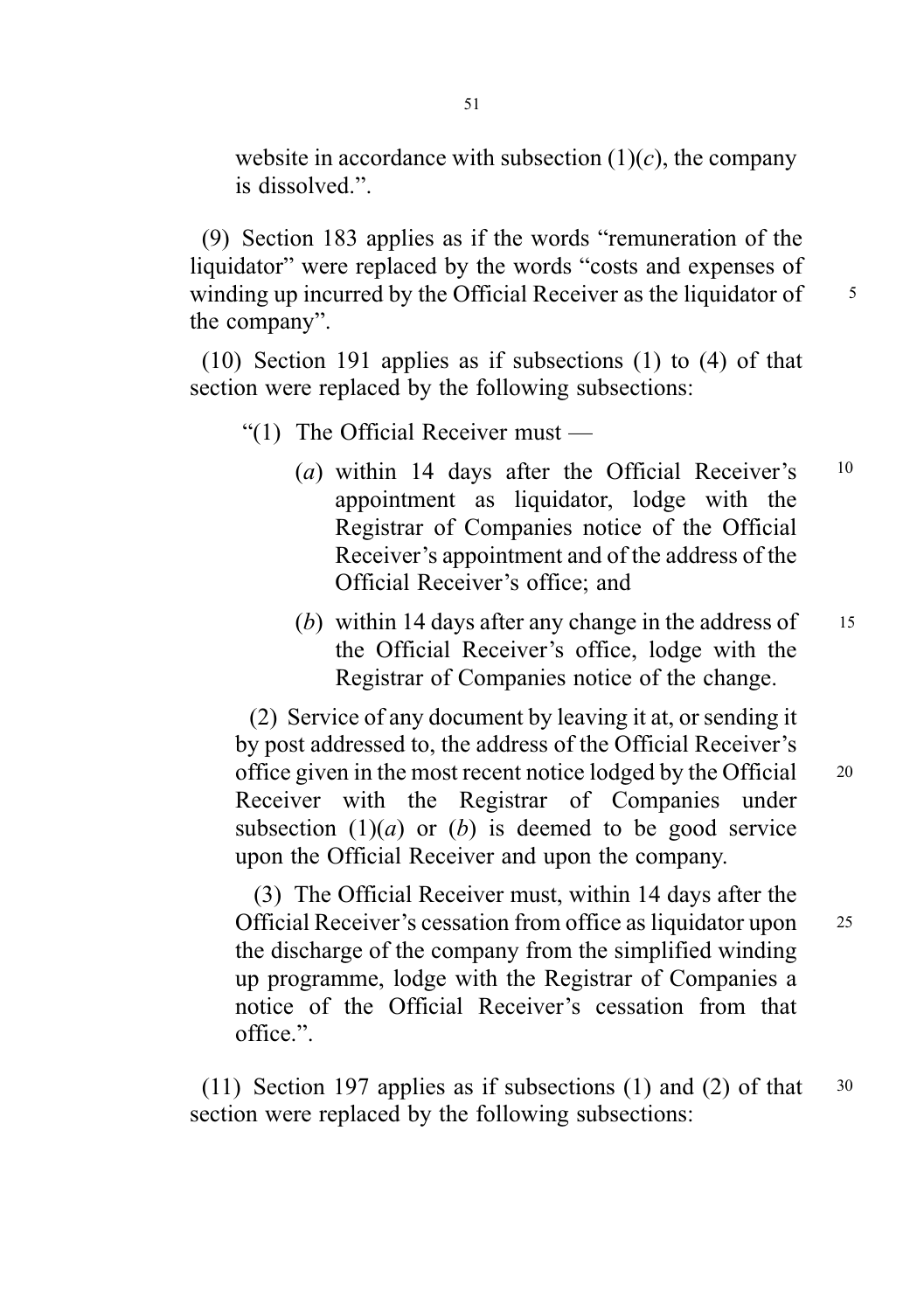. "(1) Where the Official Receiver (as the liquidator of a company that is wound up voluntarily under the simplified winding up programme), has in his or her hands or under his or her control —

- (a) any unclaimed dividend or other moneys that have remained unclaimed for more than 2 months after the date on which the dividend or other moneys became payable; or
- (b) after making final distribution, any unclaimed or undistributed moneys arising from any property of the company,

and the moneys remain unclaimed after the expiration of 14 days after the date the notice mentioned in subsection (2) is given, the Official Receiver must place the moneys to the credit of the Companies Liquidation Account.

(2) Before the Official Receiver places any moneys mentioned in subsection (1) to the credit of the Companies Liquidation Account, the Official Receiver must give notice of the Official Receiver's intention to do so if those moneys remain unclaimed after the expiration of 14 days after the date the notice is given, to the person entitled to those moneys by —

- (a) publishing a notice on the designated website; and
- (b) sending a copy of the notice to that person at that person's last known address.".

(12) Section 205(2) applies as if paragraph  $(a)$  of that provision were replaced by the following paragraph:

> "(*a*) pursuant to the terms of a compromise or an arrangement proposed by the company under section 210 of the Companies Act or section 71 or 72M, that is approved by the creditors; or".

25

30

20

5

10

15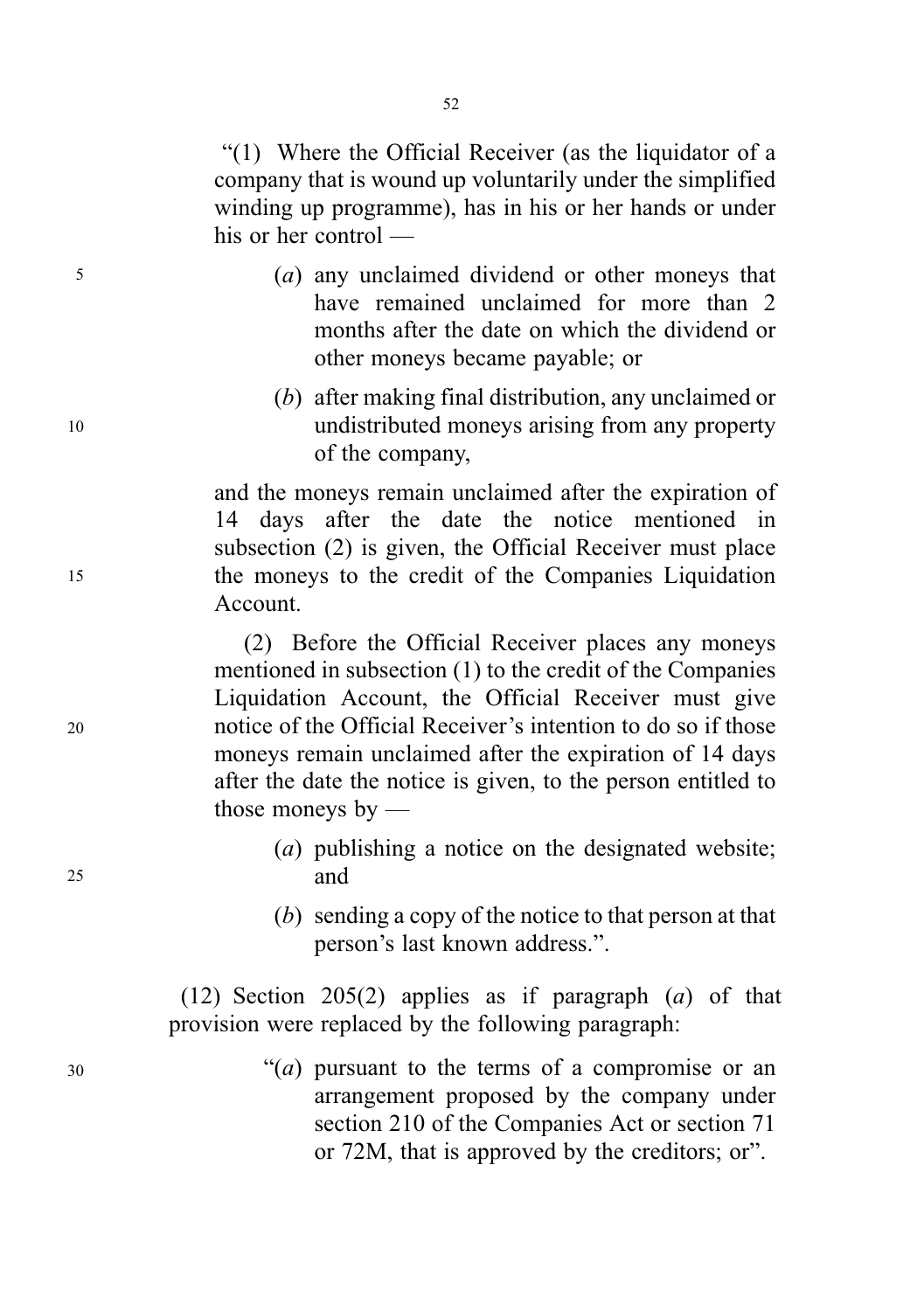53

(13) Section 206(1) applies as if paragraph  $(a)$  of that provision were replaced by the following paragraph:

> " $(a)$  where any creditor has had notice that a notice of application mentioned in section 250G(1) in respect of the company has been published on  $5^{\circ}$ the designated website, the date on which the creditor so had notice is for the purposes of this section substituted for the date of the commencement of the winding up;".

(14) Section 207(1) applies as if paragraphs  $(a)$ ,  $(b)$  and  $(c)$  of 10 that provision were replaced by the following paragraph:

> "(*a*) a notice of acceptance in respect of the company has been published in the Gazette under section 250J.".

(15) Section 207(2) applies as if paragraph (b) of that  $15$ provision were replaced by the following paragraph:

> " $(b)$  if within that time notice is served on the bailiff that a notice of application mentioned in section 250G(1) in respect of the company has been published on the designated website, and a 20 notice of acceptance is published in the Gazette, the bailiff must pay the balance to the Official Receiver as liquidator, who is entitled to retain the balance as against the execution creditor.".

(16) Section 209 applies as if subsection (2) of that section <sup>25</sup> were replaced by the following subsection:

. "(2) Where this section applies, the Official Receiver may publish on the designated website a notice that at the expiration of 30 days after the date of the notice, the name of the company mentioned in that notice will be struck off 30 the register by the Registrar of Companies, and the company will be dissolved, unless action is taken in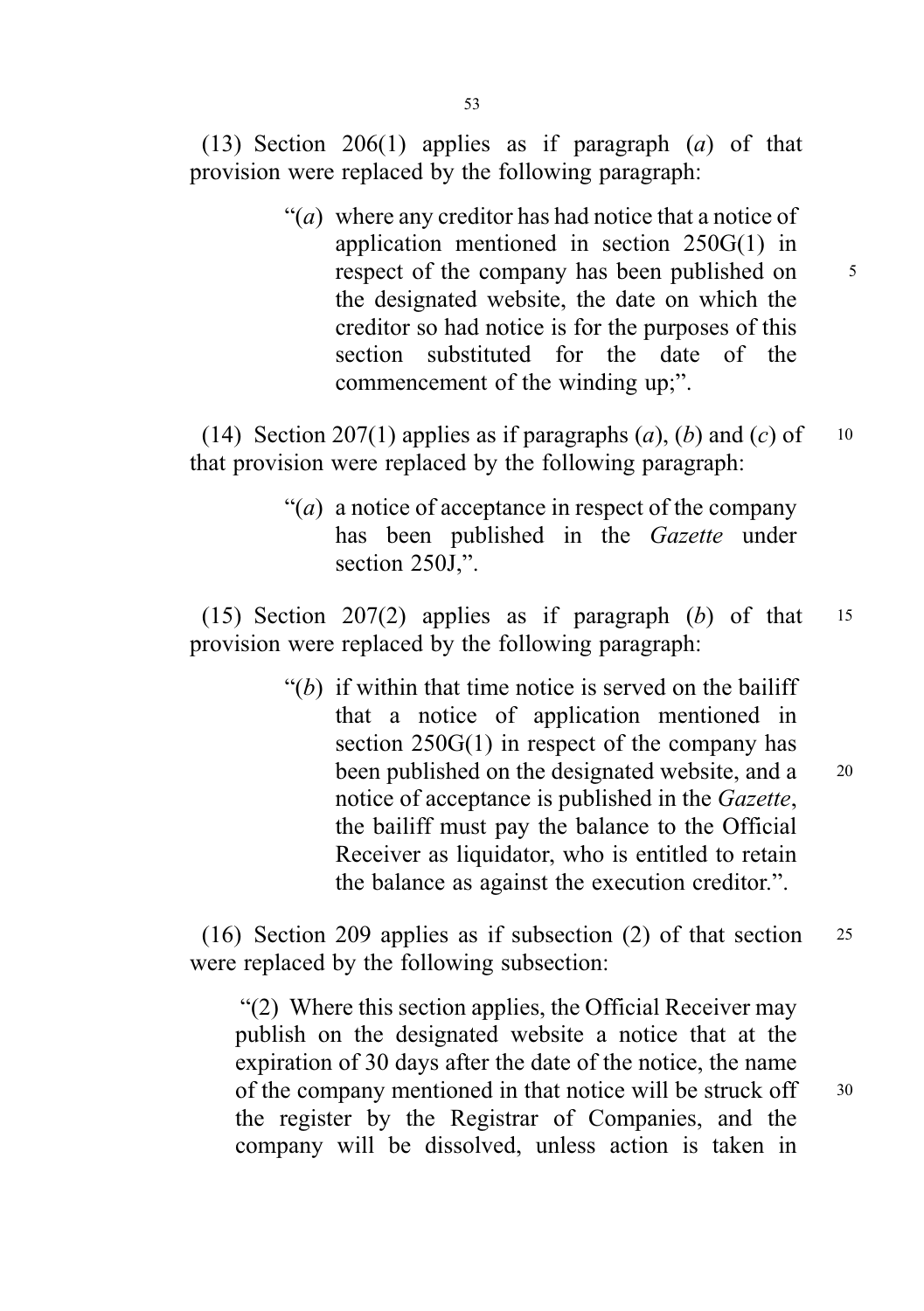54

accordance with subsection (6) to apply to the Court for the company to be wound up.".

(17) Section 209 applies as if subsection (6) of that section were replaced by the following subsection:

<sup>5</sup> . "(6) The Official Receiver must allow any creditor, contributory or receiver or manager of the company to take any necessary action, before the expiry of the period of 30 days after the date of the notice mentioned in subsection (2), to apply to the Court for the company to <sup>10</sup> be wound up.".

> (18) Section 209(7) applies as if the words "the giving of the notice under subsection (2)" were replaced by the words "the publication of the notice under subsection (2)".

(19) Section 209 applies as if subsection (8) of that section <sup>15</sup> were replaced by the following subsection:

. "(8) At the expiration of the period of 30 days mentioned in subsection (2), the Official Receiver may lodge with the Registrar of Companies a notice to strike the name of the company off the register, unless action is taken in <sup>20</sup> accordance with subsection (6) to apply to the Court for the company to be wound up.".

(20) A reference in sections  $218(1)$  and  $(2)$  and  $219(1)(b)$  to an insolvent company being wound up is to be read as a reference to a company that is being wound up voluntarily under the <sup>25</sup> simplified winding up programme.

> (21) A reference in sections  $218(3)$ ,  $222(1)$  and  $223(1)$  to insolvent winding up is to be read as a reference to the winding up of a company that is being wound up voluntarily under the simplified winding up programme.

<sup>30</sup> (22) A reference in section 221(1) to insolvent liquidation is to be read as a reference to the winding up of a company that is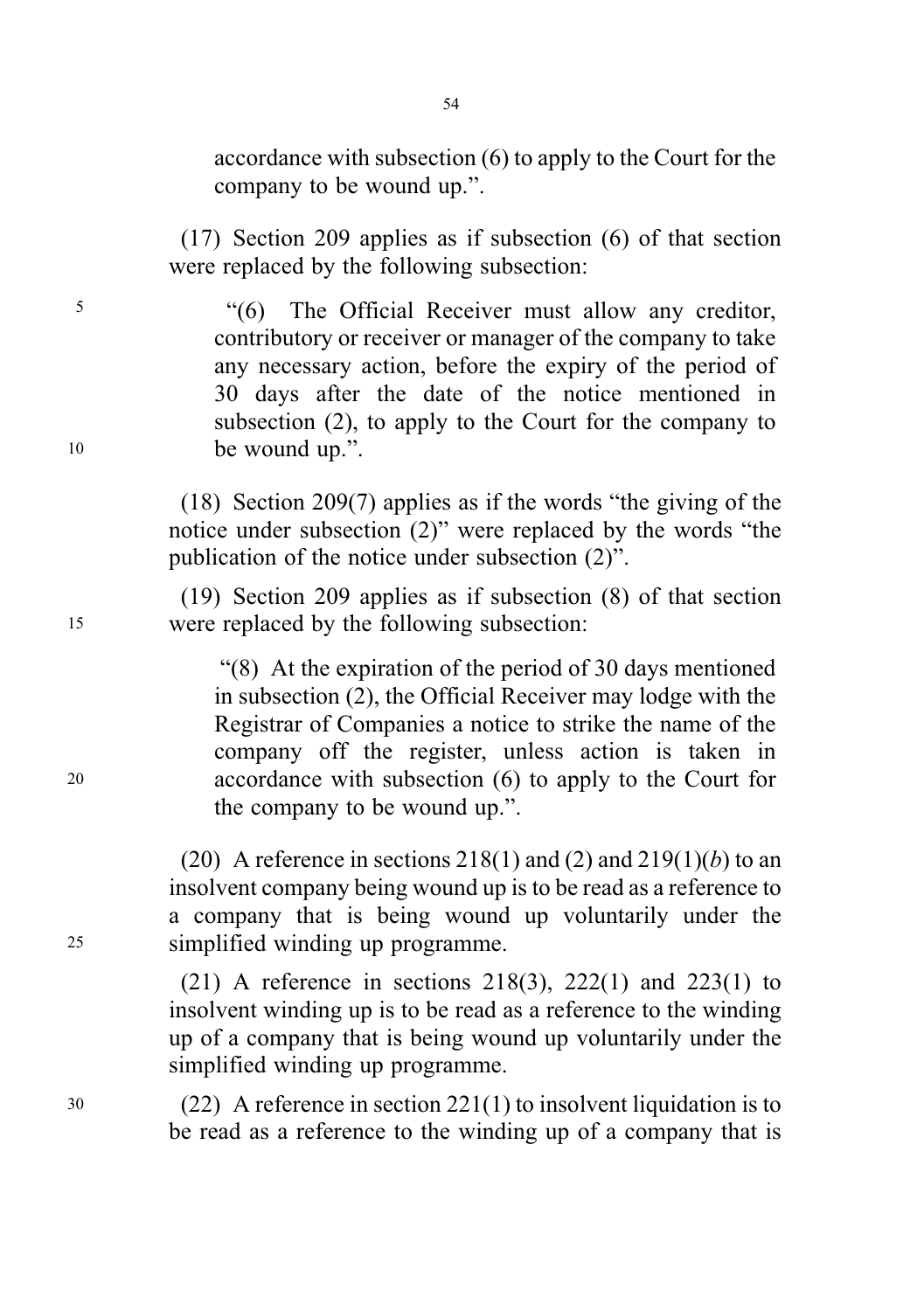being wound up voluntarily under the simplified winding up programme.

#### Special managers

250M.—(1) The Official Receiver may appoint a qualified person to act as a special manager for the liquidation of a 5 company that is being wound up voluntarily under the simplified winding up programme during such period as the Official Receiver specifies, with such powers (including any of the powers of a receiver or manager) as are entrusted to the special manager by the Official Receiver. 10

(2) The special manager is to receive such remuneration as the Official Receiver may determine.

(3) In this section, "qualified person" means any person  $who$  —

- (*a*) is a public accountant;  $\frac{15}{2}$
- (b) is a chartered accountant within the meaning given by section  $2(1)$  of the Singapore Accountancy Commission Act; or
- (c) possesses any other qualification or any relevant experience as the Minister may prescribe by <sup>20</sup> regulations made under section 250R.

## Division 5 — Discharge from simplified winding up programme

## When company is discharged from simplified winding up programme

**250N.** A company that has been accepted into the simplified 25 winding up programme and that is being wound up voluntarily under the programme is discharged from the programme on the earliest of the following dates:

(a) the date that the company is dissolved under section 180 $(6)$  (as modified by section 250 $L(8)$ ) or 30 section 209(10);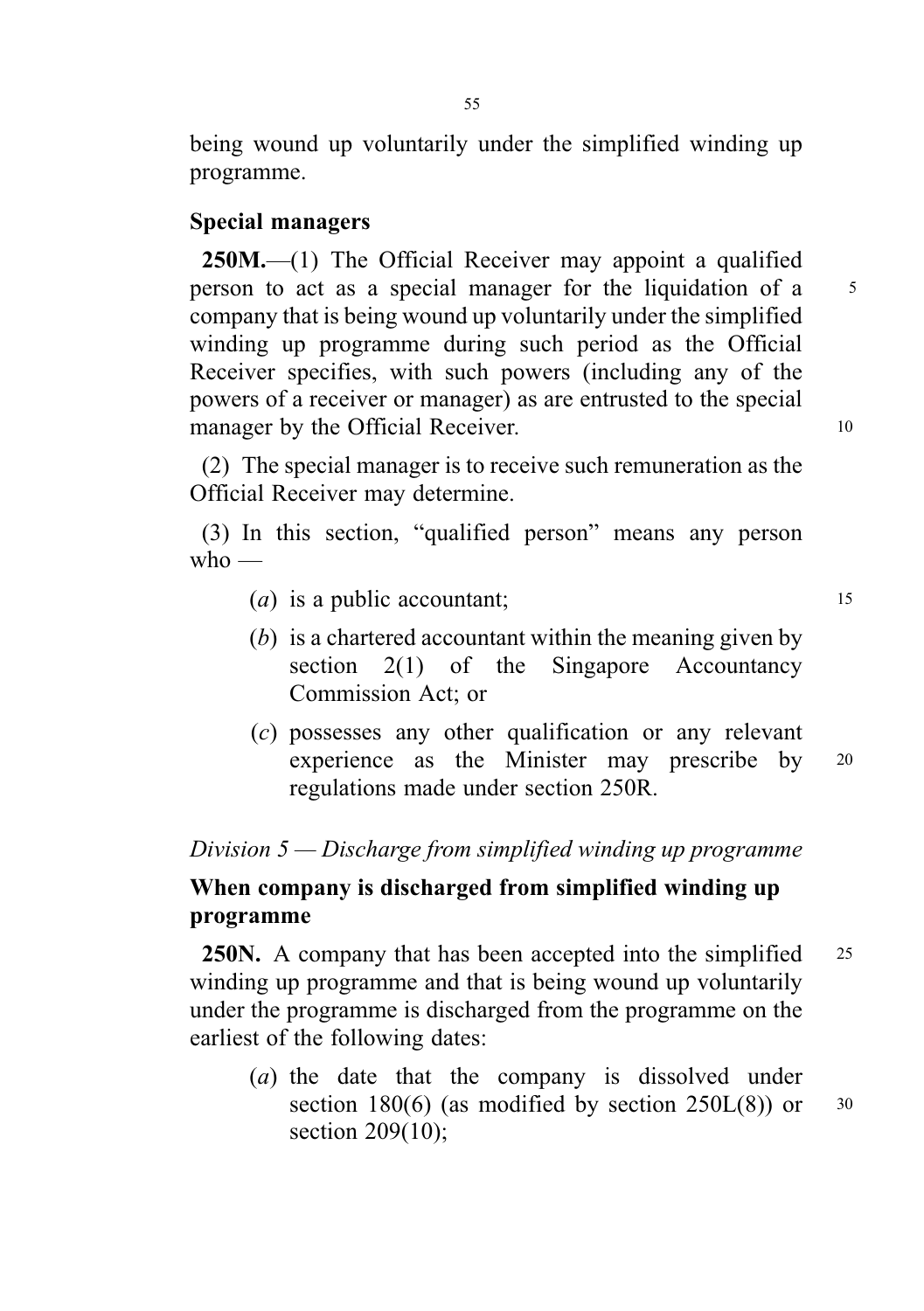- (b) the date that an order is made by the Court for the winding up of the company;
- (c) the date that an order is made by the Court under section 186 for the stay altogether of the proceedings <sup>5</sup> in relation to the winding up or for the termination of the winding up.

#### Winding up by Court of company

250O.—(1) The Official Receiver, as the liquidator of a company that is being wound up voluntarily under the simplified <sup>10</sup> winding up programme, may make an application under section  $124(1)(e)$  for the company to be wound up under an order of the Court if the Official Receiver is satisfied —

- (a) on the basis of any information or document that is not known to or in the possession of the Official <sup>15</sup> Receiver at the time of the acceptance of the company into the simplified winding up programme but that is made known to or available to the Official Receiver after the acceptance, that —
- (i) the company did not meet all the eligibility <sup>20</sup> criteria mentioned in section 250F(2) at the time of the acceptance; or
	- (ii) any circumstance mentioned in section 250F(3) existed in relation to the company at the time of the acceptance;
- <sup>25</sup> (b) that the company ceases to fulfil all of the eligibility criteria mentioned in section 250F(2);
	- $(c)$  that any circumstance mentioned in section 250F(3) has arisen after the company was accepted into the simplified winding up programme; or
- <sup>30</sup> (d) that the acceptance of the company into the simplified winding up programme has been obtained on the basis of any false or misleading particulars, information or document submitted by the company to the Official Receiver.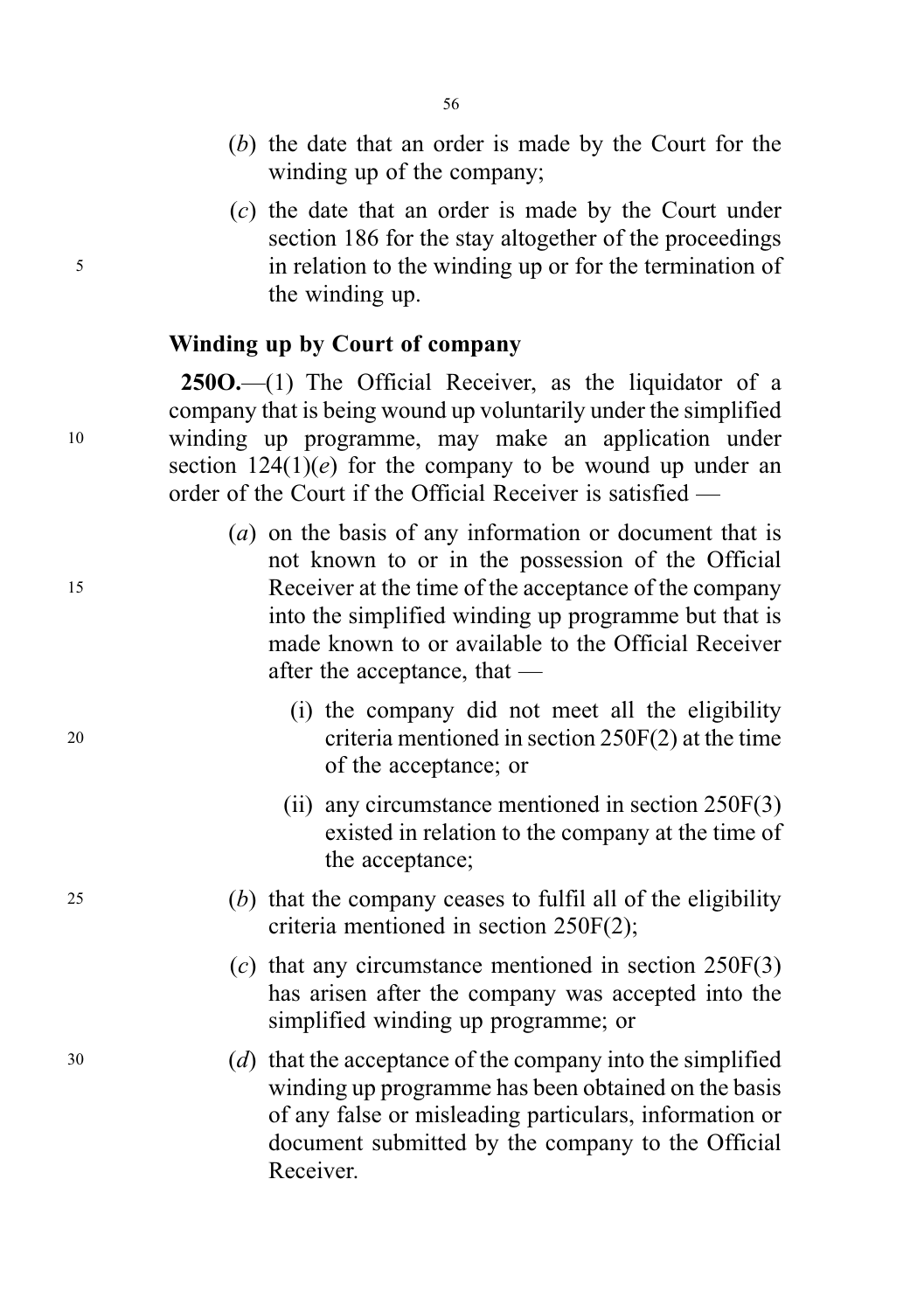(2) To avoid doubt, subsection (1) does not affect the right of any person to make an application under section 124(1) for an order that a company that is being wound up voluntarily under the simplified winding up programme, be wound up under an order of the Court. 5

(3) Section  $124(2)(e)$  does not apply in relation to an application made by the Official Receiver or any other person for an order for the winding up of a company that is being wound up voluntarily under the simplified winding up programme.

#### Notification of discharge, etc. 10

250P.—(1) Where a company is discharged from the simplified winding up programme otherwise than when the company is dissolved, the Official Receiver must, within 7 days after the discharge of the company from the simplified winding up programme — 15

- (a) publish in the Gazette and on the designated website a notice of the discharge; and
- (b) lodge a copy of the notice of the discharge with the Registrar of Companies.

(2) The notice of discharge mentioned in subsection (1) must <sup>20</sup> contain —

- (a) the name of the company that is discharged from the simplified winding up programme and its Unique Entity Number (UEN);
- (b) the date of the discharge; and 25
- (c) any other information as may be prescribed by regulations made under section 250R.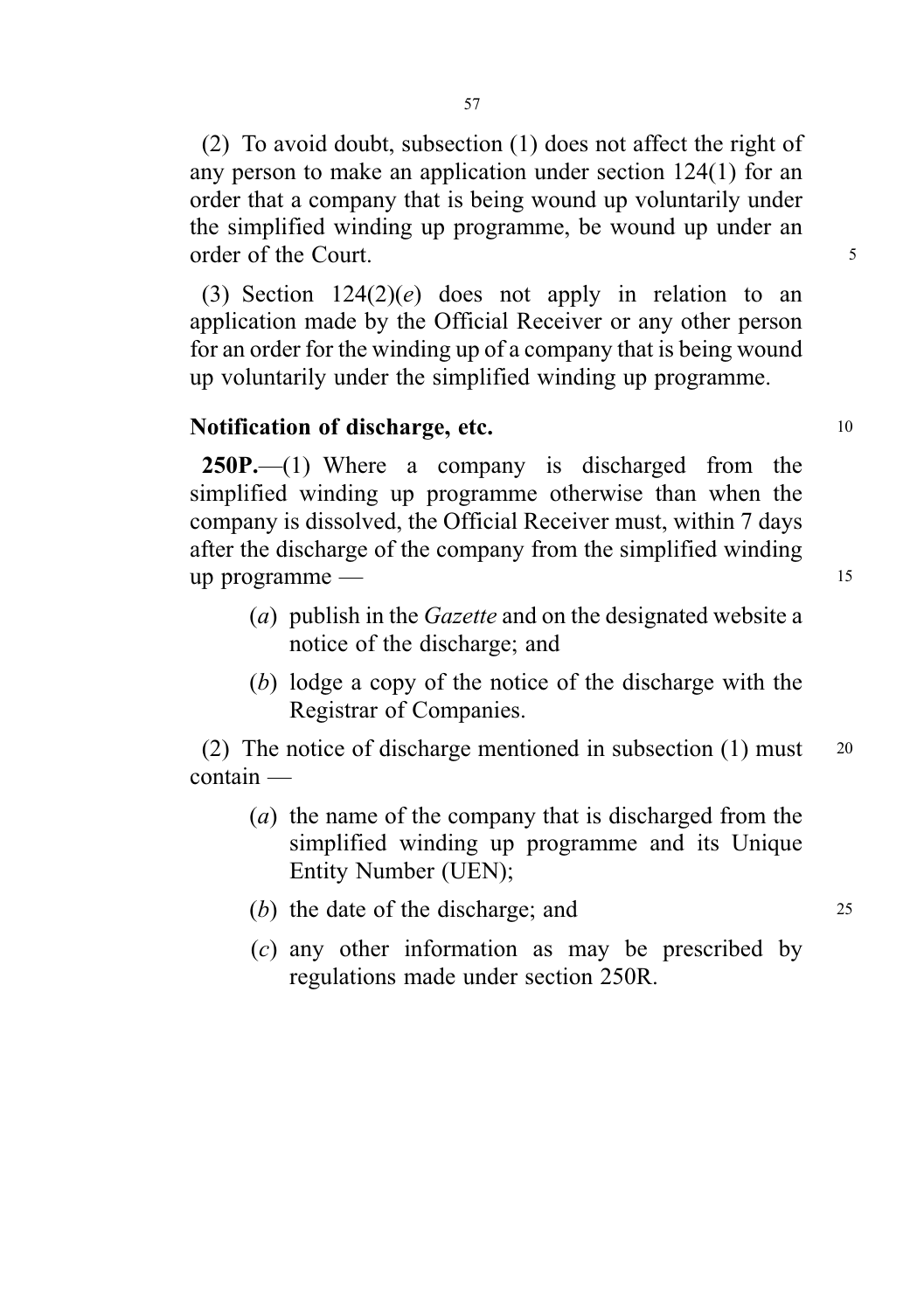## Power to prescribe further disapplications or make further modifications

**250Q.**—(1) The Minister may, by order in the *Gazette* —

- <sup>5</sup> (a) further disapply any provision of this Act (which would otherwise apply to or in relation to a company that is being wound up voluntarily) to or in relation to a company that is being wound up voluntarily under the simplified winding up programme; or
- <sup>10</sup> (b) prescribe further modifications to any provision of this Act that applies (whether with or without modifications) to or in relation to a company that is being wound up voluntarily under the simplified winding up programme.
- $15$  (2) An order under subsection  $(1)$ 
	- (a) may be made at any time within the period of 2 years after the commencement of this Part; and
	- (b) must be presented to Parliament as soon as possible after publication in the Gazette.

<sup>20</sup> Regulations for this Part

250R.—(1) The Minister may make regulations for the purposes of carrying into effect the objects of this Part.

(2) Without limiting subsection (1), the Minister may make regulations with respect to —

- <sup>25</sup> (a) the qualifications, relevant experience, requirements, functions and duties applicable to a special manager;
	- (b) the Internet website to be prescribed as the designated website;
- (c) the procedure and the information and documents to <sup>30</sup> be submitted, for making an application to the Official Receiver to be accepted into the simplified winding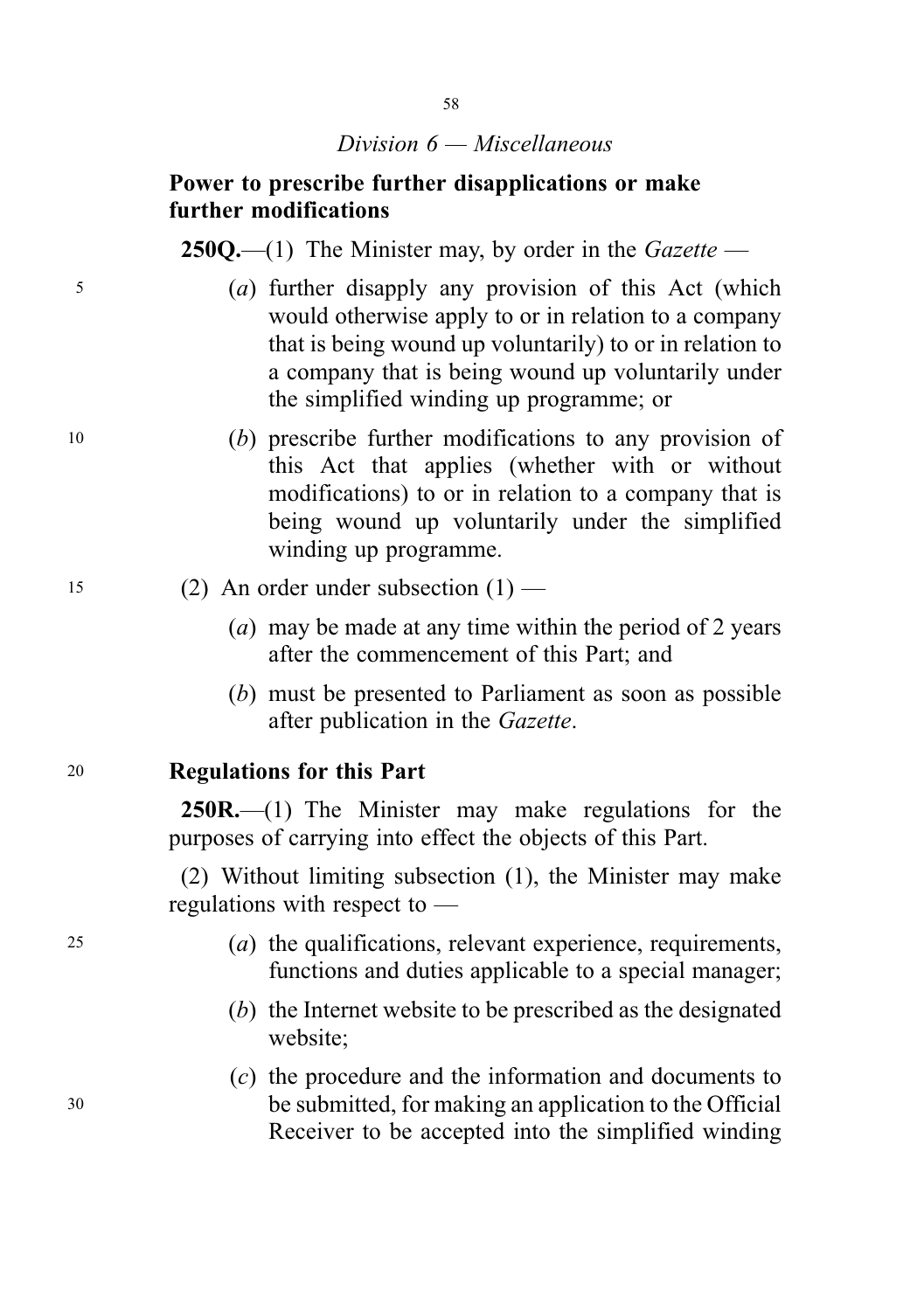up programme, or for making an objection to such an application;

- (d) the scale of fees to be charged by the Official Receiver in the winding up of a company accepted into the simplified winding up programme;  $\frac{5}{5}$
- (e) the waiver, refund or remission (whether in whole or in part) of the deposit payable by an applicant company before the company may be accepted into the simplified winding up programme;
- (*f*) all matters or things which by this Part are required or  $10$ permitted to be prescribed otherwise than by Rules or which are necessary or expedient to be prescribed for giving effect to this Part; and
- (g) any saving and transitional provisions that may be necessary or expedient for any variation or expiry of 15 the prescribed period or the expiry of this Part.".

#### EXPLANATORY STATEMENT

This Bill seeks to amend the Insolvency, Restructuring and Dissolution Act 2018 (Act 40 of 2018) for the following main purposes:

- (a) to introduce a new Part 5A and a new Part 10A to provide for temporary measures in the form of a simplified debt restructuring procedure and a simplified winding up procedure, respectively, for eligible companies in view of the COVID-19 pandemic;
- (b) to empower the Minister to grant to any individual an exemption from the requirement of being a "qualified person" under section 50.

Clause 1 relates to the short title and commencement.

Clause 2 amends section 35(3) to expand the Official Receiver's immunity from personal liability to the powers, functions or duties to be exercised, performed or discharged by the Official Receiver under certain provisions of the new Parts 5A and 10A.

Clause 3 amends section 50 —

(a) to enable an individual to be granted, or to hold or continue to hold, an insolvency practitioner's licence if the individual is exempted by the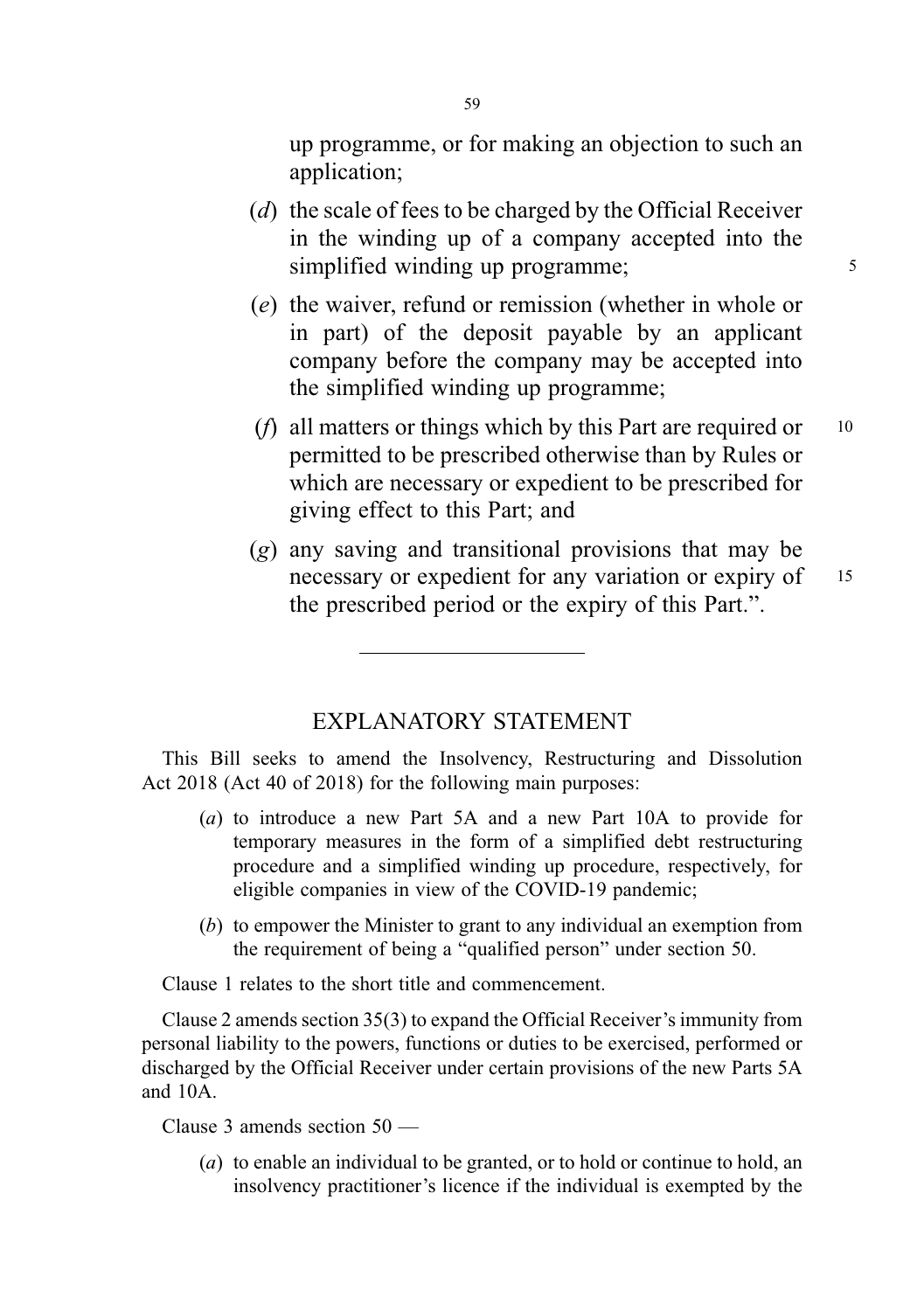Minister, for the time being, from the requirement of being a qualified person; and

(b) to empower the Minister to exempt, for such period as the Minister may specify, any individual from the requirement of being a qualified person in order to be granted, or to hold or continue to hold, an insolvency practitioner's licence.

Clause 4 inserts a new Part 5A (comprising new sections 72A to 72V) for the simplified restructuring of debts of companies.

Division 1 of the new Part 5A (comprising new sections 72A and 72B) sets out the preliminary provisions for the purposes of that new Part.

The new section 72A sets out the definitions for the purposes of the new Part 5A. A corporation liable to be wound up under the Act is excluded from the simplified debt restructuring programme established under the new section 72C if the corporation is excluded from the definition of "company" by the Minister by order in the Gazette.

The new section 72B(1) provides that the new Part 5A is to expire after a period of 3 years beginning on the date of its commencement. The new section 72B(2) empowers the Minister to prescribe a period not exceeding 6 months within which an application by a company for acceptance into the simplified debt restructuring programme must be made. Under the new section 72B(3), the Minister may extend or shorten, more than once, the period prescribed under the new section 72B(2).

Division 2 of the new Part 5A (comprising new sections 72C and 72D) sets out the provisions relating to the establishment of the simplified debt restructuring programme.

The new section 72C establishes the simplified debt restructuring programme.

The new section 72D provides for the appointment of qualified persons for the following purposes:

- (a) to advise the Official Receiver on whether to grant an application by a company to be accepted into the simplified debt restructuring programme;
- (b) to act as the Restructuring Advisor (or one of the Restructuring Advisors, if more than one is appointed) of a company that is accepted into the simplified debt restructuring programme.

Division 3 of the new Part 5A (comprising new sections 72E to 72J) sets out the provisions relating to the application for, and acceptance into, the simplified debt restructuring programme.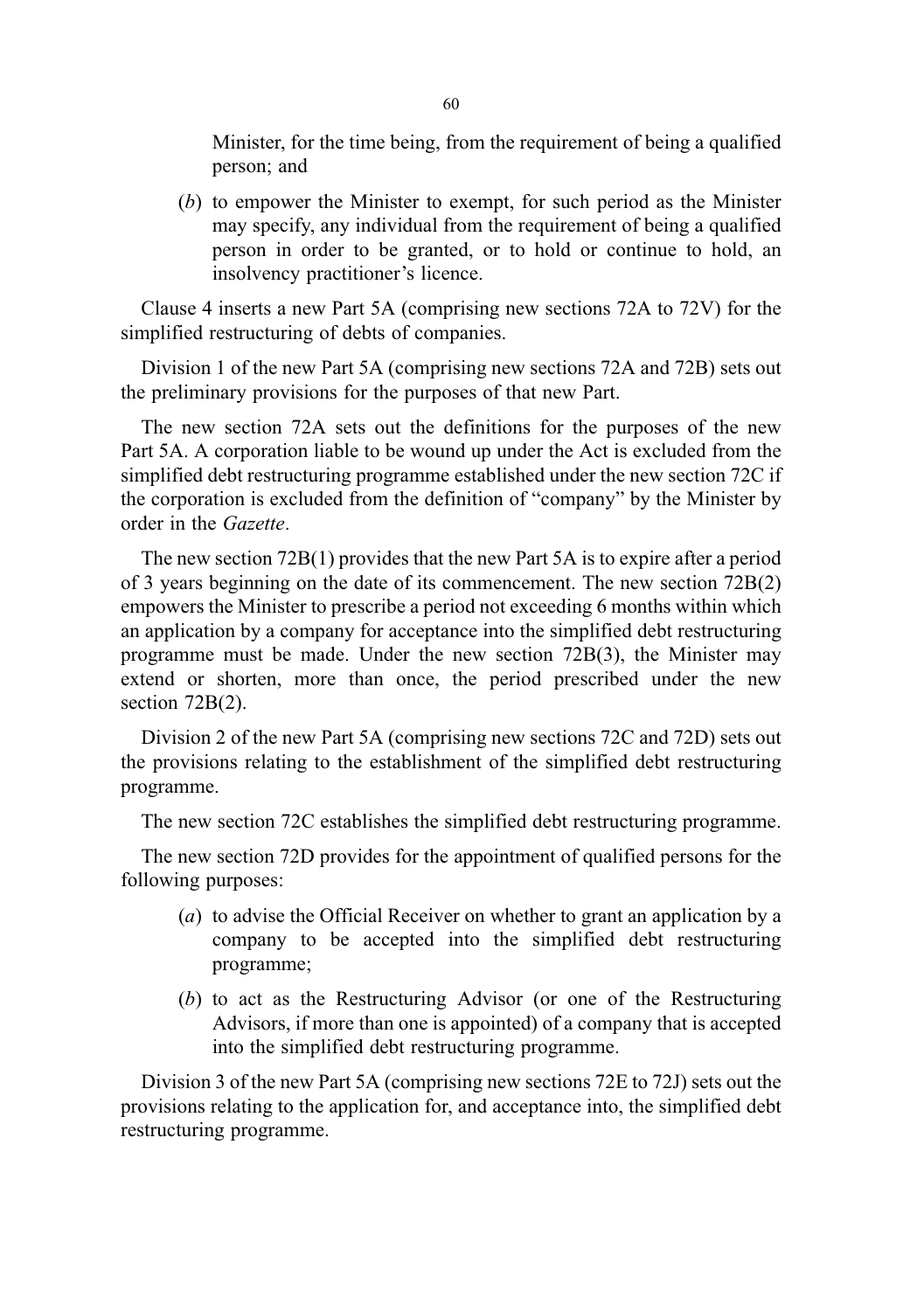The new section 72E sets out the process for making an application to the Official Receiver for acceptance into the simplified debt restructuring programme, and the information and documents that must be submitted to the Official Receiver by the company making the application. An officer of a company commits an offence if the company has, in connection with the application, made any statement, or provided any information or document, to the Official Receiver that is false or misleading in a material particular, and any of the provisions of the new section  $72E(5)(a)$ , (b) or (c) is engaged.

The new section 72F sets out the requirements for acceptance into the simplified debt restructuring programme. The Official Receiver must not accept a company (an applicant company) into the simplified debt restructuring programme if any of the eligibility criteria in the new section 72F(2) is not met by the applicant company or if there is any circumstance under the new section 72F(3) in relation to the applicant company that is known to the Official Receiver.

The new section 72G —

- (a) requires the Official Receiver to send to an applicant company, and every creditor of the applicant company, and to publish on the designated website, a notice of an application by the applicant company if the eligibility requirement mentioned in the new section 72G(2) is met in respect of the applicant company;
- (b) sets out the required contents of the notice of application:
- (c) sets out the procedure for objecting to the acceptance of an applicant company into the simplified debt restructuring programme; and
- (d) requires the Official Receiver to consider the grounds of an objection if any notice of objection is received by the Official Receiver within 21 days after the date of a notice of application.

The new section 72H —

- (a) empowers the Minister to direct the Official Receiver  $-$ 
	- (i) to send and publish in accordance with the new section  $72G(1)(a)$  and (b) a notice of application by an applicant company even though the eligibility requirement mentioned in the new section 72G(2) in respect of the applicant company is not met; or
	- (ii) to accept, subject to the new section 72I(2), any applicant company into the simplified debt restructuring programme even though any of the requirements in the new section  $72F(1)(a)$  or (b) is not met;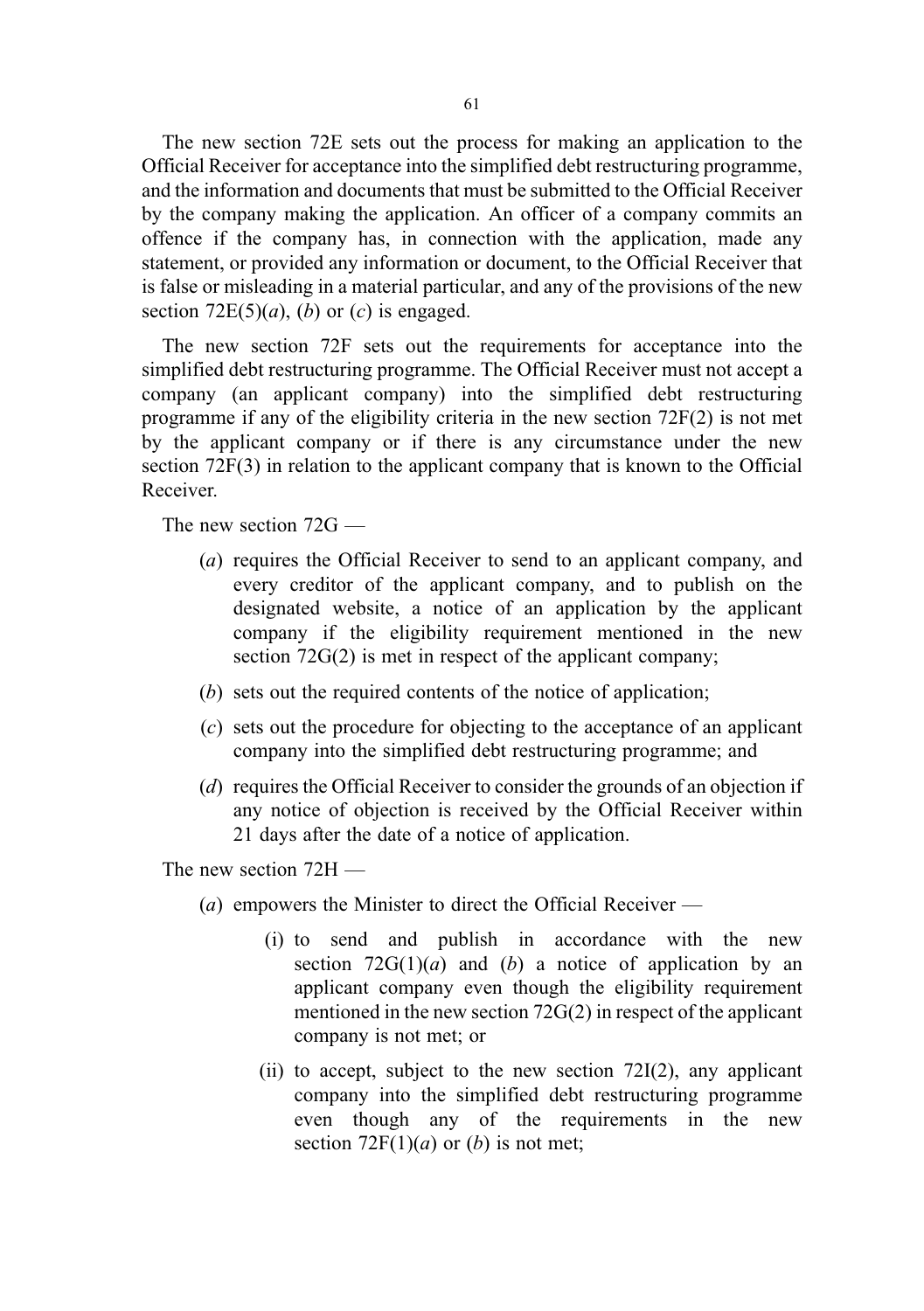- (b) empowers the Minister to waive or remit (in whole or in part) the deposit payable under the new section 72I if the Minister directs the Official Receiver to accept an applicant company into the simplified debt restructuring programme; and
- (c) provides for an expanded definition of "Minister" to include other senior officeholders for the Ministry of Law who are designated by the Minister to exercise the power under the new section 72H(1) or (2).

The new section 72I requires that a deposit of the prescribed sum be paid to the Official Receiver before the Official Receiver accepts an applicant company into the simplified debt restructuring programme, unless the deposit is waived or remitted, in whole or in part.

The new section 72J requires the Official Receiver to notify an applicant company of the acceptance or rejection of the applicant company's application for acceptance into the simplified debt restructuring programme, and to publish a notice of the acceptance or rejection on the designated website.

The new section 72K (in Division 4 of the new Part 5A) provides for a statutory moratorium on certain proceedings against a company that is accepted into the simplified debt restructuring programme (a company (in simplified debt restructuring)) during the specified period in respect of the company. During the specified period, the company (in simplified debt restructuring) commits an offence if the company intentionally or knowingly disposes of the property of the company other than in good faith and in the ordinary course of business of the company. An officer of a company (in simplified debt restructuring) commits an offence if the company intentionally or knowingly disposes of the property of the company other than in good faith and in the ordinary course of business of the company, and any of the provisions of the new section  $72K(4)(a)$ , (b) or (c) is engaged, whether or not the company is convicted of an offence under the new section  $72K(3)$ .

Division 5 of the new Part 5A (comprising new sections 72L to 72P) sets out the provisions relating to a compromise or an arrangement with a company's creditors or class of creditors that may be proposed and approved under the simplified debt restructuring programme.

The new section 72L sets out the duties of the Restructuring Advisor of a company (in simplified debt restructuring).

The new section 72M provides for the power of the Court to approve a proposed compromise or arrangement between a company (in simplified debt restructuring) and its creditors or any class of those creditors, and the procedure that must be followed by the company before the company makes the application to the Court for the approval.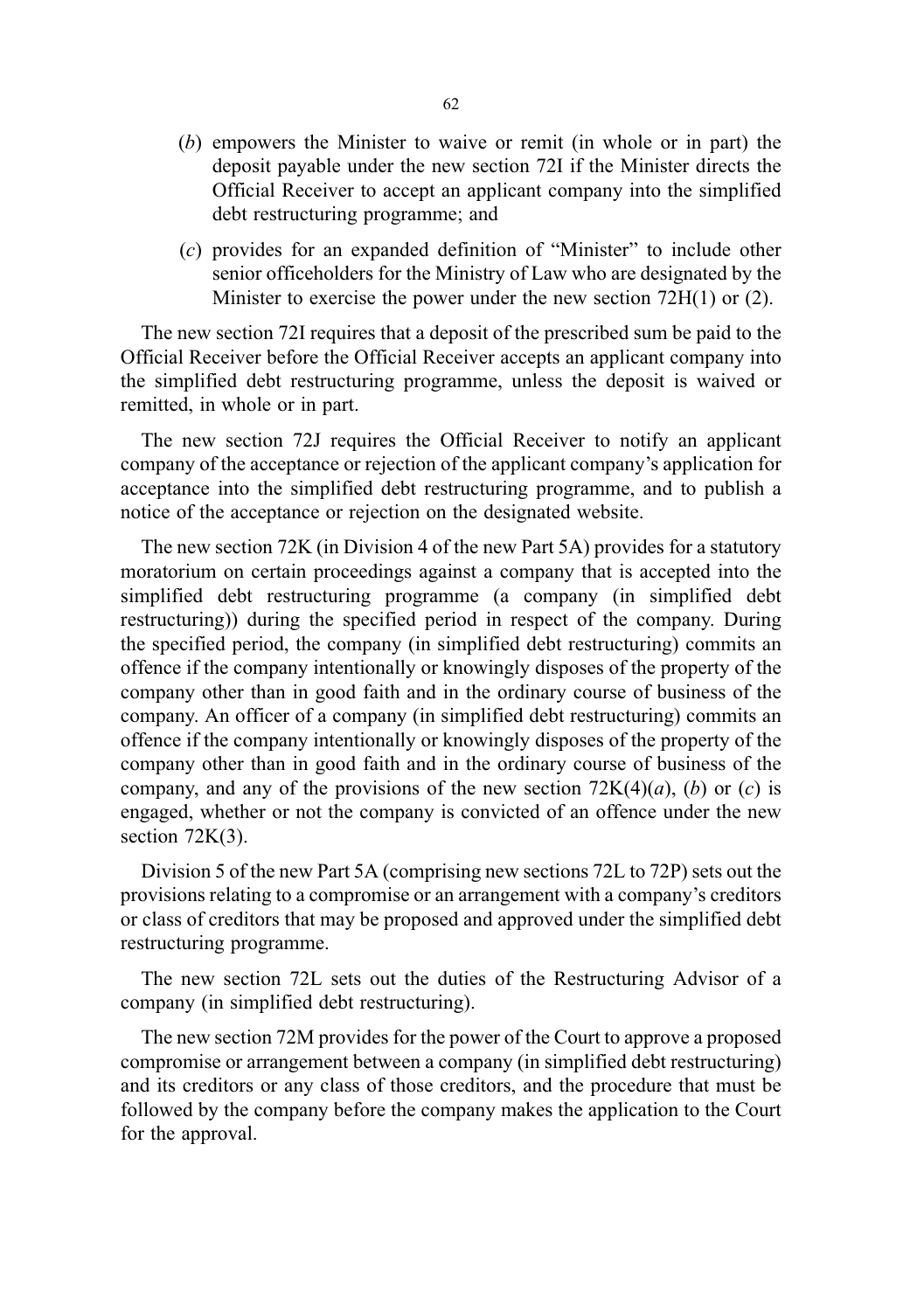Under the new section 72M(4), in determining whether the threshold requirement mentioned in the new section  $72M(3)(d)$  is met (without which a compromise or an arrangement proposed by a company (in simplified debt restructuring) must not be approved by the Court), the Court must —

- (a) disregard any agreement or disagreement to the compromise or arrangement of any creditor who is a related party of the company; and
- (b) regard the creditors of the company meant to be bound by the compromise or arrangement as falling within the 3 classes specified in the new section  $72M(4)(b)(i)$ , (ii) or (iii).

However, under the new section 72M(5), the Court may take into account the agreement or disagreement of any related party of the company, or substitute its classification of creditors of the company for that provided for in the new section  $72M(4)(b)$ , if the circumstances so require and the result of doing so is fair and equitable to all creditors meant to be bound by the proposed compromise or arrangement.

The new section 72M(6) empowers the Court to grant its approval of a compromise or an arrangement proposed by a company (in simplified debt restructuring) (subject to certain conditions) or to dismiss an application for approval of the same, without hearing oral arguments.

The new section  $72M(12)$ ,  $(13)$  and  $(14)$  sets out who a "related party" of a company (in simplified debt restructuring) is, for the purposes of determining whether the threshold requirement mentioned in the new section  $72M(3)(d)$  is met.

The new section 72N enables a duly authorised officer of a company (in simplified debt restructuring) to act on behalf of the company in the making of an application under the new section 72M(1) and in any proceedings in court arising from the application and leading to the grant, dismissal or withdrawal of the application (but not an appeal mentioned in the new section 72O), despite anything in sections 33 and 34 of the Legal Profession Act (Cap. 161) and in the Rules of Court for the time being in force.

The new section 72O empowers the Court to make any order of the kind specified in that section where an order under the new section 72M(1) in respect of a company, or the dismissal of an application in respect of a company under that provision, is appealed against, so as to extend the moratorium on certain proceedings against the company pending the appeal.

The new section 72P provides for the modified application of section 72, so as to empower the Court to review any act, omission or decision of a company after a compromise or an arrangement proposed by the company has been approved by the Court under the new section 72M(1).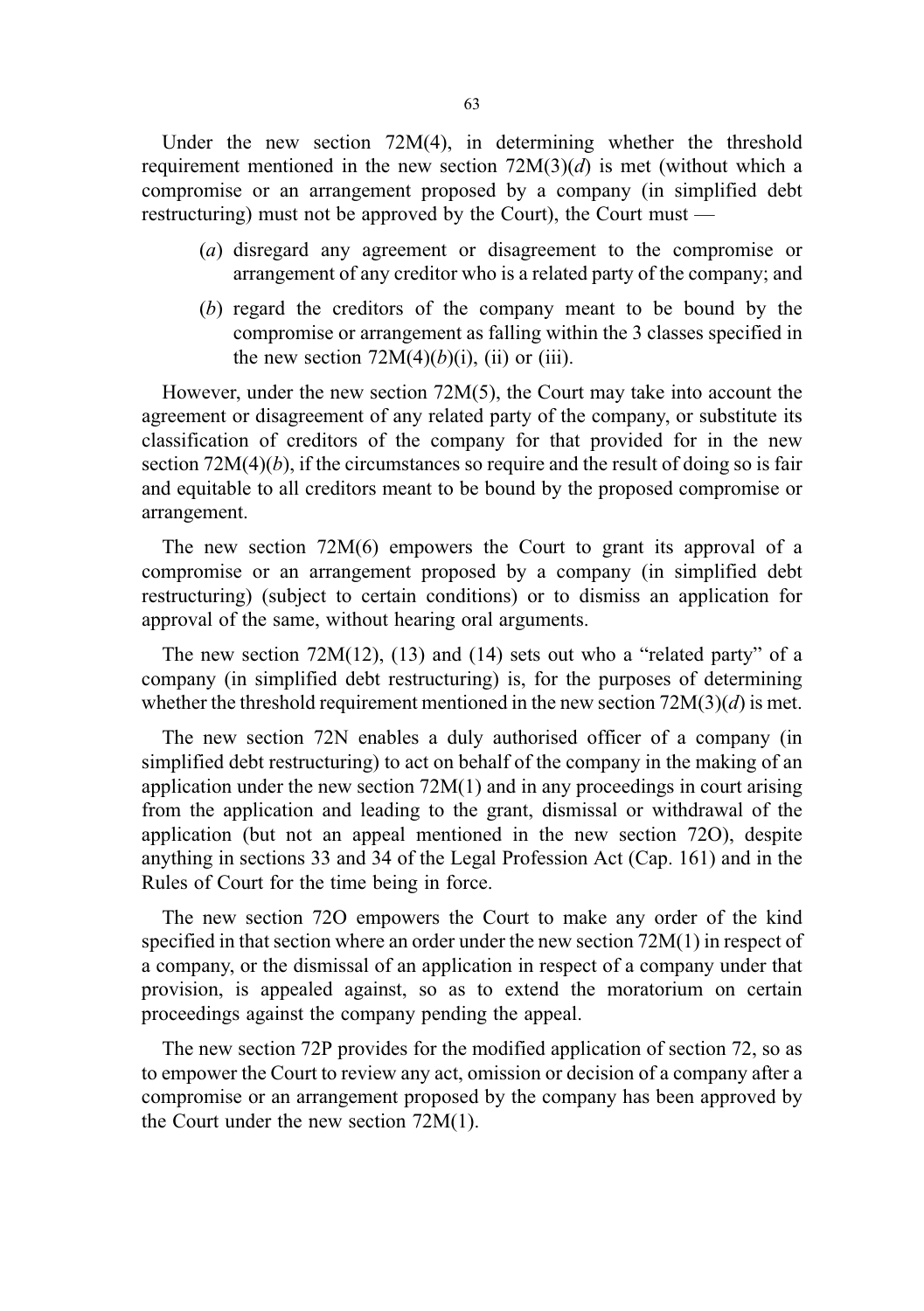Division 6 of the new Part 5A (comprising new section 72Q) sets out the provisions relating to the discharge of a company (in simplified debt restructuring) from the simplified debt restructuring programme.

The new section 72Q provides for —

- (a) the default period after which a company (in simplified debt restructuring) is discharged from the simplified debt restructuring programme;
- (b) the power of the Official Receiver to extend the default period upon an application by the company (in simplified debt restructuring); and
- (c) the grounds for discharging a company (in simplified debt restructuring) from the simplified debt restructuring programme before the end of the default period.

Division 7 of the new Part 5A (comprising new sections 72R to 72V) sets out the miscellaneous provisions of that new Part.

The new sections 72R and 72S modify sections 205 and 226, respectively, for application to a company that is accepted into the simplified debt restructuring programme and is subsequently wound up (in the case of the new section 72R) or subsequently enters judicial management or is subsequently wound up (in the case of the new section 72S). These modifications are consequential on the enactment of the new Part 5A.

The new section 72T applies section 440 with modifications to a company that is accepted into the simplified debt restructuring programme, so that the prohibition against the exercise by a creditor of a right under an ipso facto clause applies during the specified period in respect of the company.

The new section 72U empowers the Minister to make further modifications to any provision of the Act, or make modifications or amendments to any provision of any specified Act, for its application to or in relation to a company accepted into the simplified debt restructuring programme, that are consequential on the enactment of the new Part 5A, within a period of 2 years after the commencement of that new Part.

The new section 72V provides for the power of the Minister to make regulations specifically for carrying into effect the new Part 5A, including any saving and transitional provisions that may be necessary or expedient for any variation or expiry of the prescribed period under the new section 72B or the expiry of the new Part 5A.

Clause 5 inserts a new Part 10A (comprising new sections 250A to 250R) for the simplified winding up of companies.

Division 1 of the new Part 10A (comprising new sections 250A and 250B) sets out the preliminary provisions for the purposes of that new Part.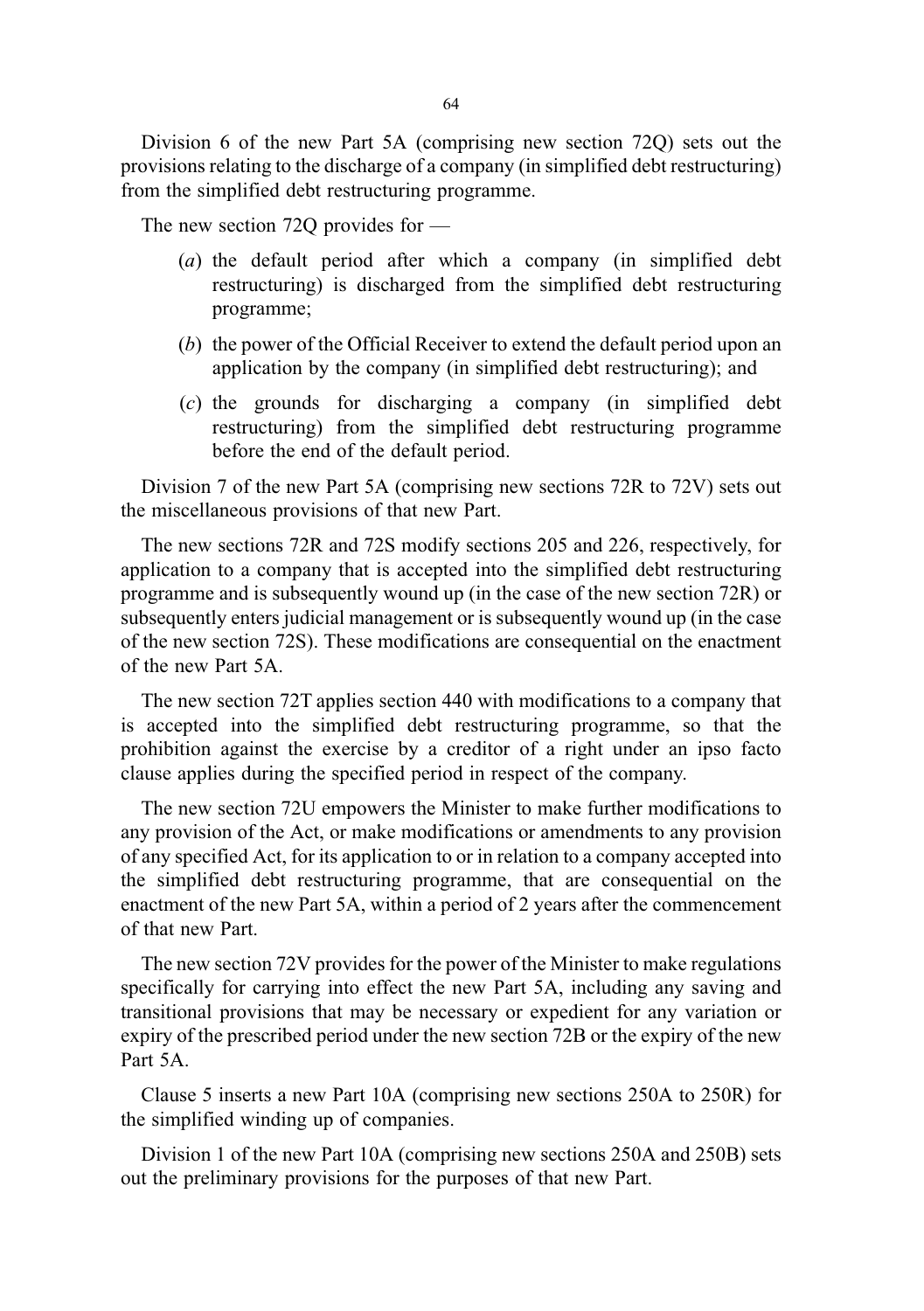The new section 250A sets out the definitions for the purposes of the new Part 10A. A corporation liable to be wound up under Parts 8 and 9 is excluded from the simplified winding up programme established under the new section 250C if the corporation is excluded from the definition of "company" by the Minister by order in the Gazette.

The new section 250B(1) provides that the new Part 10A is to expire after a period of 3 years beginning on the date of its commencement. The new section 250B(2) empowers the Minister to prescribe a period not exceeding 6 months within which an application by a company for acceptance into the simplified winding up programme must be made. Under the new section 250B(3), the Minister may extend or shorten, more than once, the period prescribed under the new section 250B(2).

The new section 250C (in Division 2 of the new Part 10A) establishes the simplified winding up programme.

Division 3 of the new Part 10A (comprising new sections 250D to 250J) sets out the provisions relating to the application for, and acceptance into, the simplified winding up programme.

The new section 250D sets out the process for making an application to the Official Receiver for acceptance into the simplified winding up programme, and the information and documents that must be submitted to the Official Receiver by the company making the application. In particular, the application must be accompanied by a special resolution of the company in general meeting authorising the making of the application, and resolving that the company be wound up voluntarily upon being accepted into the simplified winding up programme. An officer of a company commits an offence if the company has, in connection with the application, made any statement, or provided any information or document, to the Official Receiver that is false or misleading in a material particular, and any of the provisions of the new section  $250D(5)(a)$ , (b) or (c) is engaged.

The new section 250E sets out the contents of the statement as to the affairs of the company that must accompany a company's application for acceptance into the simplified winding up programme.

The new section 250F sets out the requirements for acceptance into the simplified winding up programme. The Official Receiver must not accept a company (an applicant company) into the simplified winding up programme if any of the eligibility criteria in the new section 250F(2) is not met by the applicant company or if there is any circumstance under the new section 250F(3) in relation to the applicant company that is known to the Official Receiver.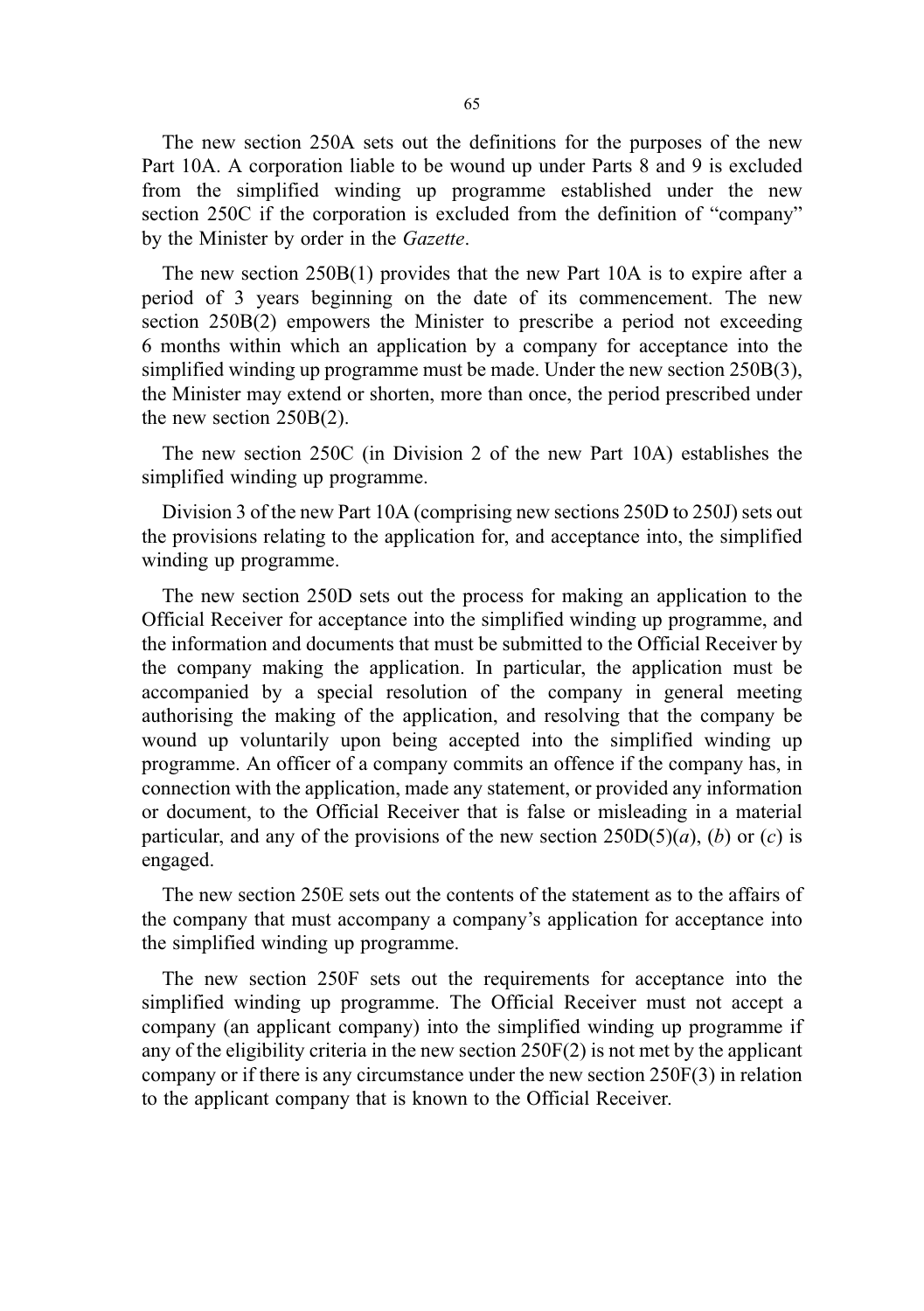The new section 250G —

- (a) requires the Official Receiver to send to an applicant company, and every creditor, contributory or officer of the applicant company, and to publish on the designated website, a notice of an application by the applicant company if the eligibility requirement mentioned in the new section  $250G(2)$  is met in respect of the applicant company;
- (b) sets out the required contents of the notice of application;
- (c) sets out the procedure for objecting to the acceptance of an applicant company into the simplified winding up programme; and
- (d) requires the Official Receiver to consider the grounds of an objection if any notice of objection is received by the Official Receiver within 21 days after the date of a notice of application.

The new section 250H —

- (*a*) empowers the Minister to direct the Official Receiver
	- (i) to send and publish in accordance with the new section  $250G(1)(a)$  and (b) a notice of application by an applicant company even though the eligibility requirement mentioned in the new section 250G(2) in respect of the applicant company is not met; or
	- (ii) to accept, subject to the new section 250I(2), any applicant company into the simplified winding up programme even though any of the requirements in the new section  $250F(1)(a)$ or  $(b)$  is not met;
- (b) empowers the Minister to waive or remit (in whole or in part) the deposit payable under the new section 250I if the Minister directs the Official Receiver to accept an applicant company into the simplified winding up programme; and
- (c) provides for an expanded definition of "Minister" to include other senior officeholders for the Ministry of Law who are designated by the Minister to exercise the power under the new section 250H(1) or (2).

The new section 250I requires that a deposit of the prescribed sum be paid to the Official Receiver before the Official Receiver accepts an applicant company into the simplified winding up programme, unless the deposit is waived or remitted, in whole or in part.

The new section 250J requires the Official Receiver to notify an applicant company of the acceptance or rejection of the applicant company's application for acceptance into the simplified winding up programme, to publish a notice of the acceptance or rejection on the designated website, and to give notice of the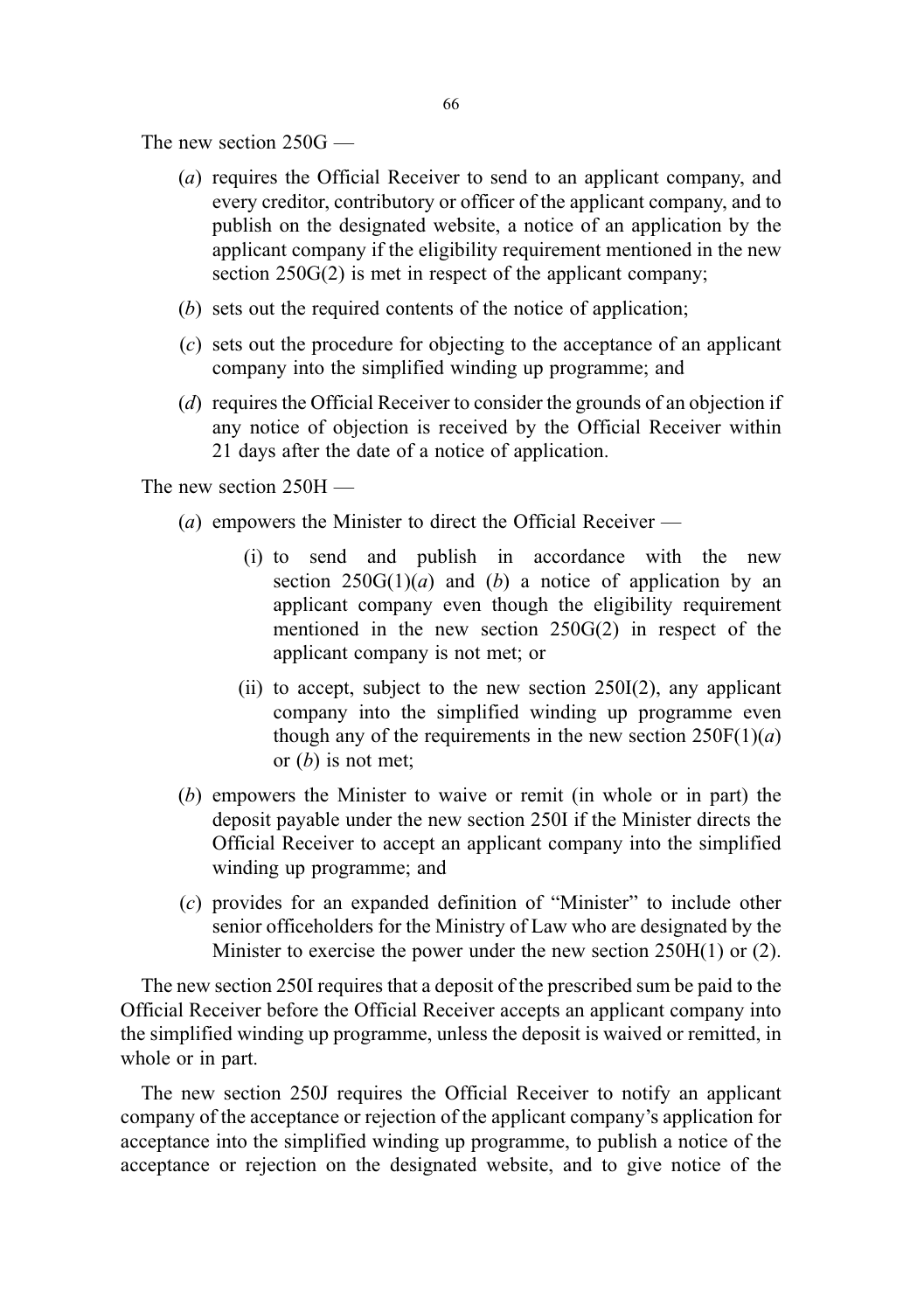acceptance of an applicant company in the Gazette and at least one English local newspaper.

Division 4 of the new Part 10A (comprising new sections 250K, 250L and 250M) sets out the provisions relating to the voluntary winding up of a company that is accepted into the simplified winding up programme.

The new section 250K provides for the following effects of the acceptance of a company into the simplified winding up programme:

- (a) it is deemed, for the purposes of section  $161(6)(b)$  and paragraph (e) of the definition of "commencement of winding up" in section 217(1), that the time of the passing of the resolution by the company for voluntary winding up is the time of publication by the Official Receiver of the notice of acceptance in respect of the company in the Gazette;
- (b) the voluntary winding up of the company under the simplified winding up programme is treated as if it were a creditors' voluntary winding up;
- (c) the Official Receiver is the liquidator of the company in the voluntary winding up of the company under the simplified winding up programme.

The new section 250L —

- (a) provides for the application of Division 1, Subdivisions 1, 3 and 4 of Division 3, and Division 4, of Part 8, and Part 9, subject to the modifications set out in the new section 250L;
- (b) sets out those provisions of the Act (which otherwise apply to or in relation to a company that is being wound up under a creditors' voluntary winding up) that do not apply to or in relation to a company that is being wound up voluntarily under the simplified winding up programme; and
- (c) sets out the provisions of the Act that apply with modifications to or in relation to a company that is being wound up under the simplified winding up programme, and what those modifications are.

The new section 250M empowers the Official Receiver to appoint a qualified person to act as a special manager for the liquidation of a company that is being wound up voluntarily under the simplified winding up programme.

Division 5 of the new Part 10A (comprising new sections 250N, 250O and 250P) sets out the provisions relating to the discharge of a company from the simplified winding up programme.

The new section 250N sets out the circumstances under which a company is discharged from the simplified winding up programme.